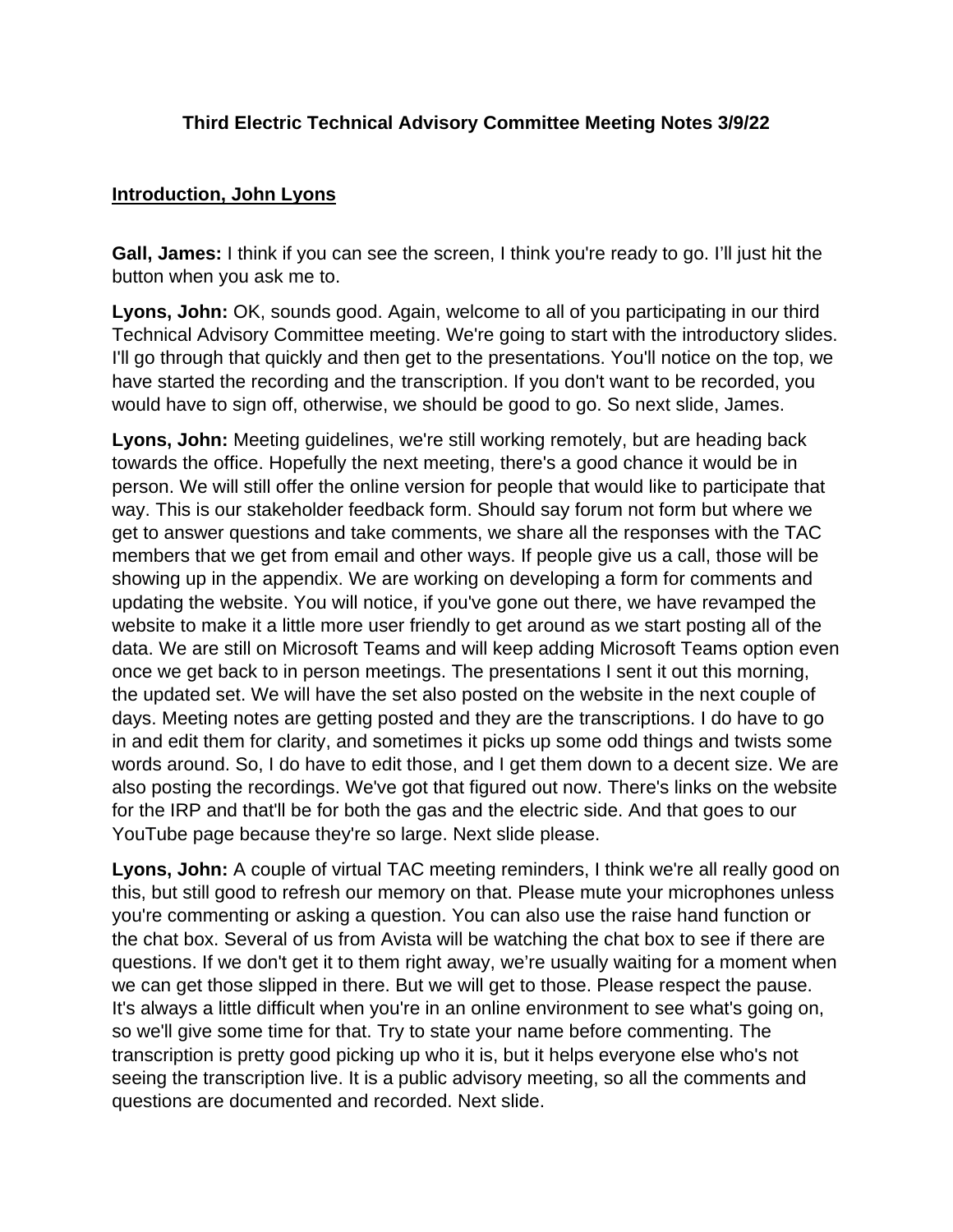**Lyons, John:** IRP, for those of you that are new to the process, it's required every two years in Idaho, and it used to be every two years in Washington. Now it's every four years with an update at two years. Essentially, it's another full IRP. It's a 20-year look into the future. We do have some additional years in these earlier ones to get to 2045 to look at the Clean Energy Transformation Act in Washington. And traditionally, we have gone a little over 20 years to get those end effects. We start with the current and projected load and resource position. Figure out what we have, what we need, and then look at the different resource choices available to us, including conservation and demand response. We've been looking at transmission and distribution and we're going to see more integration on that. And the goal is a set of avoided cost, which is going to let developers and new technologies know what the price point is they're having to go up against and we're actually going to be talking about some preliminary costs today. Then we run market and portfolio scenarios for those uncertain future events, big picture issues that if we have a fundamentally different future, alters the trajectory of the plan. Next slide.

**Lyons, John:** So, the Technical Advisory Committee meeting. I'll let people go through this on their own or if they need it as a refresher, but this is the public process. We try to go through all the questions, but once you've made a point, you know this isn't one where we can rehash the same thing over and over again. because, we have quite a bit of data that we're trying to get through, but that hasn't really been too much of a problem in our TAC meetings. Some key dates to remember though: October 1, 2022, that is the due date for study requests from TAC members. If there are some small things after that we can get to, we will try to do that, but that's the date you need to get those in so we have plenty of time to finish them before the IRP is wrapped up. External draft will be released on Saint Patrick's Day of next year and then public comments would be due May 12<sup>th</sup> in 2023. The final IRP would be published on and submitted to both commissions on June 1<sup>st</sup>, 2023, that is later than what we would normally do, but we have an all-source RFP out right now and we want to give time to complete that RFP and have the new resources put in. Next slide, please, James.

**Lyons, John:** Here's our ongoing schedule. Our next meeting would be August of 2022 and you can see the dates for the rest of the meetings through March 2023. We are going to be picking dates on those soon, but that's the months and then the agenda for today. After this introduction, Mike will be talking about our existing resource overview. Then James will be handling the resource requirements. That was the presentation we weren't able to get to last time because we had such a good discussion going on the economic and load forecast. Then a break. Then DNV is the consultant we've hired to do the non-energy impact study. That's the first time we've done this sort of study. So, I think we're going to have some pretty good discussion on that. Then we'll have an hour for lunch, and then we'll conclude with the natural gas and wholesale electric price forecasts and adjourn around two. Any other questions before we get going?

**Kinney, Scott:** Hey, John, this is Scott. Can I just do a quick welcome?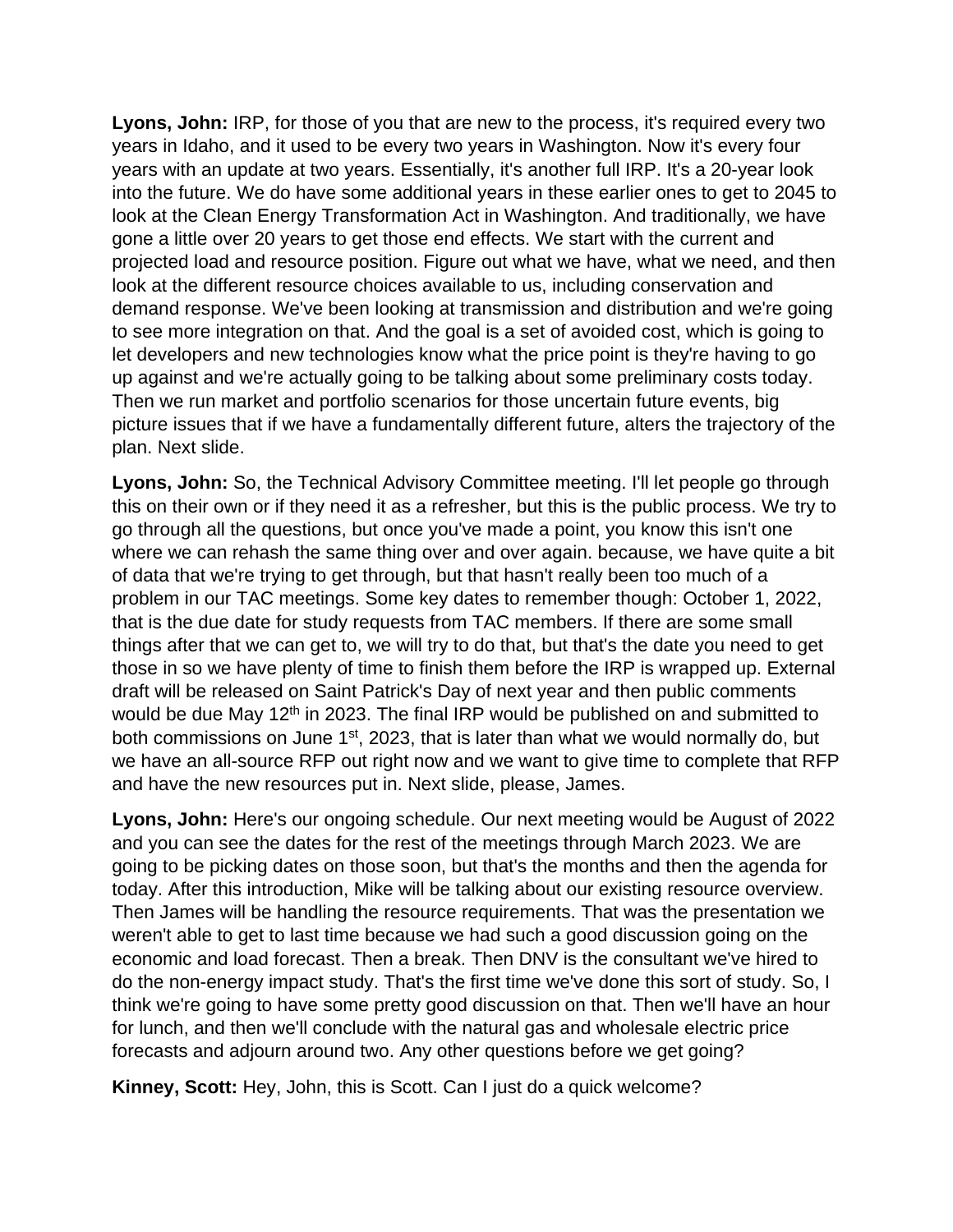**Lyons, John:** Ah yes, please, Scott.

**Kinney, Scott:** Alright. Thanks John. This is Scott Kinney, Director of Energy Supply at Avista and I see a lot of familiar names on our list and a lot of new ones to me. So welcome to our TAC meeting today. You all play an important part in this process and we welcome the feedback and the information that you can provide us in into the process and you'll see with the agenda today that we're really starting to get into some of the key data and information that will be important for the assumptions that we bring into our modeling that will occur later this year. So again, we thank you for your participation today and look forward to the engagement.

**Lyons, John:** Scott, would you like to say anything about starting live on the EIM?

**Kinney, Scott:** Thanks, John. We did successfully join the Western Energy Imbalance Market last Wednesday at midnight. We've had about a week now of operating experience in the market and we're getting a better feel for how we participate and how and the benefits that the market can bring us. And we can probably share more of that if people are interested in a future meeting after we get a little bit more operating experience under our belt.

## **Existing Resource Overview, Mike Hermanson**

**Lyons, John:** OK, excellent, let's move on. James, if you want to quit sharing and Mike if you want to put your existing resources presentation up. Mike Hermanson is our newest team member here. We did introduce him last time and put him on the spot, so now you'll get to hear him talk a little more. So, if you want to take it away, Mike.

**Hermanson, Mike:** Thanks, John. My name is Mike Hermanson and I'm a power supply analyst here at Avista. I'm going over the existing resources Avista currently utilizes. I've broken them down into four different groups of Avista owned hydro, Avista owned thermal, contracted resources, and customer owned resources.

**Hermanson, Mike:** We have 8 hydroelectric projects on 2 river systems. Spokane and Clark Fork rivers. This map shows the location of those. Five are considered run of river and three have storage reservoirs. Both of the watersheds that supply these projects are snow dominated, so the hydrograph follows the pattern of high flows in the spring and low flows during the late summer and fall. The Spokane River Project includes six projects that start at Post Falls coming out of Lake Coeur d'Alene and ending at Little Falls, which is right at the beginning of the Spokane Indian Reservation.

**Hermanson, Mike:** This chart shows the different attributes, so you'll notice that the total nameplate capacity for the project is 189.2. The nameplate capacity is rating by the manufacturer and under certain conditions, more energy can be produced so the maximum capability is 10 megawatts more at 199.4. Actual output, of course, is dependent on the amount of water in the system and varies year to year. Expected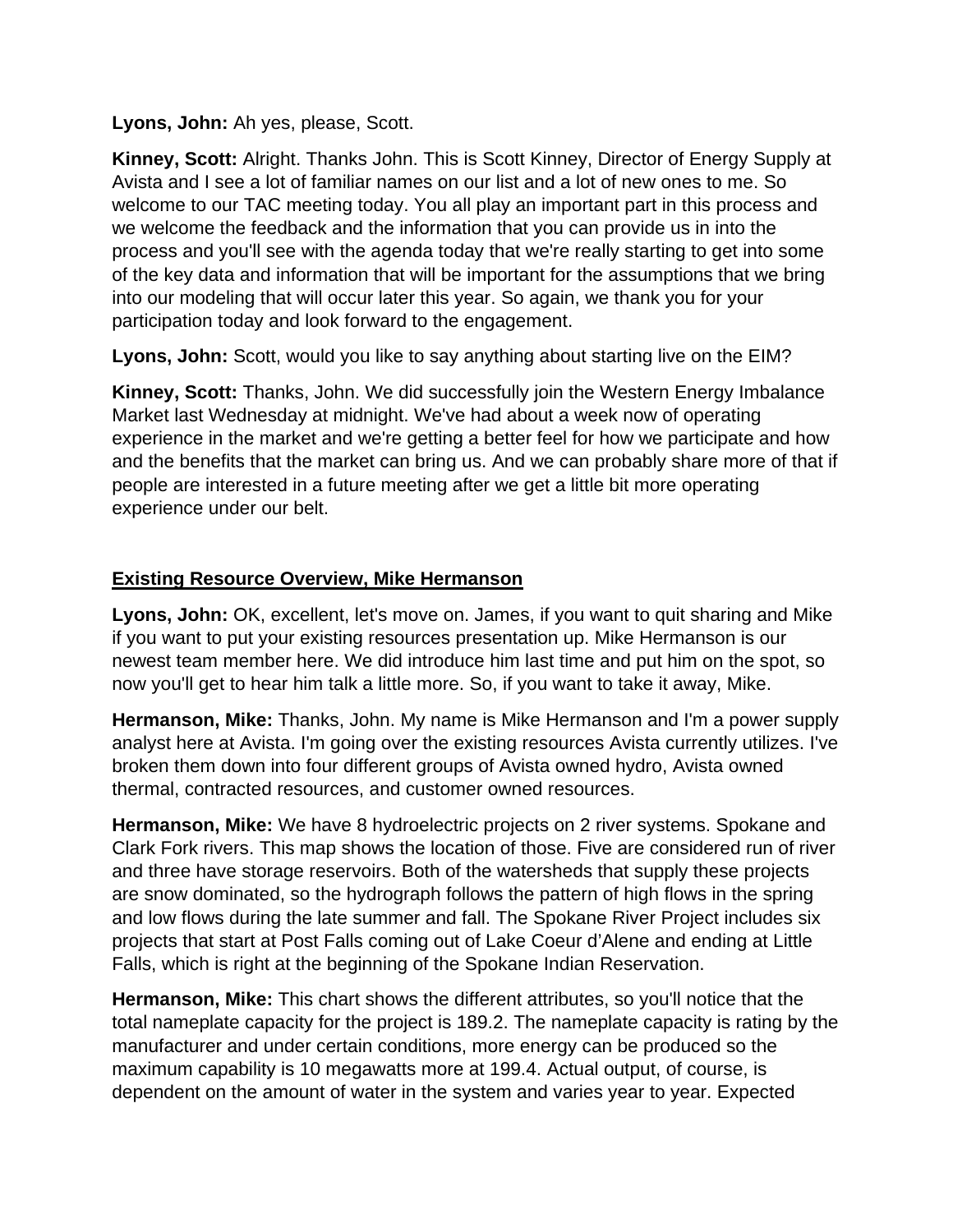generation based on the 80-year hydrologic record is 119.5 average megawatts. Currently there is a project at Post Falls that is slated and that will add 3.8 megawatts of incremental winter capacity and four average megawatts of annual energy.

**Hermanson, Mike:** The two Clark Fork projects are significantly larger than the Spokane projects with a combined nameplate capacity of 783.2 megawatts and Max capability of 880.5 megawatts and the expected annual energy is 320 average megawatts. Avista owns 7 thermal resources with three different fuel types, coal, natural gas and biomass. The maximum winter capacity is 864 megawatts. And then the summer capacity is 759 megawatts. The winter capacity is larger because natural gas is more efficient at lower temperatures.

**Hermanson, Mike:** I'm going to kind of go through each one of these. And also you can see here from the map that it's distributed. You know we have one in eastern Montana. Over in Boardman Oregon, Coyote Springs, up northeast Washington Kettle Falls and then three located in the Spokane area: Northeast, Rathdrum and then Boulder Park. Colstrip is a coal generating facility in eastern Montana. It's owned by a group of utilities and Avista owns 15% of units three and four. The Max net capacity is 222 megawatts, that's the 15% share of those two units, but after 2025 energy generated at this facility will not be used to serve Washington customers. Coyote Springs 2 is a natural gas fired combined cycle combustion turbine. Produce 50% more electricity than a single cycle combustion turbine that utilize waste heat from the gas turbine to power a steam turbine. The Max winter capacity of this facility is 317 megawatts and max summer capacity is 286 megawatts. Three facilities that are simple cycle and these are all located in the Spokane area, the largest is Rathdrum at 176 megawatts, winter Max and 126 summer. Boulder Park has six natural gas internal combustion reciprocating engines that generate 24.6 megawatts and then we have Northeast, which is 2 aeroderivative simple cycle combustion turbine units max at 68 megawatts. And in the winter and in the summer 42 megawatts. Northeast is only allowed to operate 100 hours per year based on the air operating permit. The final one of the thermal facilities owned by Avista is the Kettle Falls Generating Station. It utilizes waste wood products from area mills to fuel an open loop steam plant. It's among one of the largest biomass generation plants in North America. The max capacity is 50 megawatts. And there is a 7.5 MW gas combustion turbine at the facility that is also utilized.

**Hermanson, Mike:** In addition to resources owned by Avista, we have long term power purchase agreements for hydro, natural gas, wind and solar. You can see from this table that the agreements have various terms. Some are significant resources such as the Lancaster Gas Plant Agreement ending in October 2026 and then some go all the way out to 2042. We have contracts with three PUDs with projects on the Columbia River. The total capacity of the projects which Avista has a share of ranges from 840 megawatts to 1,254 megawatts. And those are the total capacities of those facilities. Avista has a share of those. This table shows the shares, and the table shows the current contracted share for each project. We have a total on-peak capability of 231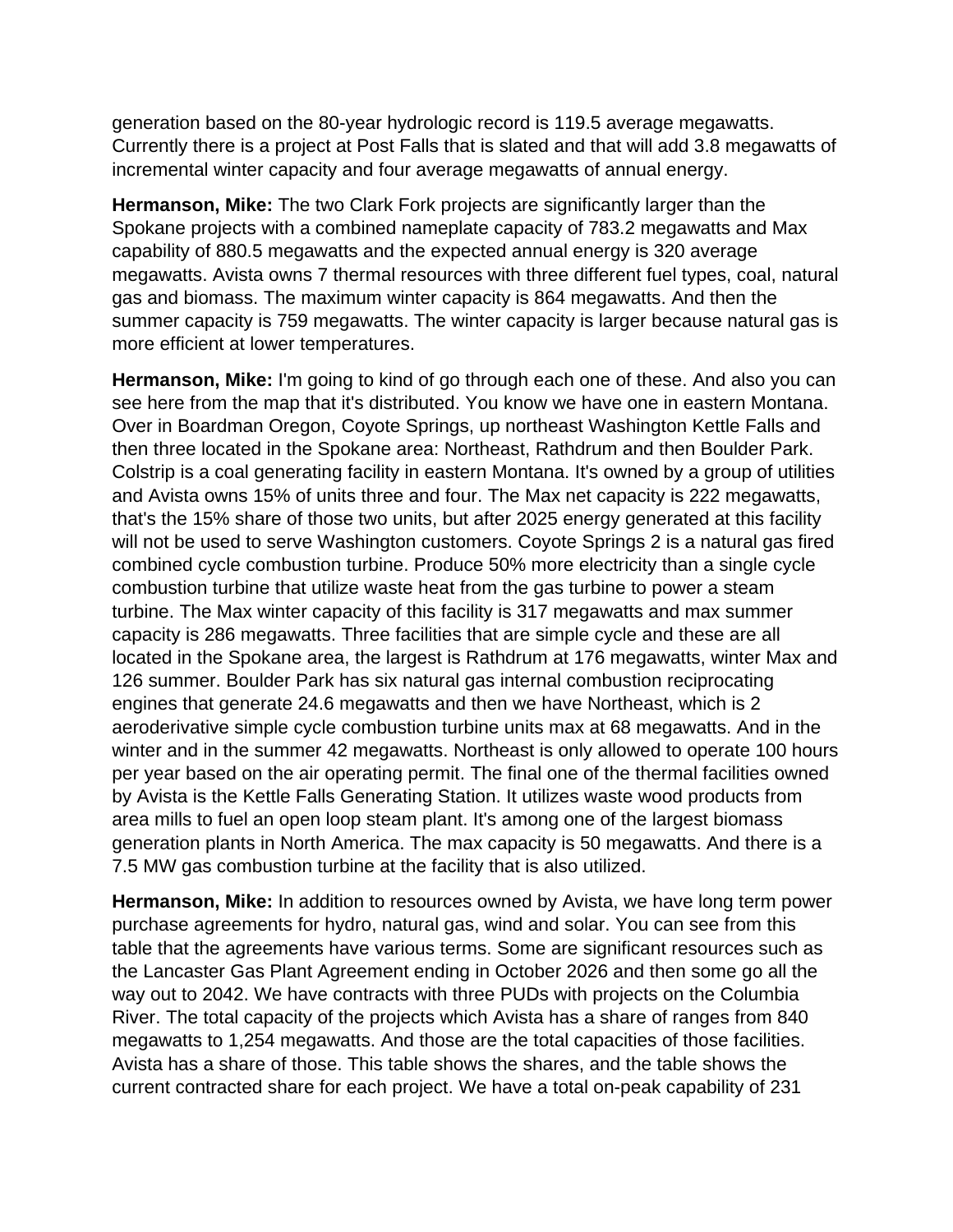megawatts. And in 2020, this share was 143.9 average megawatts. There's also a line item, the Canadian Entitlement, which is a portion that is returned to Canada per the terms of the Columbia River Treaty for management of storage water and upstream reservoirs and for coordinated flood control and power generation optimization. The mid-Columbia PUD's contracts change over the next 20 years, and this chart shows peak capability that is currently contracted through 2050. It increases up to a peak in 2028 and then decreases going out into the out years. We currently have contracts for three variable energy resources, two wind projects and one solar. The Palouse Wind Project is a 30-year contract signed in 2011. This project has a capability of 105 megawatts. The output is variable based on the wind and in 2021 the output was 41.2 average megawatts. The Rattlesnake Flat Wind Project is a 20-year contract and has a capability as 160.6 megawatts. Though the project is limited by transmission to 244 megawatts. In 2021, output was 48.3 average megawatts. And finally, we have the Adams-Nielsen Solar Facility. The contract was signed in 2017 with the project entering service at the end of 2018. It has the capability of 19.2 megawatts and in 2021 had an output of 4.95 average megawatts.

**Hermanson, Mike:** Avista has a number of contracts under the Public Utility Regulatory Policies Act. The PURPA statute, as it's known, requires electric utilities to purchase power from cogeneration facilities with small power production facility and small power production facilities of 80 megawatts or less. As you can see from this table, there's quite a range and power production from a small 20 kW hydro in Northeast Washington all the way up to a 60 MW wood waste facility in Lewiston. ID. The total capability from these projects is 109 megawatts with an estimated annual energy of 73 average megawatts.

**Hermanson, Mike:** The last resource to cover is customer owned generation. At the end of 2021, there were almost 1,800 customer installed systems. They're primarily rooftop solar but do include some combined wind, combined solar and biogas. The average system is 7.63 kW, so as you can see there was a decreasing trend in system installation that started in 2018, but the renewal of some tax incentives contributed to an increase in 2021. In 2021, we estimated that the customer installed systems provided an estimated 1.21 average megawatts to the system. There's a question about Colstrip. I don't know if someone.

**Gall, James:** This is James. I can answer that one. Doug is asking a question about Colstrip, I'll just read the question. I assume Colstrip will continue to provide power to Avista customers in Idaho, Oregon, etc. How does this work from an accounting perspective? For example, how is Avista stating that none of the energy produced by Colstrip is not directed to Washington? Does Avista have any future plans to relinquish its ownership in Colstrip? First comment on this is Colstrip serves currently Washington and Idaho customers. We do not have any electric service territory in Oregon. The Washington law does not allow us to deliver coal energy into the State of Washington. If the plant is still operating in 2026, we'd still have to work through how the current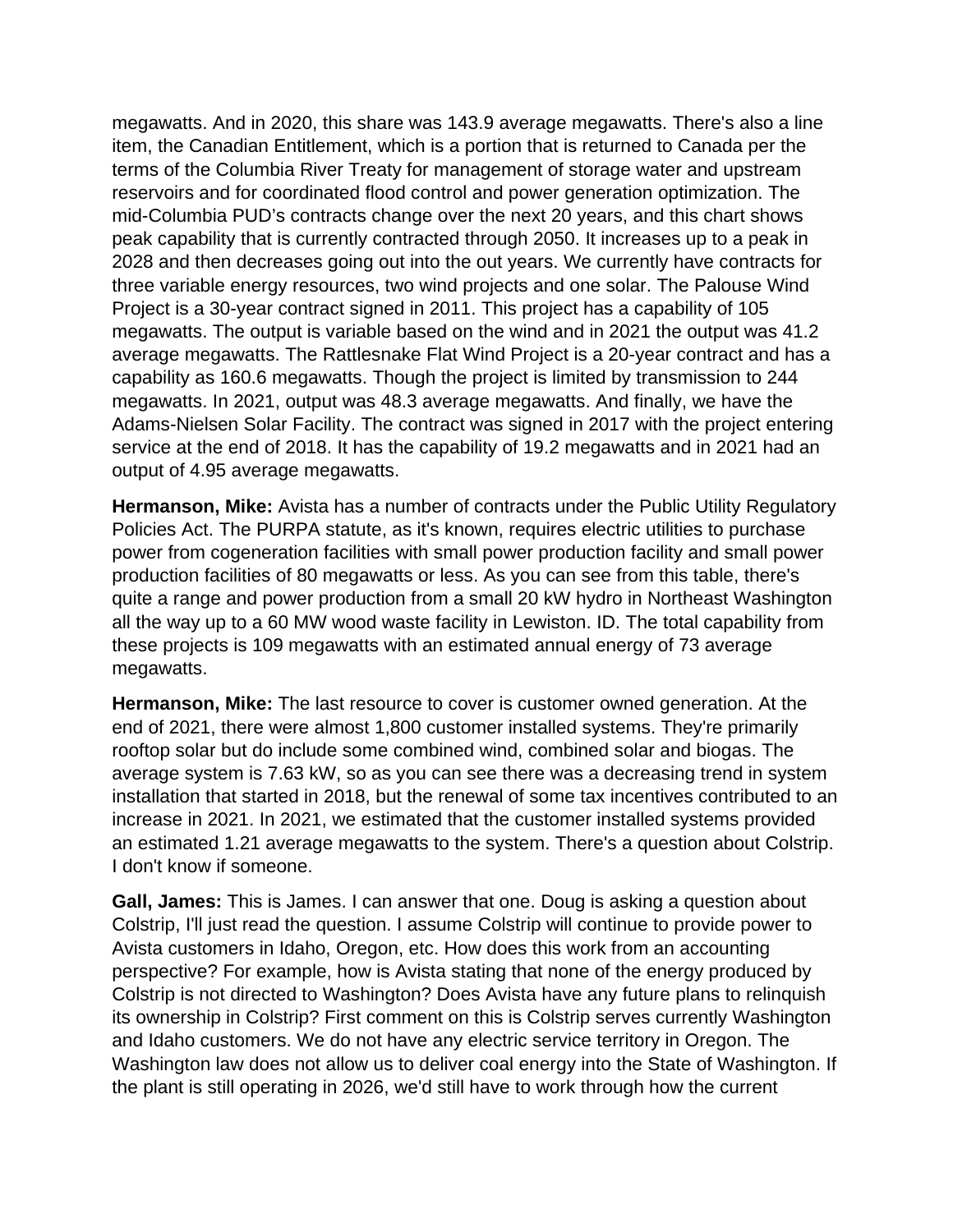Washington share would be treated if the plant is not shut down. I don't know if Scott Kinney, if you want to add an update.

**Kinney, Scott:** Sure, James, you did a pretty good job of covering it and of course our integrated resource planning process will help inform the value or the economics around Colstrip as it pertains to serving Idaho customers 2026 and beyond. So as this analysis continues and we do our modeling, it will determine if there is economic value or not. And then if that is the case, then we will start a process to work with the Commissions in Washington and Idaho to talk about the need to potentially allocate specific resources to states which we have not done in the past. We've always used a system approach with an allocation based on our load that we serve in each state, which is 1/3 Idaho and 2/3 Washington. Again, this process will inform our decision going forward with regards to Colstrip and then we'll evaluate what options are best for our customers.

**Gall, James:** OK. I see Jim. Jim Woodward, your hand is up.

**Woodward, Jim (UTC):** I think Joni Bosh from NWEC maybe beat me to it. I'm happy to go or if she wants to go either way.

**Gall, James:** Why don't you go ahead and ask your question? Then we'll get to Joni's question next.

**Woodward, Jim (UTC):** Sure. I actually have two questions. The first one concerns the Chelan PUD contract, which I think was a few slides back. Just wanted to confirm that this reflects contracts with Chelan through the latest one signed at tail end of December, beginning of this year are those updated numbers on that slide?

**Gall, James:** They should be, yes.

**Woodward, Jim (UTC):** OK. Thanks for confirming. And my second question, probably goes more with slide 17 the customer owned generation. Is your team including in these specifics, community solar? Or is this just private individual customer? Was it Rathdrum a couple slides back there, there were a couple projects that evolved project status? They were originally community solar and now they're serving different purposes. Wonder if you could come in on the community solar side of this?

**Gall, James:** Sure. Avista created one community solar. I don't know if you want to back up one slide where there was the list. The Boulder Park Solar farm in the Spokane Valley is a community solar project that was developed as part of a tax incentive package a few years back. That project was always owned by Avista, but the benefits went to customers who signed up for the program. So that's an investor resource. There's also a project in Rathdrum, Idaho that was used for customers participating in My Clean Energy. Again, that's an Avista owned project that the renewable benefits go to those participating customers. The Adams-Nielsen Solar Facility in Lind, Washington, that is part of the Solar Select project. And in that case the project is owned by a third party that we contract through a PPA to buy the renewable energy on behalf of those customers until that program expires and I think five more years and then it will be an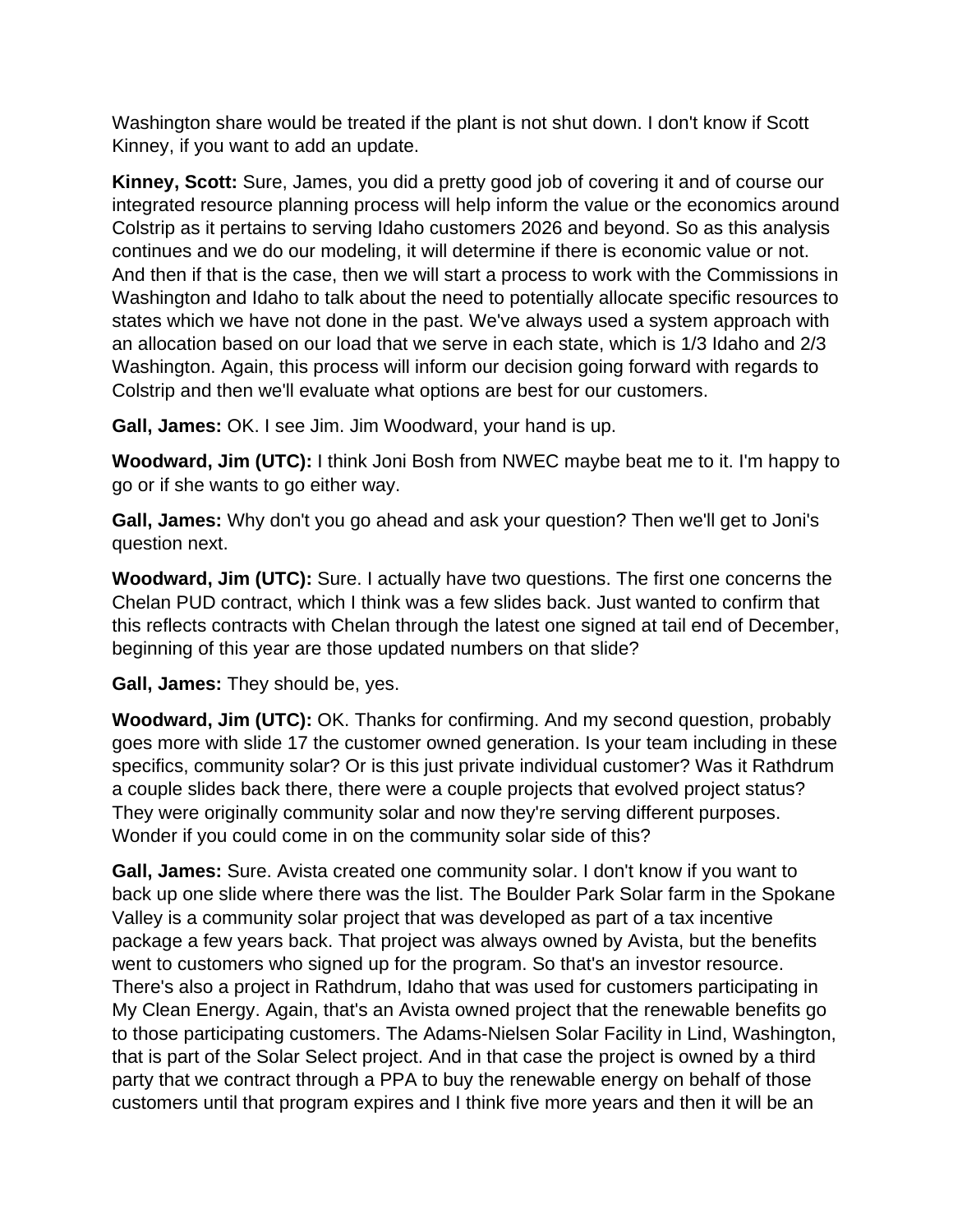Avista purchased resource. Other than that, I don't recall that there are any other community solar facilities on our system. So, all of the small solar are our customer owned.

**Woodward, Jim (UTC):** Thanks, James. And just to clarify the Adams-Nielsen project you mentioned, which I think was a couple slides back. At least right now, is that technically classified as community solar? No, I think it's on your next slide up.

**Gall, James:** It is a PPA and is owned by a third party, but the output is intended for specific commercial industrial customers through the Solar Select program. That's a seven-year program.

**Woodward, Jim (UTC):** Thanks for that clarification. Sounds like it has hybrid characteristics. Appreciate that rundown.

**Gall, James:** Yeah, definitely. OK, I'll start to read off questions and Mike, maybe this next one's about Nine Mile if you want to go back to the Spokane River slide. This is Joni's question, and I don't know if you have the answer. I don't necessarily have the answer top of my head with why Nine Mile's maximum capability is greater than its name plate. I don't know if anybody on the call from Avista may have an answer. Hearing silence, so we may have to get back to Joni on that answer. So, go ahead.

**Hermanson, Mike:** Yeah, I don't have an answer.

**Kalich, Clint:** James, I'll take a stab at it. This is Clint Kalich with Avista. The nameplate capacity is based on system conditions at some measured values, so it's some optimal level of head and so forth. You end up with your maximum capability being affected by a lot of other operational situations. For example, and I can't speak specifically to Nine Mile. If you're operating elevation is reduced or if there are changes, this is a very old facility, so we've changed out some of the hardware. Think of the actual turbine that sits in the turbine bay. They don't necessarily change the sticker that goes on the generator, so maybe the turbines themselves connected to the generator don't have the ability to turn that generator at its full capacity. That's my understanding, especially as you retrofit over time. You literally don't change the generator metal plate that has name plate on it and the technology will change and they won't affect or change the name plate sitting on the generator. So that is not the most specific answer, but it gives the general indication of what the delta can be from.

**Gall, James:** Thanks, Clint. Next question from Ben Otto. Do we have an update on the arbitration currently underway among the six Colstrip owners?

**Gall, James:** Scott, I'm going to defer to you if you want to answer that question since I I'm not aware of any updates.

**Kinney, Scott:** I don't have much of an update either. I just know that both the arbitration and the legal challenges are going through their processes and I'm not aware of the current time frames or dates associated with those efforts.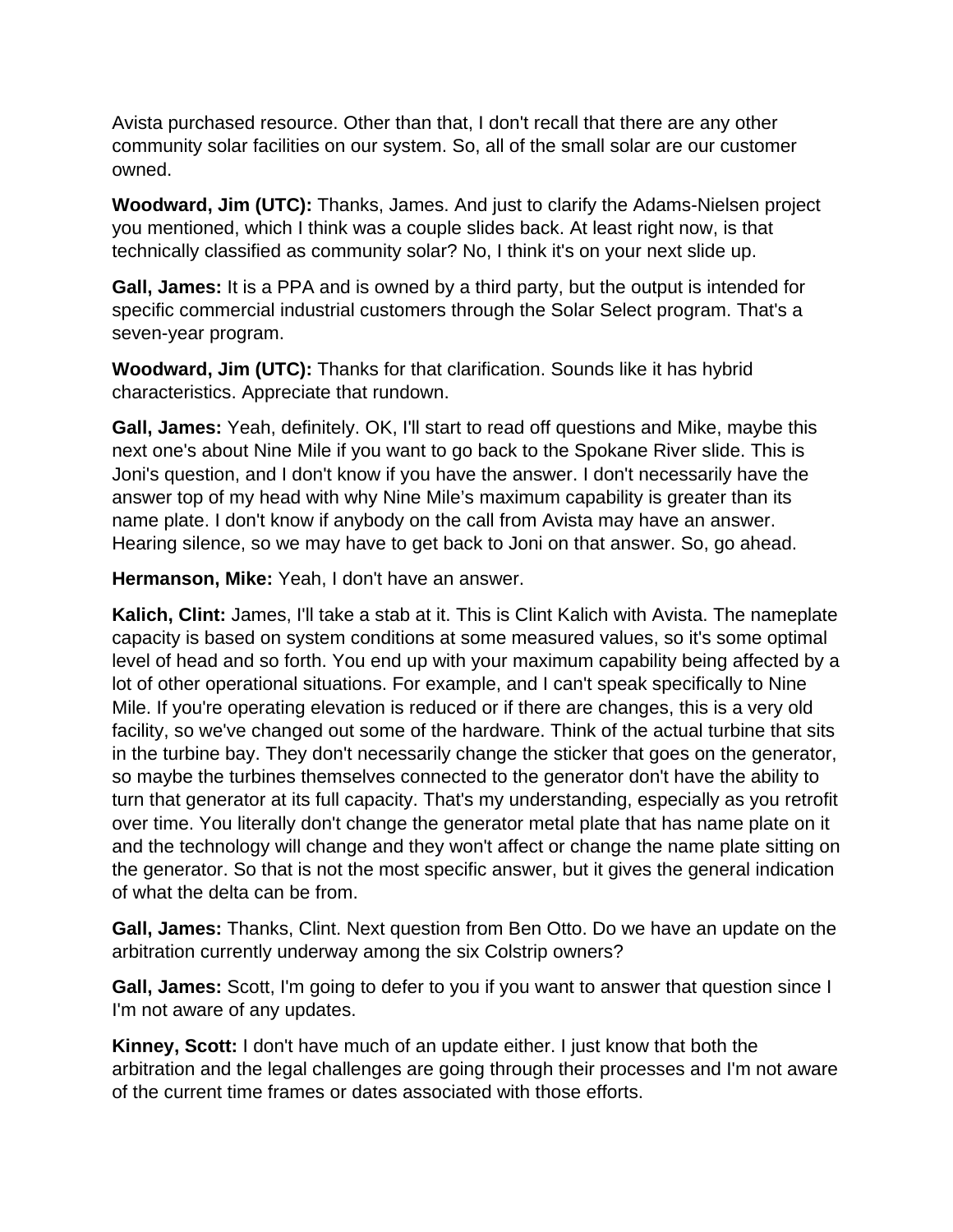**Gall, James:** Next question from Doug. Has anyone challenged Washington State on legality of banning energy imports of Colstrip on the basis of Interstate Commerce rules? I'm not aware of that. I don't know if anybody else from Avista or otherwise are aware of any legal challenges.

**Joni Bosh (Guest):** This is Joni. The law says the bills of customers cannot have coal in the bill, so it was the same thing Oregon had done a couple years earlier. And so that respects the Interstate Commerce rule part.

**Gall, James:** Thanks Joni. And I think that's all the questions and I'll turn it over to you Mike to finish up.

**Hermanson, Mike:** OK. Thanks. Just to summarize everything, this pie chart shows the mix of generation in 2021 generation was 1,336 average megawatts. And this shows the generation by resource type. The largest percentages from hydro, 31% of Avista owned Hydro and then we have 10% from the mid-Columbia Hydro. Then we have natural gas next at 31% and coal at 13%. And to round that out, this chart shows generation and market purchases in comparison to native loads and net sales transaction as you can see here. The generation that we have exceeds our native load, so we are a net exporter of energy and then we have the net sales transactions and market purchases to balance that out. So that is the summary of all the resources that we currently utilize.

**Gall, James:** Right. Thanks, Mike. I just want to poll the crowd to see if there's any additional questions on Mike's presentation. While you're thinking about that, this is a good overview of our resources because the next presentation is going to compare these resources to the loads we saw forecasted by Grant on the last TAC meeting. You may see some of these resources again today in our discussion on non-energy impacts. If there's any last question? Alright. I'm going to start transitioning to the next slide deck.

#### **Hermanson, Mike:** OK. Thanks.

**Gall, James:** Mike, if you want to release control. Bear with me one moment. I've got to shift things around between screens. I think I just saw a question pop up. Art is asking of the renewable resources do you see any greater production capacity output? As far as renewables, with that are better production or better capacity factors and the Northwest, might be a little bit of a challenge. Palouse (Wind) is pretty efficient compared to other regional resources but going east to Montana is likely to provide better production than locally. Obviously, there's also hydro options that are better renewable resource options in many cases compared to wind and solar. So hope that helps to answer your question, Art. If you have a follow up, go ahead and ask.

**Art Swannack Whit Co Comm (Guest):** I just was curious if that's what we expect going forward. Whenever you put in wind or solar in our area, you're going to have this low actual generation rate versus what it has for listed capacity.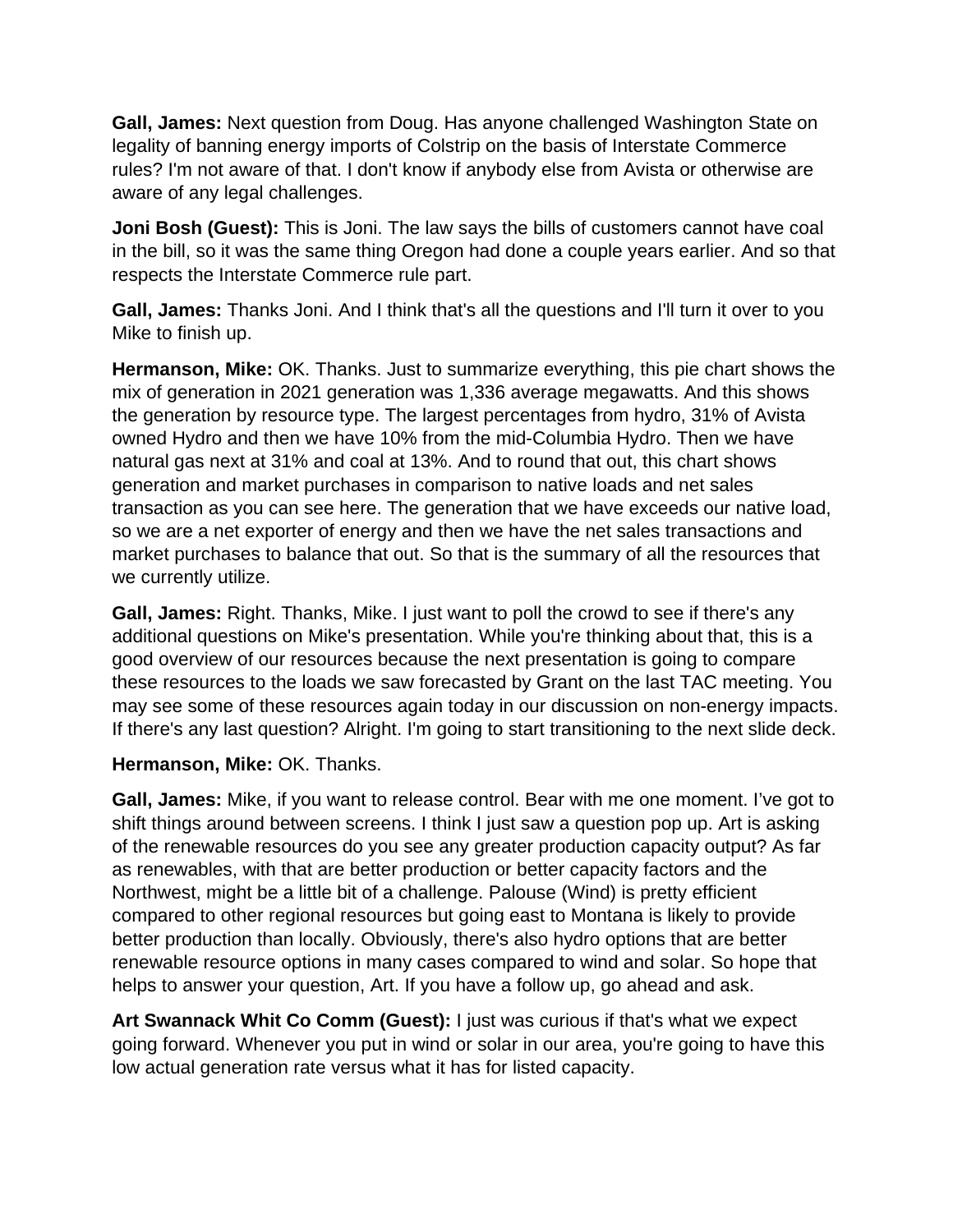**Gall, James:** It will definitely be below. Are you never going to have a 100% wind production? I would expect the capacity factors do improve over time with newer facilities as turbine technology gets better. Same with solar. But you know it's a matter of what percentage of the energy its able to capture from the wind that's available. If you had a wind site that blew all the time obviously you would have a higher capacity factor. It's a combination of the wind available and the turbine's capability of capturing that renewable energy. In Montana you're likely to see around 50% capacity factors. The Northwest it's going to be definitely below 40%. Offshore wind has some potential to have higher capacity factors than what we're seeing on the land. And solar you're looking at less than 25% capacity factor when you have tracking solar compared to the DC rating.

## **Load & Resource Balance Update, James Gall**

**Gall, James:** OK, so this next presentation is going to try to outline what our resource need is for this IRP subject to a few changes we're going to talk about in this presentation. First, we've had some major L&R (load and resource) changes since our last IRP. We went through the load forecast change on the last TAC meeting. We've also signed an agreement with an industrial customer for 30 megawatts of demand response. That was all part of the Washington rate case settlement and we signed two contracts since the last IRP with Chelan County PUD. Chelan County PUD has two projects that we purchased from Rocky Reach and Rock Island. And just to give you an indication of the size of those projects, which Mike went through already, about 54 average megawatts is about a 5% share. So currently we have a 5% share going through 2030. We signed an additional 5% share from our previous RFP that starts in 2024 and then goes out ten years and that was included in the IRP update last year. And then at the end of December (2021) we signed an additional contract that starts in 2026 for 5% and then increases to 10% in 2031 as the existing slice we have expires. We have a quite a bit of extra renewable energy since the last IRP but also this resource, while it's renewable, provides a capacity resource to meet our peak demand in both winter and summer.

**Gall, James:** With those changes since the last IRP, this is our resource position. Our first resource shortfall is in August of 2027, 127 megawatts and then also in December or sorry, January 2027, 162 megawatts. We're technically short beginning in November of 2026 when that Lancaster contract expires that Mike had mentioned earlier. With some load growth, we increase those deficits to January shortfall of around 200 megawatts and just under 200 megawatts in August. As you stretch out over time, you may remember in Grant's load forecast, the summer peak load grows faster than winter. We expect a summer deficit by a larger position and the outer time periods starting in 2034 or actually I think it looks like 2033. What this chart tries to show is not only our comparison to loads versus our resources, but we're also trying to take into account what's called a planning reserve margin were using 16% in the winter and 7% in the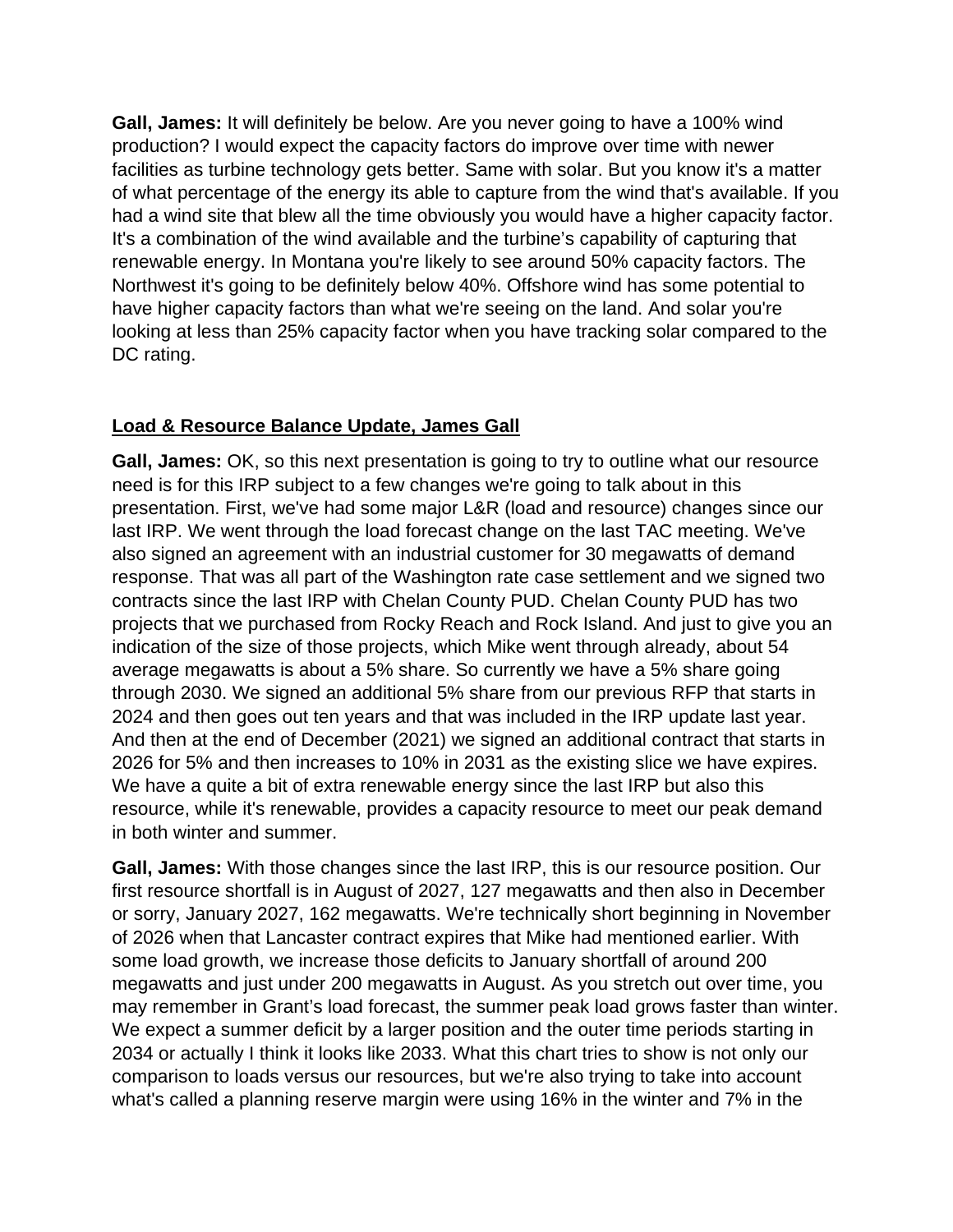summer and this is until the Western Resource Adequacy Program (WRAP) finalizes their requirements to participate in that program. Avista is intending to participate in the program. At this time, we expect that the WRAP will lower our resource need for winter planning purposes and slightly lower our positions for the summer planning positions. In the first TAC meeting, we went through a presentation on how those changes might look for this L&R. But until we have further information, we are going to be still planning for our current methodology until that program's information is more publicly available. I'll pause there if there's any questions.

**Kinney, Scott:** Hey, James, this is Scott. Maybe I'll just add quickly for the schedule of the WRAP. We are currently participating in what's called the non-binding trial this year, 2022, that will help inform and maybe make modifications to the program. And basically we're operating as if we're part of the program, but there's no financial penalties for it and then there will be a FERC filing hopefully in the May time frame of this year and will work through the FERC approval process with the intent to hopefully start a binding program sometime in 2024.

**Gall, James:** Thank you, Scott. Thanks for jumping in. I was meaning to ask you to do that. Alright, so shifting over to energy, so when we.

**Kinney, Scott:** Looks like somebody's hand is raised James.

**Gall, James:** OK. Go ahead.

**Katie Ware:** Hi, this is Katie Whare from Renewable Northwest.? Stop me if you can't hear me.

**Gall, James:** We can hear you.

**Katie Ware:** OK. I think at the previous TAC meeting you mentioned that Avista would be using the methodology for capacity planning that the WRAP has I guess determined to be in the preliminary design at least. And it seems maybe you're taking a shift away from that in this meeting. Do I have that right?

**Gall, James:** No, we are still planning on using the WRAP. At this point in time we don't have enough information to show our position for it. Until we have that information and a go ahead on the WRAP like Scott had mentioned, we want to continue showing what our position is without the WRAP.

**Kinney, Scott:** I'll just add I think our intent is like James said is from the resource capacity contribution methodology and calculation. I think we intend to use the WRAP methodology for that because it's been, I think, fairly well vetted and we've got some agreement in the region to go to that standard. But I guess it's a little too early from a commitment to using the benefit of the program from a resource, future resource need, perspective since we haven't got commitment to move into the full binding program.

**Gall, James:** Thanks Scott. There's another hand up by Mike Louis.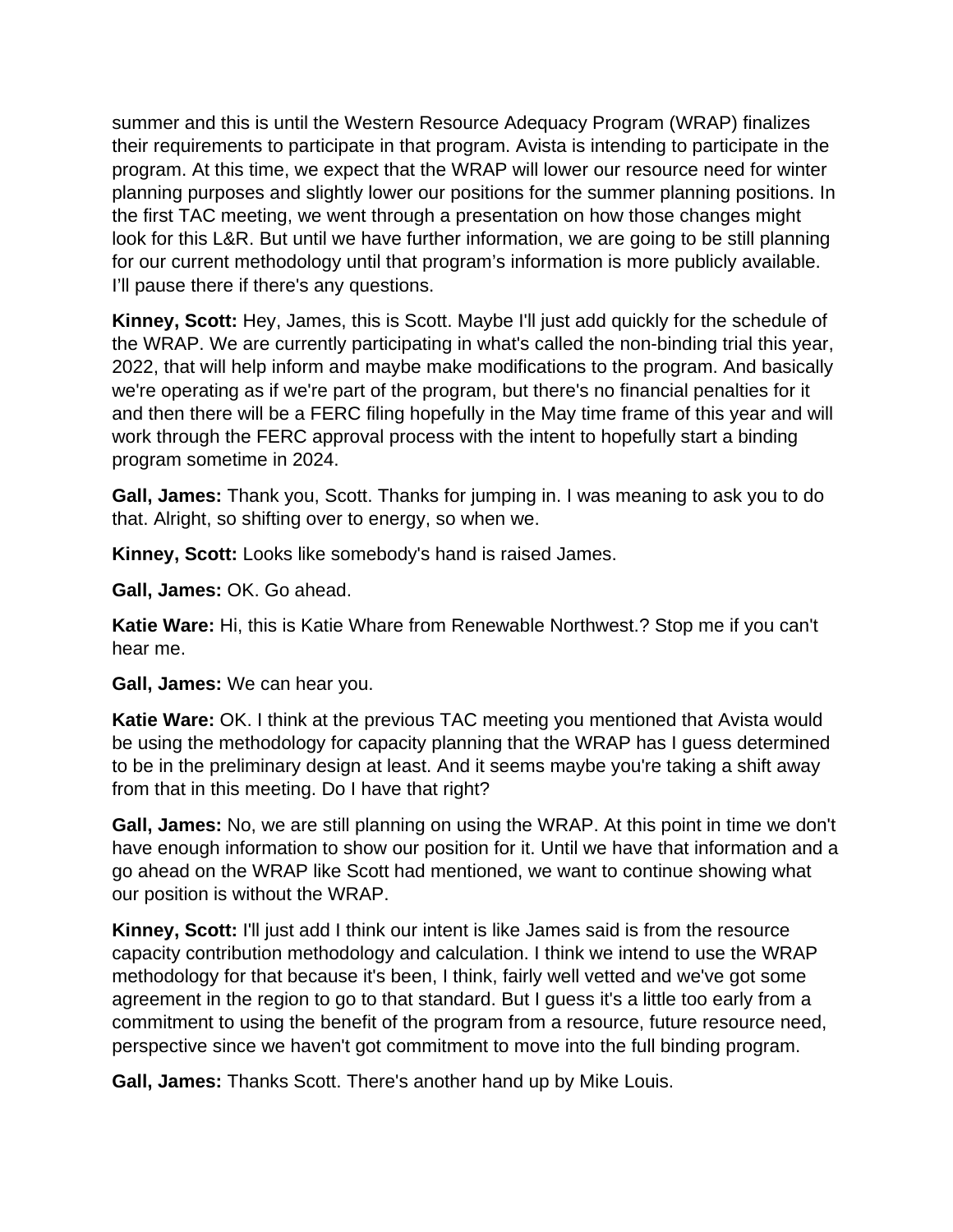**Mike Louis (IPUC):** Hi, James. My question is related to the previous question. What is the company's current thinking with regard to the reliability target for the company versus the reliability target that WRAP will use? Just to clarify, would the company be using a different planning reserve margin target or another type of reliability target, will it be customized for Avista system or was the company thinking that they would be adopting the same reliability target that the WRAP uses?

**Gall, James:** I think the intention is to use the same reliability target the WRAP proposes for our region and from an historical POV. When the WRAP first started being discussed they didn't have a regional perspective, now they do. That makes us quite a bit more comfortable with some of the estimates we're seeing for the planning margin targets and how resources are counted towards meeting those targets. The next question is Avista comfortable with those targets? And I think when we see the final PRM quantities that are really required, I will need to look at the risk and market exposure we have and take that and probably come back to the TAC to see if it's appropriate to continue with the WRAP's proposal or do we need something greater than the WRAP's targets. I think changes that we're going to make in our energy planning should alleviate some of those concerns and we're going to get to some of that discussion on the next slide. Does that answer your question Mike?

**Mike Louis (IPUC):** My thinking here on this James is that the planning reserve margin is dependent upon the resource mix that you would have within the company system versus what you would have across the region. It seems to me that if you had a loss of load expectation or loss of load hour type of reliability target starting that from that with regards to it being more of a policy question. And then determining what your PRM would be based upon the resource mix within your system. It may be different than what was then the resource mix you would have within the region. And so, the PRM might be different and so I'm looking for some rationale as to why you would want to align those two when you eventually get to answering that question.

**Gall, James:** Alright. Thanks Mike for the perspective.

**Kinney, Scott:** James, can I add just a brief piece to this? Mike, we will definitely evaluate the WRAP versus our internal resources and in our thoughts to, as James indicated, try to reduce risk. But one thing that's important the WRAP program will provide when we get to the full binding program is an operational component we will be able to share amongst the participants on a real time basis if actual loads or operating conditions are significantly different than what was planned or estimated. And so that again will help us be able to leverage diversity across a fairly large footprint. Now that includes utilities all the way down to Arizona to help eliminate or reduce risk on the operational front. That's something else that needs to be factored into the evaluation.

**Mike Louis (IPUC):** I appreciate that. Thank you very much. That's all I've got.

**Gall, James:** Thank you. All right, I think the next question was from Joni Bosh. Do we have a more specific estimate on what the WRAP impact might be in terms of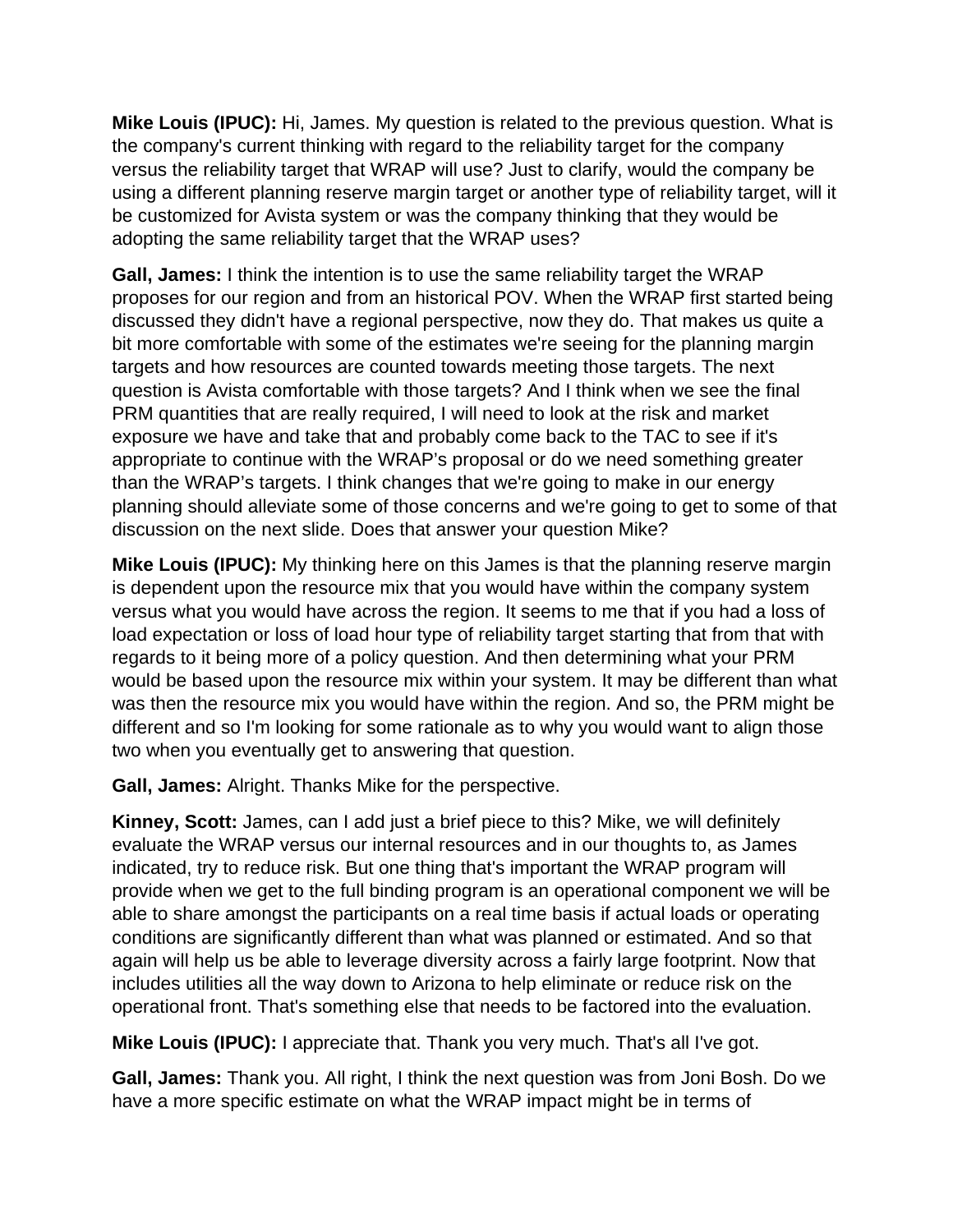megawatts needed? We had a preliminary estimate shown in our first TAC meeting. This is a slide from the first TAC meeting that shows the benefit. You can see that January value here. It's a little less than 200 megawatts in this example and then summer is around 50 megawatts of benefit in the outer years. This is a significant benefit, but these are definitely subject to change. We have not seen, at least I have not seen, final PRM requirements yet and final QC values yet for resources. We're expecting to see at least a better benefit in the winter than in the summer. And then I think the next I saw Jim's hand went up next, Jim, ask your question.

**Woodward, Jim (UTC):** Thanks, James. Just given the discussion around WRAP, it sounds like Avista's overall path forward with WRAP seems to be unchanged, but perhaps your team is waiting to make decision points around certain benefits. I just wanted to clarify, there's been discussion around the planning reserve margin when it comes to a specific resource attributes. I think you use QCC. Oftentimes I use ELCC nomenclature. For those capacity contributions, is the path forward there still to ultimately adopt the WRAP values or is that one of the benefit pieces that Avista is withholding judgment on right now?

**Gall, James:** Yeah, it is. As long as we're moving forward with the WRAP, we will be adopting the WRAP's QCC value or else.

**Woodward, Jim (UTC):** OK. Thanks for confirming that.

**Gall, James:** Yeah. Now if it all falls apart, I hope it doesn't, but then we have to go back and reevaluate. Alright, I see a question from Art. Will we see a snapshot of how the WRAP worked before finalizing the IRP? We did a presentation at the first TAC meeting, Scott led that. And there's some slides out there in that TAC meeting, I'd recommend looking at that. will we do another presentation? we might do that just to give the TAC a little bit more information on the final situation for the WRAP. It's a good suggestion. Mike, your hand went back up. Did you have a follow up question?

**Mike Louis (IPUC):** Just an additional question. What I heard the first time with regards to the ELCC or the capacity contribution, whatever acronym you want to use, was that you were going to adopt the same methodology, but then I just heard that you were going to use the QCC from the WRAP. Which one is it?

**Gall, James:** The WRAP uses the term QCC as qualifying capacity credit. And ELCC is effective load carrying capability, but from a renewable variable resource point of view, I think the intention is those two values are the same. So ELCC would be synonymous with the QCC value. The QCC is the official terminology that the WRAP uses for resource contribution and that's what will be used.

**Mike Louis:** OK, but will you be using the same methodology to develop it, or will you be adopting their values?

**Gall, James:** They provide values based on data that we submit for each resource type. And they will assign us a QCC value for those resources.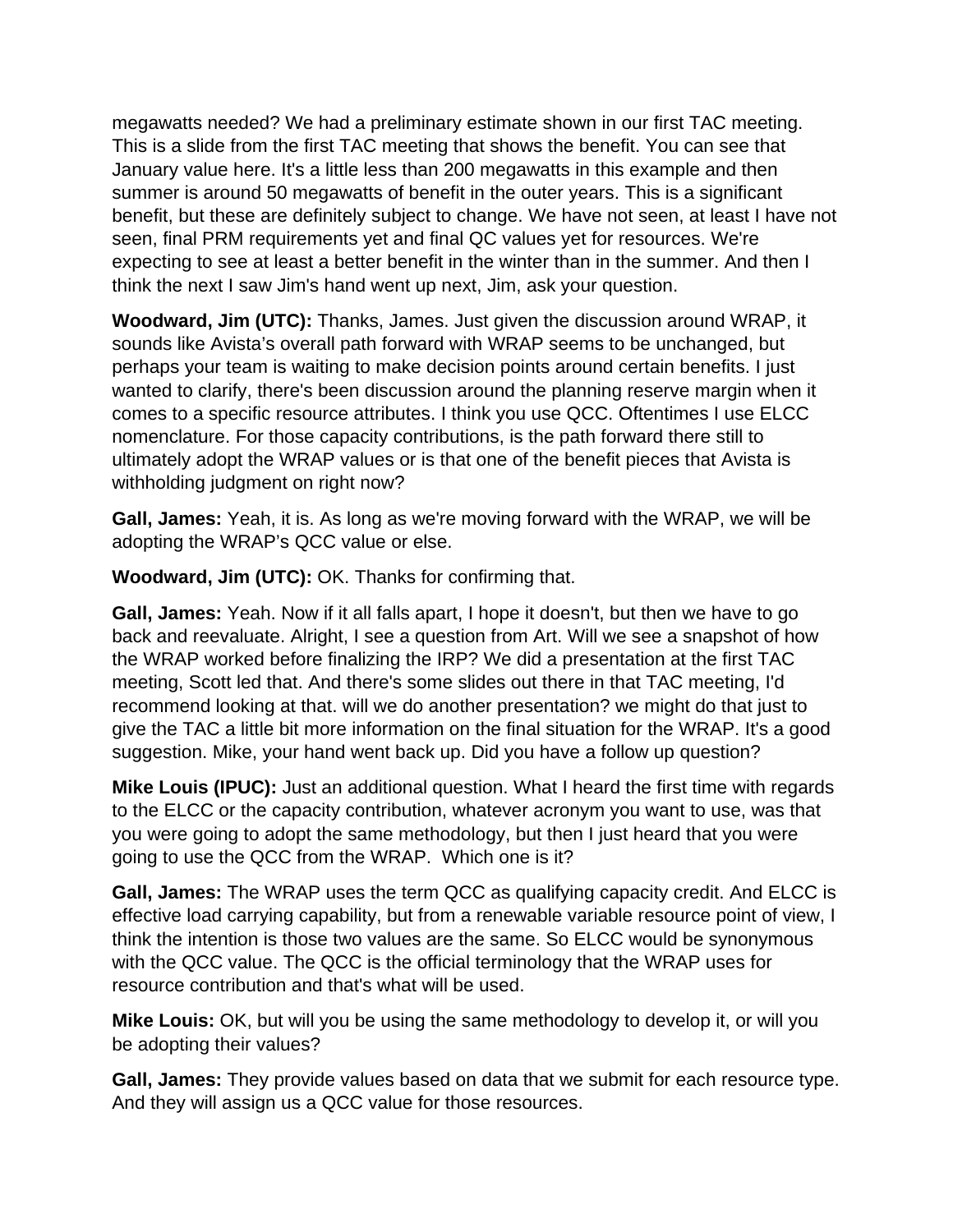**Mike Louis (IPUC):** OK. And will that be specific to your system then? Will that QCC value then be determined specific for your system and the capability of the resources within your system?

**Gall, James:** It's based on our resource's capability to satisfy the regional load. Of the system, not Avista. It's a regional value to meet regional loads because there is this operational sharing agreement like Scott had mentioned. So that in the case we are short you know we can lean on and get power from other utilities that may be long.

**Mike Louis (IPUC):** Thank you for that. Thank you.

**Gall, James:** OK. I think we got all the questions, feel free to ask more. I am a little conscious on time just because we didn't make it through the last TAC meeting, and we do have a guest coming in at 10 to discuss the non-energy impact study. Hopefully we can get through the rest in the next 15 to 20 minutes because I'm guessing there's going to be some controversial discussion towards the end. Mike, your hand just went back up this, do you have another question? Or is that from before? OK. Alright so on the system energy position, hat this chart is trying to represent is our position from an energy production capability. This compares your load forecast on average to your expected capability of your resources so that would be for example your average hydro conditions when would be your average wind conditions and natural gas turbine would be how much it could produce in potential outages. We do include a contingency factor to protect our customers against potential for higher loads than average or lower hydro than average.

**Gall, James:** This analysis shows that we are in a short position from an energy perspective. Beginning in 2027. We have larger deficits both in summer and winter. The reason why the annual deficit is significantly less is we have significant surplus in the in the springtime period. The next slide will show how that distribution works. One thing I do want to mention is we are evaluating changing our contingency metric, it's historically been just around hydro and load, but with the additional renewable energy that we've added to our system over the last several years, we would like to include some of those risk metrics as well, especially as we go forward in the event we add additional wind and solar resources.

**Gall, James:** This next chart is taking the same information from the previous chart and looking at this from a monthly level. We have three different forecast for two years shown. We'll start with the blue bars representing 2025. You can see in 2025 we are long in each month by at least around 200 megawatts. You can see the length that was mentioned in Q2 from our hydro runoff, but as resources are planned to exit, this assumes Lancaster exiting in 2026 and as well as Colstrip exiting in 2026, you can see the short positions in the Q1, Q3 and Q4 periods, but in the spring period we still have significant length due to hydro runoff. As we add resources in this next plan, we will be looking to fill resource deficits in these periods where we're short? One thing we're still evaluating and seeking input on is should we be satisfying this full deficit. This deficit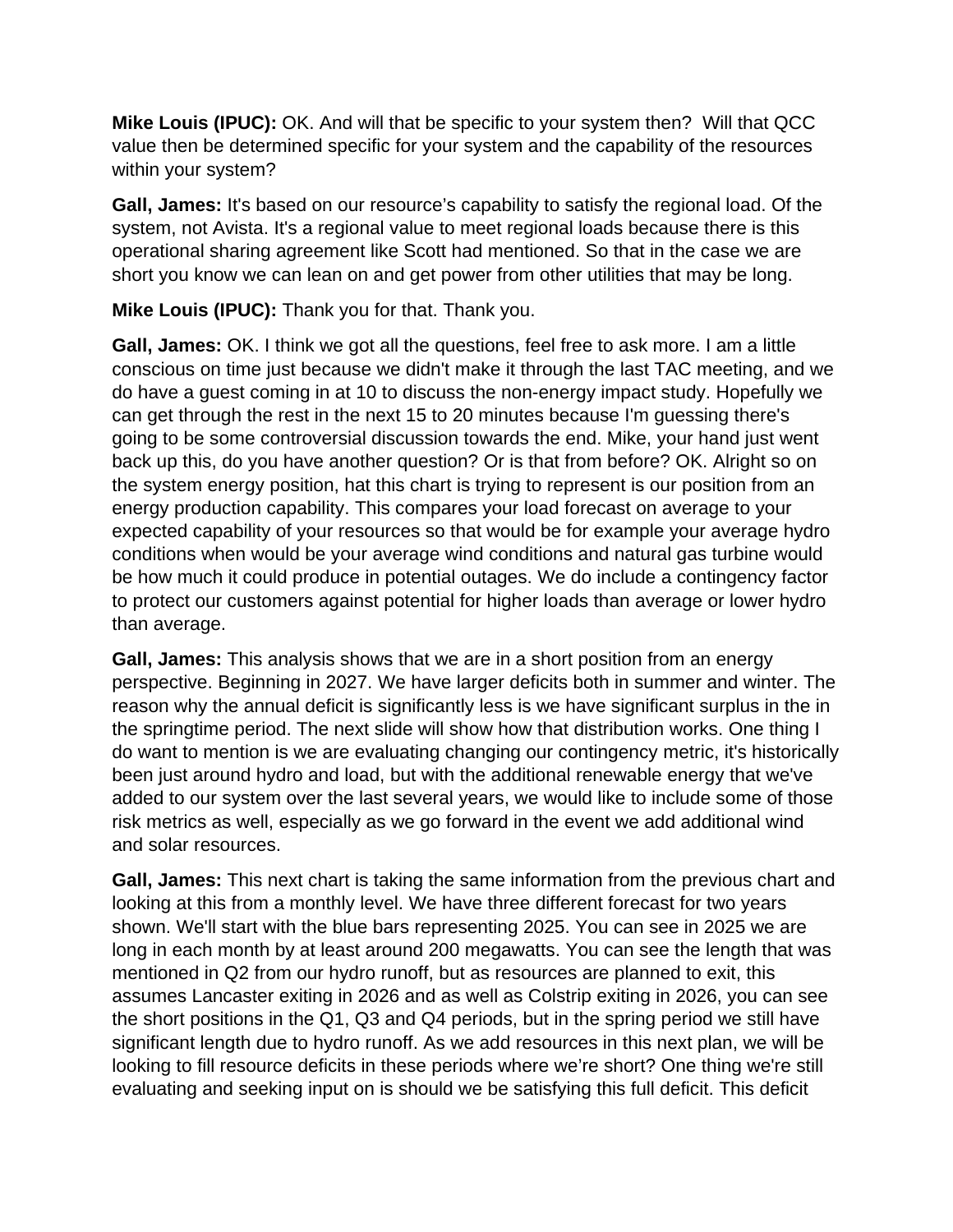does include a risk factor, or should there be a market component that we're willing to rely on the market for a portion of fulfilling some of that risk in bad hydro or higher loads, so that's something that we're still evaluating. Previous IRPs did not plan resources for this monthly energy level, so this would be a significant change for this plan by planning to this level. The next part of the presentation is going to discuss some of the proposed changes with CETA in Washington. I'm going to stop there. Katie, you have your hand up.

**Katie Ware:** Thanks James. So I hear that you're still considering how the market might be able to mitigate some of the risk that you're showing here. You mentioned on a previous slide, but I'm curious whether you're setting aside a certain amount of transmission capacity for market imports or how you're going about that planning. I may have missed you say that in a previous slide.

**Gall, James:** I didn't mention transmission. This is more about how much generation we want to plan for to handle that contingency risk of poor hydro or wind or higher loads from a transmission perspective. We have access to a significant amount of capacity through BPA to the Mid-C or other parties. It's something that our group not necessarily has spent a lot of time on in the IRP process concerned with access to market. At least in capacity constrained periods. Hopefully that helps.

#### **Katie Ware:** Yep, thank you.

**Gall, James:** Alright, so the next part of the presentation is looking at the Washington CETA plan, proposed planning requirements and their latest draft rules. And I thought it was important to bring this to the TAC before the rules are finalized to get some general understanding of how we think the rules may impact us. Any questions brought up for discussion could be helpful as we work with the WUTC to finalize these rules. I'll walk through what we're trying to analyze, and I have some tables and charts that show what our positions look like. Our understanding of the new requirements for meeting CETA and what this has to do with is how we show that we are compliant with the 80% 2030 carbon neutral target and then the 2045 target. In the current draft rules, there is a planning requirement which we're going to be talking about today. It's designed so that we design our system to deliver renewable energy to load. There's also an operating requirement that is really concentrated on the creation of renewable energy and retaining non-power attributes. That's not something we're going to be talking about today. We're going to be focused on the planning side of this and how we would plan our system to be capable of delivering renewables to load.

**Gall, James:** There's two compliance mechanisms that we have to watch out for in this planning requirement. The first is we need to have renewable generation equal to or greater than 80% of our retail load as our primary compliance in 2030. I'll go through an example of what primary compliance is. The remaining amount of our retail load needs to be met through an offset using alternative compliance. Alternative compliance, at this moment, could be all unbundled RECs, an energy transformation project or a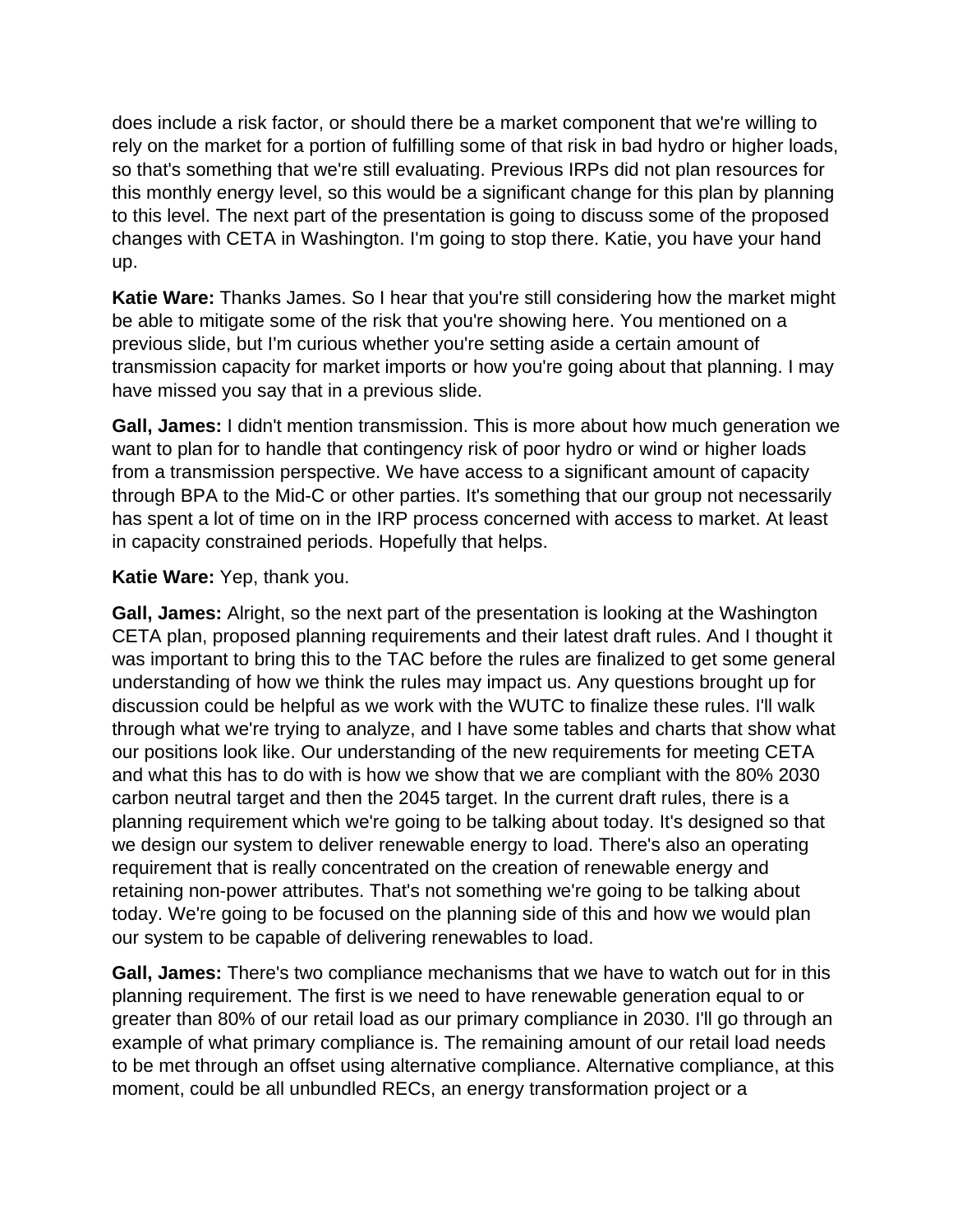compliance payment. There's not a lot of information out there yet on energy transformation projects. Compliance payment is likely a last resort option, so most alternative compliance will be met through an unbundled REC or a primary compliance renewable. Right now, in the draft rule, there is discussion of a planning standard time step that's not discussed. It's something that I think still needs to be addressed in the rule. What I mean by this is should we be planning to meet load on hourly basis, should it be a monthly basis maybe it's a monthly on/off peak basis.

**Gall, James:** But we still need to get a full description of that in the in the rule. Now we're going to be talking about monthly in this example. Risk level is another concern. Do we plan for average conditions? Do we plan for something less than average conditions? The CETA rule has a four-year requirement that we would plan to have renewables over a four-year period. That takes some of the planning risk off the table or at least minimizes it, but we still need to understand the risk level intended by the Commission.

**Gall, James:** I'm going to show some tables in the next couple slides and this slide outlines some of the assumptions I made in this table's creation. What we're assuming here is monthly retail load versus generation. We're not talking about hourly yet or even on/off peak by month for illustrative purposes. And what we're assuming here is any renewable generation that exceeds the monthly retail load is going to qualify as alternative compliance. Like I mentioned before, we could look at this from an on/off peak perspective. For this expected case methodology, we're assuming this is median hydro, which is actually called out in the CETA law. It uses expect loads and then historical average wind and solar.

**Gall, James:** One of the major issues, at least for Avista, is how do we allocate resources between states. We're using what's called the PT ratio. It's how we allocate cost for resources and other company expenses between states and that's 65.5% to Washington and the remaining to Idaho. Our existing hydro will be using that ratio for wind, but we assume that Washington could purchase the hourly generation of the wind production from Idaho for a fee. For solar, our current solar facility we mentioned earlier, the Adams-Nielsen Solar project is already allocated to 100% to Washington. And for Kettle Falls, it's similar to our wind in that we assume it's allocated 65% Washington, then a purchase from the remaining share from Idaho. Keep in mind, at that facility only 95% of the generation qualifies too. There's a little bit of gas required for startups and potentially some old growth wood from Canada. Lastly the assumption for the new Chelan contracts, we're following the same methodology we proposed in our previous IRP and CEIP that it would be allocated using the PT ratio plus the potential for a Washington purchase from Idaho. Joni, your hand is up. Go ahead and ask your question.

**Joni Bosh (Guest):** Thanks. I'm kind of puzzled by the second point where it says renewable generation exceeding monthly retail load qualifies as alternative compliance. Are you saying that renewable generation, you're just talking about the RECs because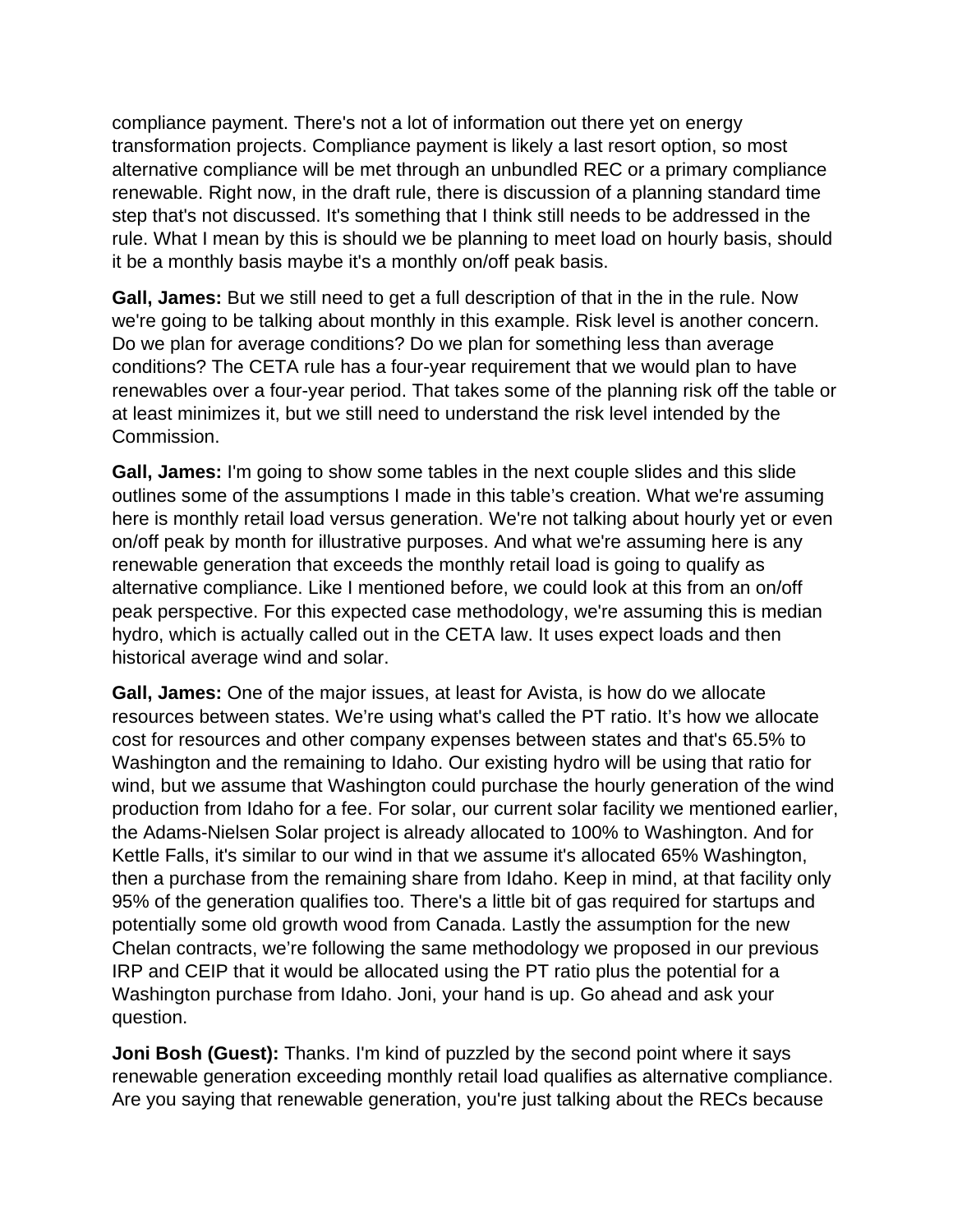alternative compliance is pretty closely defined in statute? Are you talking about the energy itself and is it within that month?

**Gall, James:** Yep. If we had a monthly planning standard, anytime your renewable energy is exceeding your retail load, it would not be serving customers. It would be theoretically sold off system. We from a planning position would not be able to count that excess generation towards primary compliance. That is our understanding now from an operational point of view. If we retained those RECs that would still qualify, but from a planning point of view, our understanding, and this is a good reason why we're having this discussion, is we would not be able to rely on that resource for primary compliance. And maybe it's best to show this in the next table. So, if I don't quite answer your question or there's still some misunderstanding of what we think is how all this works, please come back and bring that up.

## **Joni Bosh (Guest):** Sure.

**Gall, James:** OK, this table is 2030. This is a forecast we have each month and on the left we have our sales forecast and average megawatts. And we get to reduce that sales forecast by our PURPA generation from in state Washington and that calculates what is called net retail load. That net retail load is what we're targeting to be 100%, where 80% would need to be met by primary compliance resources. The next block where we have Washington share, the PT ratio share of hydro, wind, solar and biomass. Then we have added to that energy we could exchange with Idaho that we described. That's the wind, biomass and Chelan PUD contracts and that total generation is on the bottom, on average, is 577 megawatts of renewable generation that we could allocate to Washington on a monthly basis. What we can show is on that primary compliance column that shows any time that the renewable generation is less than retail load, it would count towards primary compliance. When the renewable generation exceeds native net load, then that would count towards alternative compliance. We have done that. Right there is the amount of generation that is meeting load and the amount that is exceeding load that would count towards alternative compliance from a planning perspective. In 2030, if all things go as average conditions as planned, we are just under 80% primary compliance and then just over 9% from an alternative compliance. To meet the 2030 law, we would need to add 10% of our retail load for alternative compliance and a little bit more for a primary compliance. So I want to go back to that. Joni, is this making sense of how you envision this planning requirement or do you have any other questions?

**Joni Bosh (Guest):** I will have questions. I wasn't sure about this chart when I was looking at it yesterday, so that you're talking about over the year you're looking at rather than monthly like on the previous slide.

**Gall, James:** Yeah, you look at each month to decide whether or not the resource would count towards primary or alternative. But we're still shooting for 80% renewable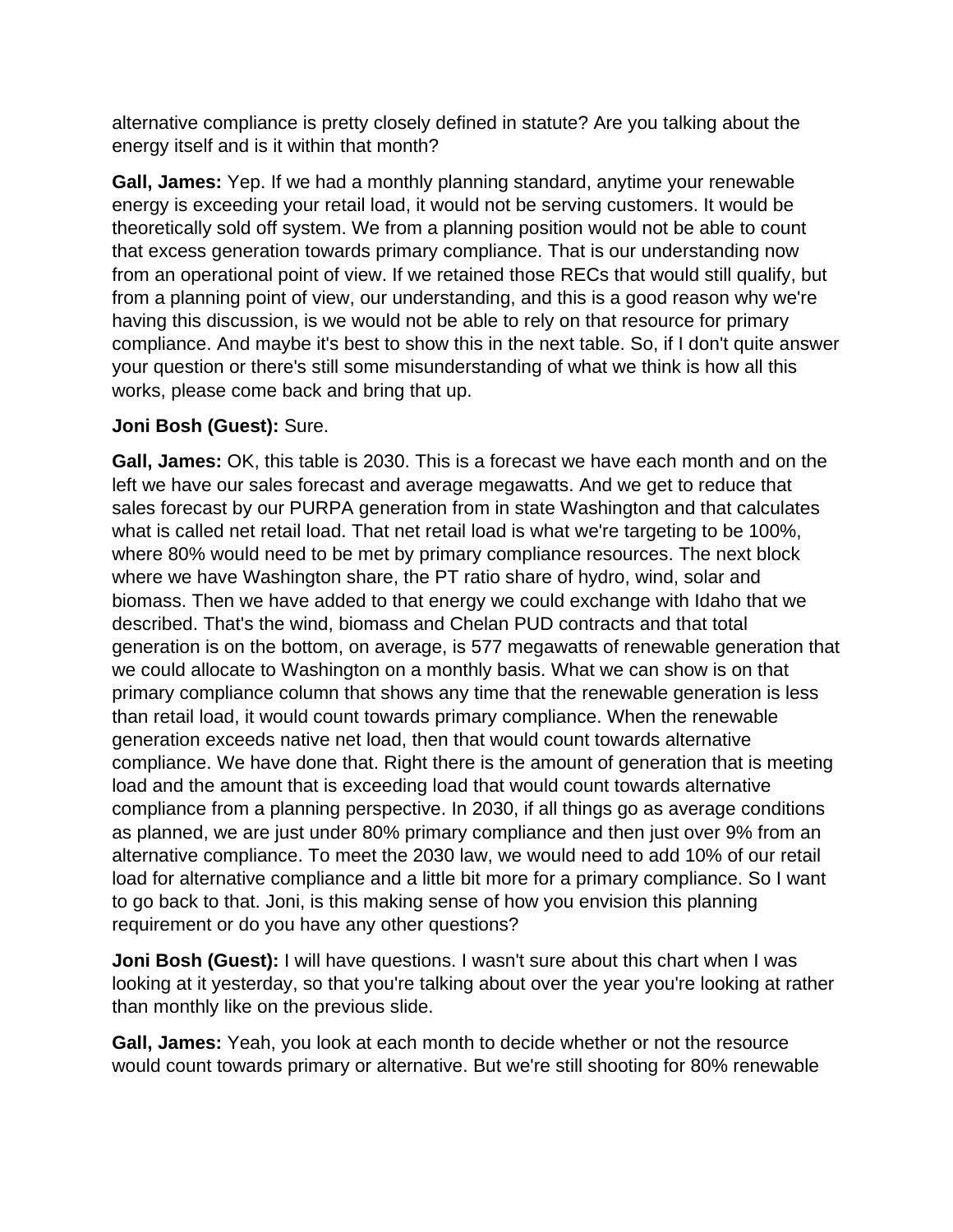over the year. Actually, it's really over a four-year period. So, for the four-year period, it had to be 80%. I didn't want to show all four years on the chart, so I left it at one year.

## **Joni Bosh (Guest):** Right.

**Gall, James:** If we add the next year and 2031 was 81% and then 81 or 80, we hit 80% and would be compliant over that four-year period.

**Joni Bosh (Guest):** This looks like if, and I'm sort of guessing here, that the hydro, the access to hydro that you have in the spring pretty much gets you to the 80%.

**Gall, James:** Yeah. So that access to hydro in Q2 since you're limited at 100%, so you're taking the amounts between theoretically 80 and 100 for those months and that can help you offset your shortfalls in the other months.

### **Joni Bosh (Guest):** Right.

**Gall, James:** It gets you to that 80%, but we're not counting all the generation that's in excess of load doesn't count, but up to the 100% it would count.

**Joni Bosh (Guest):** And then the excess you're treating as RECs rather than as energy that would be applied to the 20%?

**Gall, James:** Right.

**Joni Bosh (Guest):** And so, the average line at the bottom? Is that just something you'd multiply by 12? Is that how you're treating that?

**Gall, James:** Oh, that is just if you take the amounts each month and multiplied by how many hours in each month, then divide all of those by 8760. That's the average over the course of the year.

## **Joni Bosh (Guest):** Right. OK.

**Gall, James:** You would do this on a MW hour basis in reality. The problem with just showing MW hours it's harder to relate for a lot of us.

**Joni Bosh (Guest):** Uh-huh. And these are all average MW hours on this.

**Gall, James:** Yeah, average megawatts, yes.

**Joni Bosh (Guest):** Average megawatts. OK, thank you.

**Gall, James:** Yep.

**Joni Bosh (Guest):** Yeah, I'll look at this. Thanks.

**Gall, James:** And you know, the Commission could ask us to do this on an hourly basis. They may ask us to do this on a on/off peak monthly basis from a planning perspective. I think it makes the most sense to keep it at no less than monthly on/off peak. Because when you go down to the hourly basis, you're making a lot of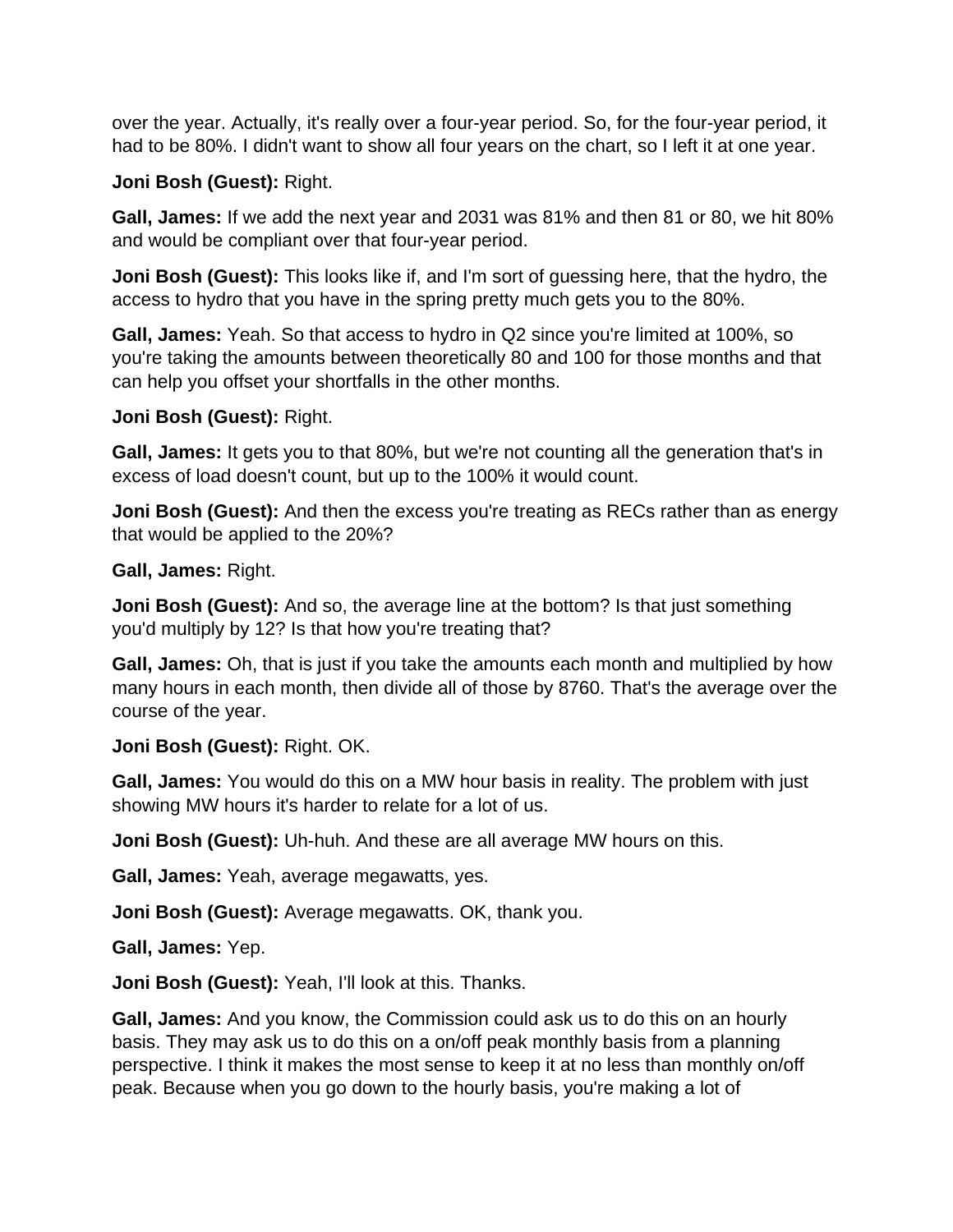assumptions on how we may deliver power. Where monthly on/off peak, might be more reliable, and then then drilling down to the hourly level. But the Commission is still, I think, wrestling through some of those decisions on how the utility should plan for this. I wanted to go through this as our vision of what this might look like. I don't know when the final rules will be made. I think it's final in maybe June, but there might be a draft coming up shortly.

**Gall, James:** I also want to keep in mind that while right now we are a little over 10% short on the alternate compliance, there is definitely a REC market available including RECs from our Idaho hydro production that could be available to offset that. Where I think I'm going here is 2030, from an average energy point of view, is pretty much compliant with the CETA law assuming that we were able to get normal conditions and the energy we could transfer from for the wind, biomass and Chelan PUD contracts are able to be transferred to Washington. We're looking pretty good to meet that 2030 law.

**Joni Bosh (Guest):** Can I have some clarification real quickly before I moved just back on that one, I may have misunderstood. I may have confused myself. So, all of your hydro is in your hydro column, your alternative compliance column then is all RECs.

**Gall, James:** Sure, go ahead. We're showing here the amount of energy that we produce. That exceeds load, so it's our generation. It creates a REC. We hold that REC, so we're not buying a REC, this is just how much the company allocated to Washington is exceeding its load. Whether you call that a REC or excess renewable generation, it's still from our understanding of how the law works, is that would count towards alternative compliance. Even though we generated it, we retain the REC. It may have been sold off system, but that's our understanding how alternative compliance would work in that situation.

**Joni Bosh (Guest):** Hey. I'm not sure I agree, but I'm going to look at this and then I'll get a hold of you. Thanks.

**Gall, James:** OK, that works for me.

**Joni Bosh (Guest):** Yep.

**Gall, James:** Of course, that could change in the next month.

**Joni Bosh (Guest):** Yeah, exactly.

**Gall, James:** So just to wrap things up, to show the full 20-year look out in the future. The green bars represent how much under this methodology we could count towards primary compliance, which is the amount that's under the monthly retail load. The blue is showing the excess generation by month which would be alternative compliance. The black line represents what the target is for the primary compliance goal, where it's 80% through 2033, then ratchets up by 5% every four years until you had 100% in 2045. One way to look at this is if you compare the green bars to the black line that shows our shortfall for primary compliance and then the shortfall between the top of the graph and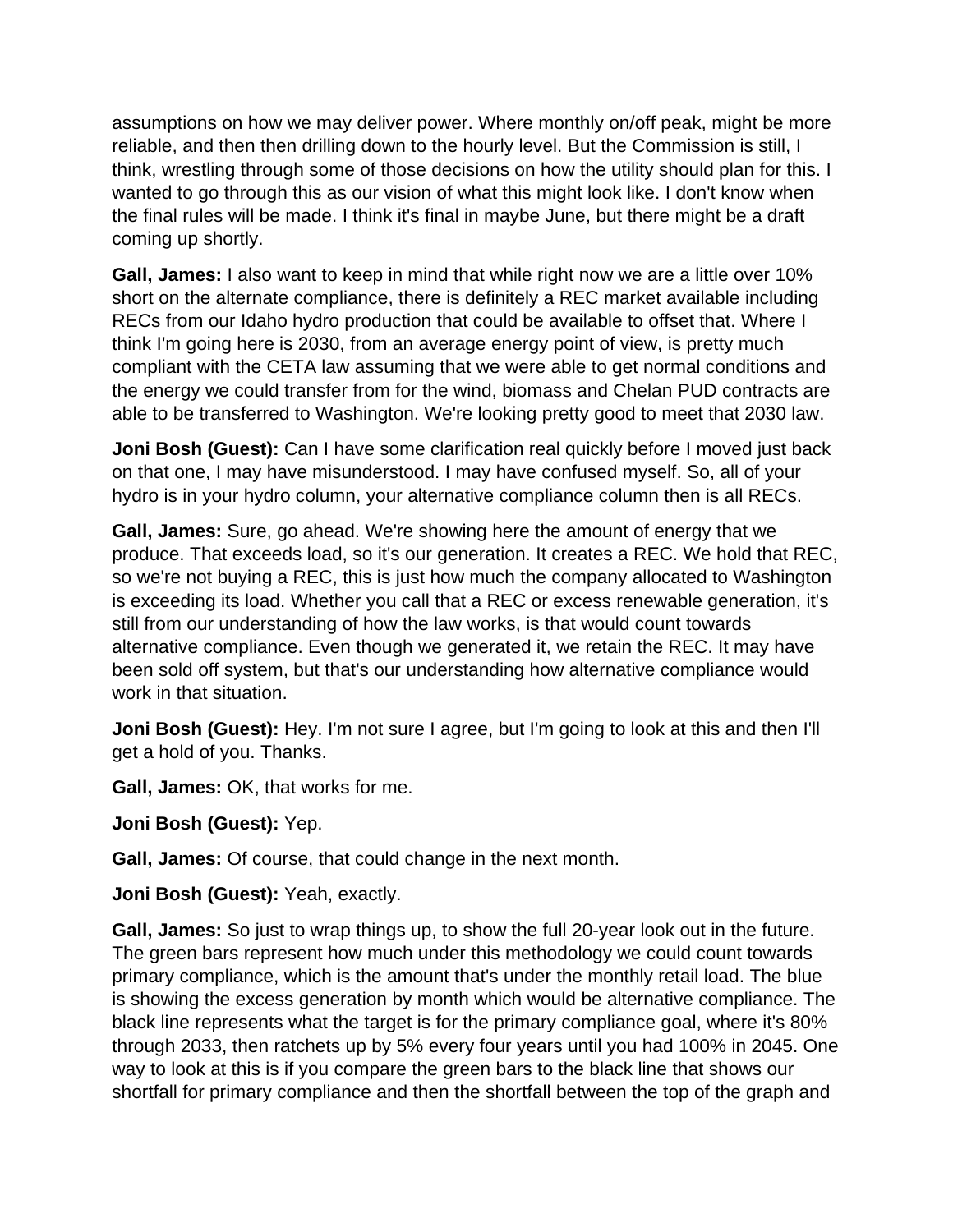the blue represents the shortfall from alternative compliance. I would remind everybody that from an alternative compliance point of view, I think of Avista has RECs or renewable hydro from Idaho that is available that could be sold so long as there is no national or state RPS in Idaho. We may not be planning to build resources to meet alternative compliance needs but the primary compliance is what our modeling will try to solve in our resource strategy. There could be an adjustment for risk as we mentioned before, but right now, our position is looking pretty good to meet the 2030 law, at least on an average point of view. That's the last slide I have. We're at the time I was hoping for, and if there's any questions, go ahead. OK, so I think we're planning on taking a break at this point. We were planning on getting back together at 10:00 for a non-energy impact presentation from DNV. So why don't we go on break and I will see all at 10:00 o'clock.

# **Non-energy Impact Study, DNV**

**Gall, James:** I just want to do a quick check to see Stephanie if you are online.

**Whalley, Stephanie:** Yes, I'm here.

**Gall, James:** OK, I think the plan is that if you can share your screen, if you want to. See if you're able to do that.

### **Whalley, Stephanie:** Sure.

**Gall, James:** We can always do it as well if something doesn't work out. I'll stop presenting. Alright, I do see it. It seems like it's working, so we'll just give everybody a couple more minutes to come back from break and then we'll introduce you and we will get started.

## **Whalley, Stephanie:** OK, sounds great.

**Gall, James:** OK, hopefully everybody made it back. I have 10:00 o'clock. I want to introduce DNV to the TAC. A few months ago, we contracted with DNV, specifically with a Stephanie Whalley, who's going to be presenting today, and Shawn Bodmann to conduct a supply side non-energy impact study as one of the to do items out of the last IRP. The UTC Staff recommended as we look at the non-energy impacts to the resources that we look to acquire and own. We've been working with DNV for the last several months putting together what are the costs and benefits to societal cost, at least to our customers and others as well. I want to turn it over to Stephane and if you want to go through your presentation and we welcome questions at any time, or do you want to have them at the end? It's up to you and.

**Whalley, Stephanie:** That sounds great to me. We can take questions as we go along. And we'll also have a discussion time at the end if there's any larger questions.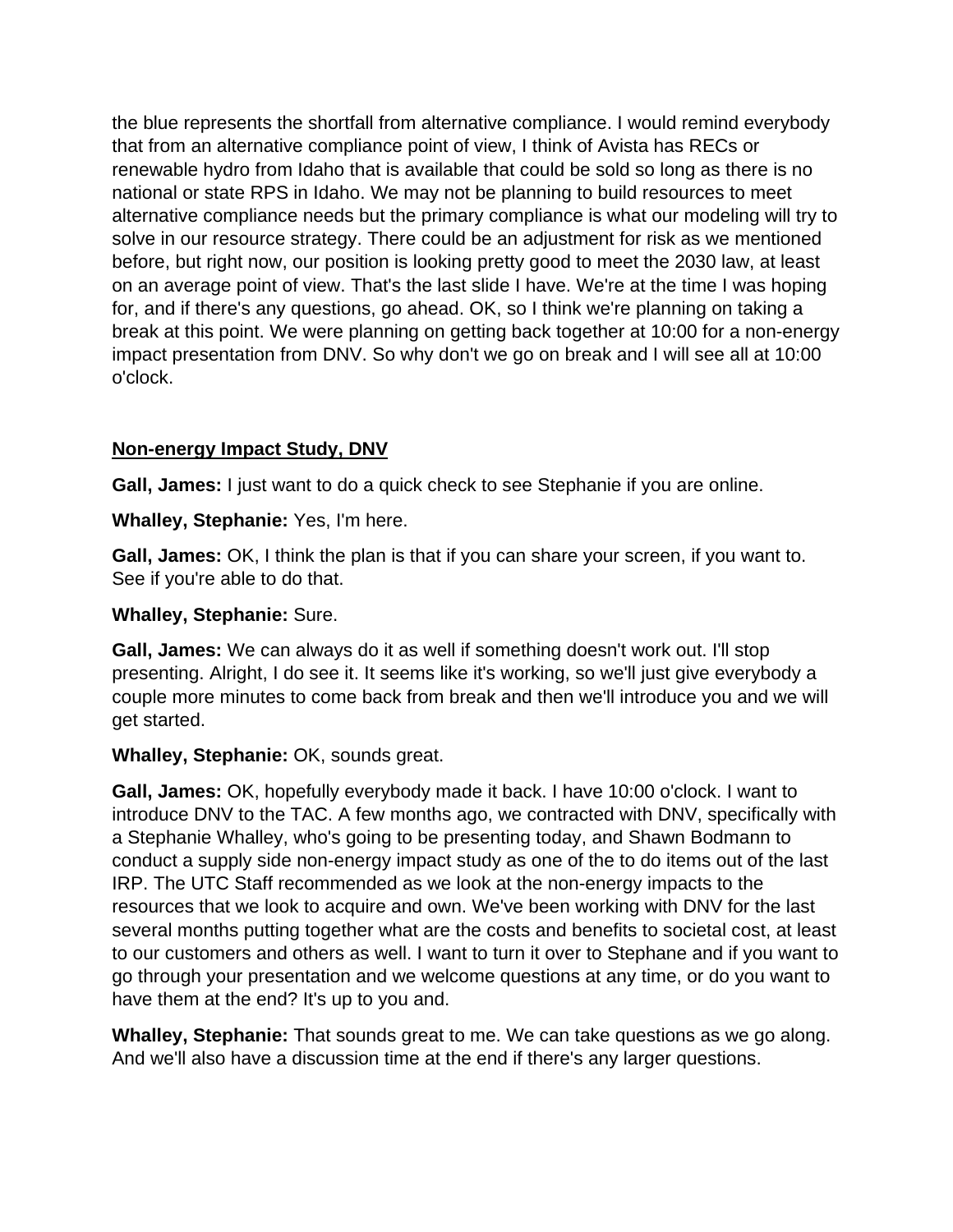**Gall, James**: OK. And then if you have a message you want to put in chat for a question, I'll try to interrupt stepping in at the appropriate time and read those off. So, with that go ahead and take it away.

**Whalley, Stephanie:** OK, great. Thanks, James. Good morning everyone. As James said, I'll be presenting on the non-energy impact study that we've been doing with Avista for the last several months. I'll begin with a brief overview of the project and then present the approach we used to gather and apply the non-energy impact values. Following that, I'll show some of the results from this study, the study and then cover some of the gap analysis components where we identified key data gaps that could potentially benefit from additional research. And then finally conclude with a discussion.

**Whalley, Stephanie:** OK, so what is a supply side non energy impact? It's essentially an externality which is an impact that is not reflected in the cost of a good. And in this case, energy. On this slide, you can see some examples of what is typically included in the cost of energy and then what typically isn't. For many things, the line between what's included in the cost of energy and not, it is pretty clear. For instance, the examples here: jobs, direct economic impacts, fuel costs, those are part of the cost of energy. Whereas things like health impacts due to emissions or fatalities throughout the supply chain likely are not part of the cost. But there are other cases, for instance water use, which we have listed here in both examples where the line can be a little bit less clear. For instance, when water is used to produce electricity the costs of withdrawing the water or processing it. That would be assumed to be part of the cost of energy, but there may be other societal or environmental costs that aren't included into that. The cost that's paid for that water. And a lot of those sort of external costs can be a little bit more challenging to quantify using that water example.

**Whalley, Stephanie:** The goal of this project was to provide Avista with quantitative dollars per MW hour estimates of non-energy impacts for a variety of generation technologies and scenarios. To do this, we started out with a jurisdictional scan to identify non-energy impacts that might be currently in use by other jurisdictions. The jurisdictional scan didn't turn out very much, so it won't be the focus today, but the key take away and the reason it's worth mentioning is that this is a pretty new approach that we're taking here.

**Whalley, Stephanie:** The next part of the project was to develop the NEI database. Much of our discussion today and the presentation will focus on how we identified readily available non-energy impact values and monetization approaches. Then after the database development, we moved on to database application, so this is where we're taking that database and then we're applying it to Avista's scenarios. And then finally, we have the gap analysis where we looked along that whole process as we're developing the database and identified key area metrics that were missing in the data that could benefit from additional research.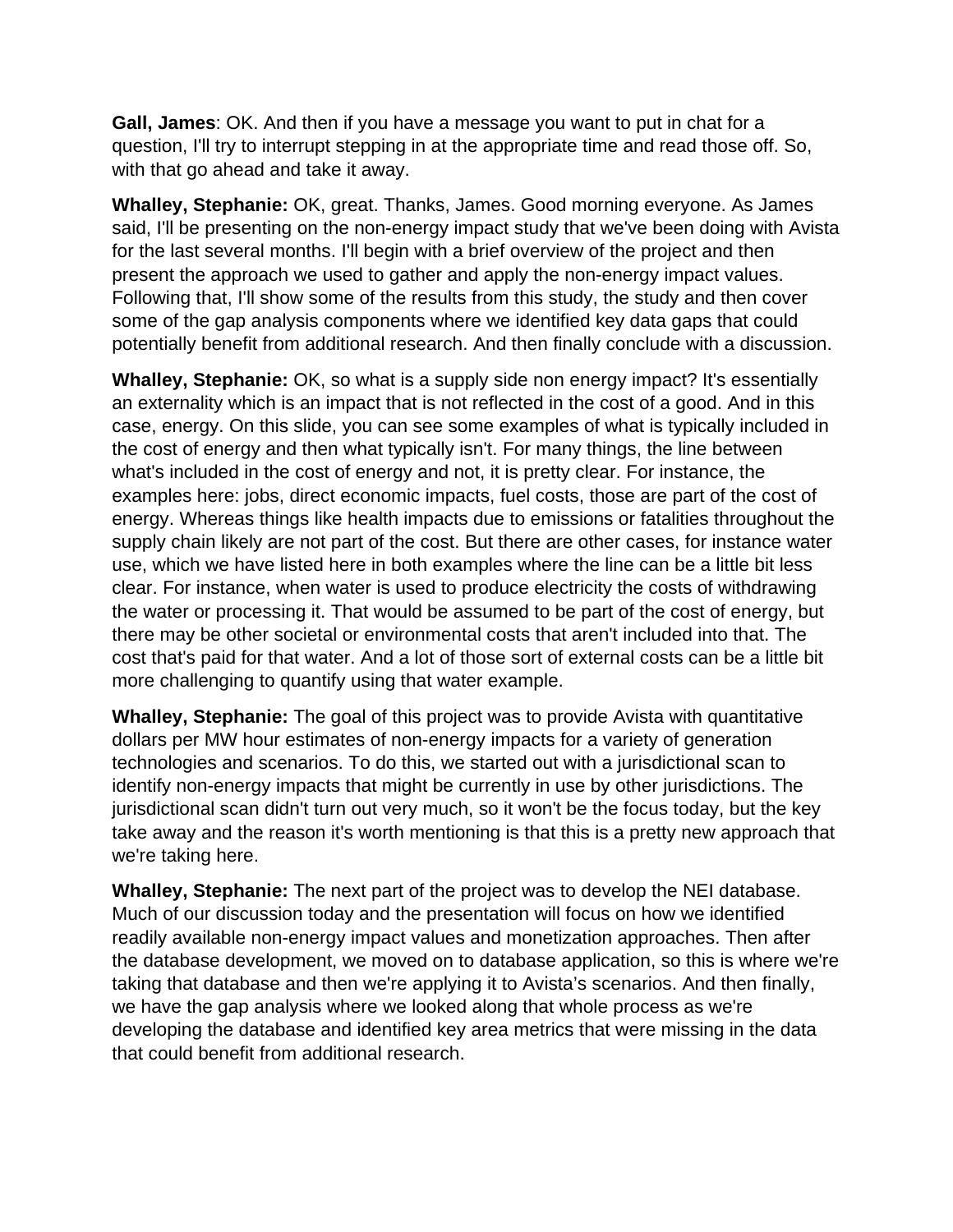**Whalley, Stephanie:** OK, so next I'm going to discuss the approach that we took specifically for assembling the database and then applying the database to Avista scenarios. Our approach was to identify readily available non-energy impact values and monetization approaches. We primarily used federal regulatory and then some academic publications. While primary research could be more closely tailored to the specific jurisdiction to the specific resources, using secondary research, particularly at this stage of the process, provided a number of benefits as we're starting to quantify and monetize non-energy impacts. This approach cost less than primary research can be conducted, conducted faster and then can also be used to identify and prioritize gaps for additional research.

**Whalley, Stephanie:** This slide summarizes the database compilation approach we took. The approach involved identifying any values, that the figure to the left, and then also monetizing those values and throughout the whole process we identified any gaps in the data that could benefit from additional research. For some metrics, such as emissions, we were able to use values directly from Avista, but for most other metrics we relied on values from other publications or sources. Whenever possible, we tried to use the same source for all of the different generator technologies we were considering to minimize differences and methodologies across technologies for the same metric.

**Whalley, Stephanie:** That is the kind of wrapping up the approach component. Uh, we unit found a number of limitations, but also benefits of using secondary research. A couple of things to note, values are not always compatible across regions for a variety of reasons, such as different economic conditions, environmental conditions or concerns. Also, sometimes studies are outdated. Some generator types, for instance, were primarily installed many decades ago, so there is limited information about what the impacts of a new facility might be. Newer technologies sometimes also don't have a lot of good source data because the technologies are developing so quickly, and the studies can rapidly be out of date. And like I had mentioned in the prior slide, we did try to use consistent sources whenever possible to minimize methodology differences, but in some cases that's unavoidable. If not, all technologies are covered in the same source. Some sources had relatively opaque methodologies, so that made it a little bit harder to know exactly what some of the assumptions were. And finally, there were gaps of course in the secondary research and this was the biggest problem when it came to monetization.

**Whalley, Stephanie:** This slide shows the different metric categories that we considered and then the boxes represent each NEI metric that we looked at. The green shapes are the ones that we were able to monetize and then the blue ones we were typically able to quantify to some level, but we were not able to fully monetize them. For public health, we looked at the impacts of fine particulate matter PM 2.5, sulfur dioxide and then nitrogen oxides. And for the green ones, I'm going to go through them, but we'll talk more in depth about those in the results section. The green ones, the monetized ones, will go into more detail in a little bit. For safety, we looked at direct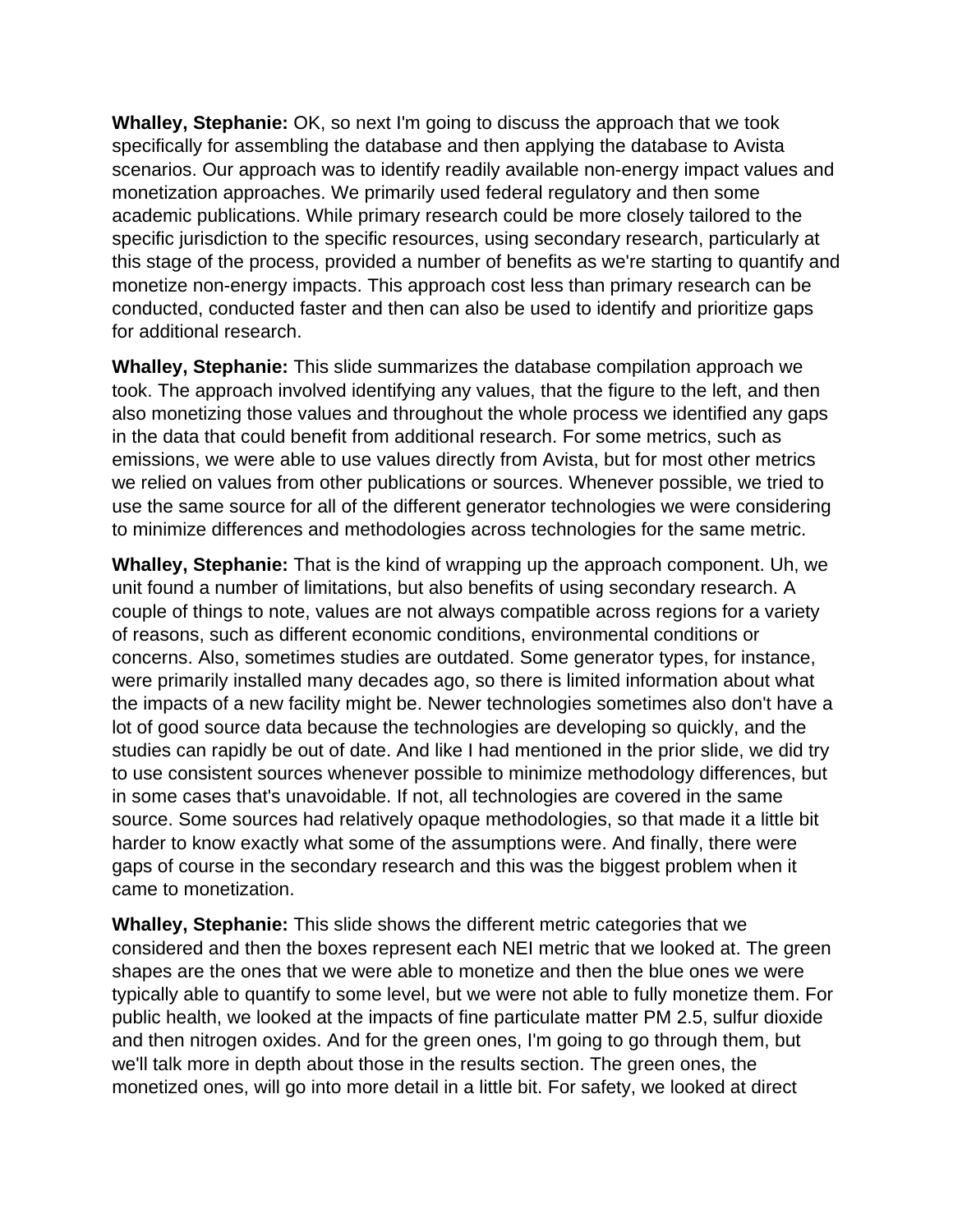fatalities from construction and operations. And indirect fatalities from supply chain activities. For energy security, we focused on energy burden, which is the proportion of household income spent on electricity and heating. And we addressed this metric qualitatively by assessing whether a resource is expected to increase or decrease the levelized cost of energy. We did this under the assumption that if there's a higher-level cost of energy, that energy would be more expensive for the end user.

**Whalley, Stephanie:** For the environment we identified land use for most technologies and were able to identify some values for project phases beyond operations, so in some cases going back to manufacturing, construction and through decommissioning. However, a land use which was difficult to monetize as we'd want to have the value for the externalities component of the land use. In most cases the land use for either purchase or leasing should already be included in the cost of energy. But for certain types of land use, we expect that there is some level of externality. There just wasn't a readily available source.

**Gall, James:** Hey, Stephanie, we have a hand up on a question from Heather. Heather, would you like to ask your question?

### **Whalley, Stephanie:** Sure.

**Moline, Heather (UTC):** Awesome. Thanks. This is Heather from Washington UTC. The price of a resource as reflected in the price per MW hour would capture whether a resource has a higher levelized cost, and as such whether a customer would have to pay more for it than another resource. I guess my question is I never thought of adding additional NEIs almost supply side to account for. An increase or decrease in energy burden to me, that's already kind of implicit in a price.

**Whalley, Stephanie:** Sure. And that's essentially where we ended up, so essentially in the report we discussed that more in terms of how there are these other burdens, but we didn't factor it into the final dollar per MW hour.

**Bodmann, Shawn:** When we were talking to about this, James - jump in on this, one of the things we talked about was part of the process here right. The IRP process is to take those LCOS for the different sources and do the computations you need to do in order to get them to that you know the cost per MW that a customer would pay.

**Gall, James:** This is James. And I think the whole concept here is energy burden is a function of cost, utility cost or resource cost. But it has an effect on the customer that needs to be considered and in part of the CETA requirements that we include in the CEIP these customer benefit indicators, energy burden shows up and we have metrics for that. I think this is just connecting the dots between that affordability customer benefit indicator and what we're doing through our resource planning. I did see another hand up and I think it was Joni. Do you have a question or comment?

**Joni Bosh:** Yeah, I have a shared I think some of the concerns Heather just raised. It seemed to me like energy security rather than being energy burden might be something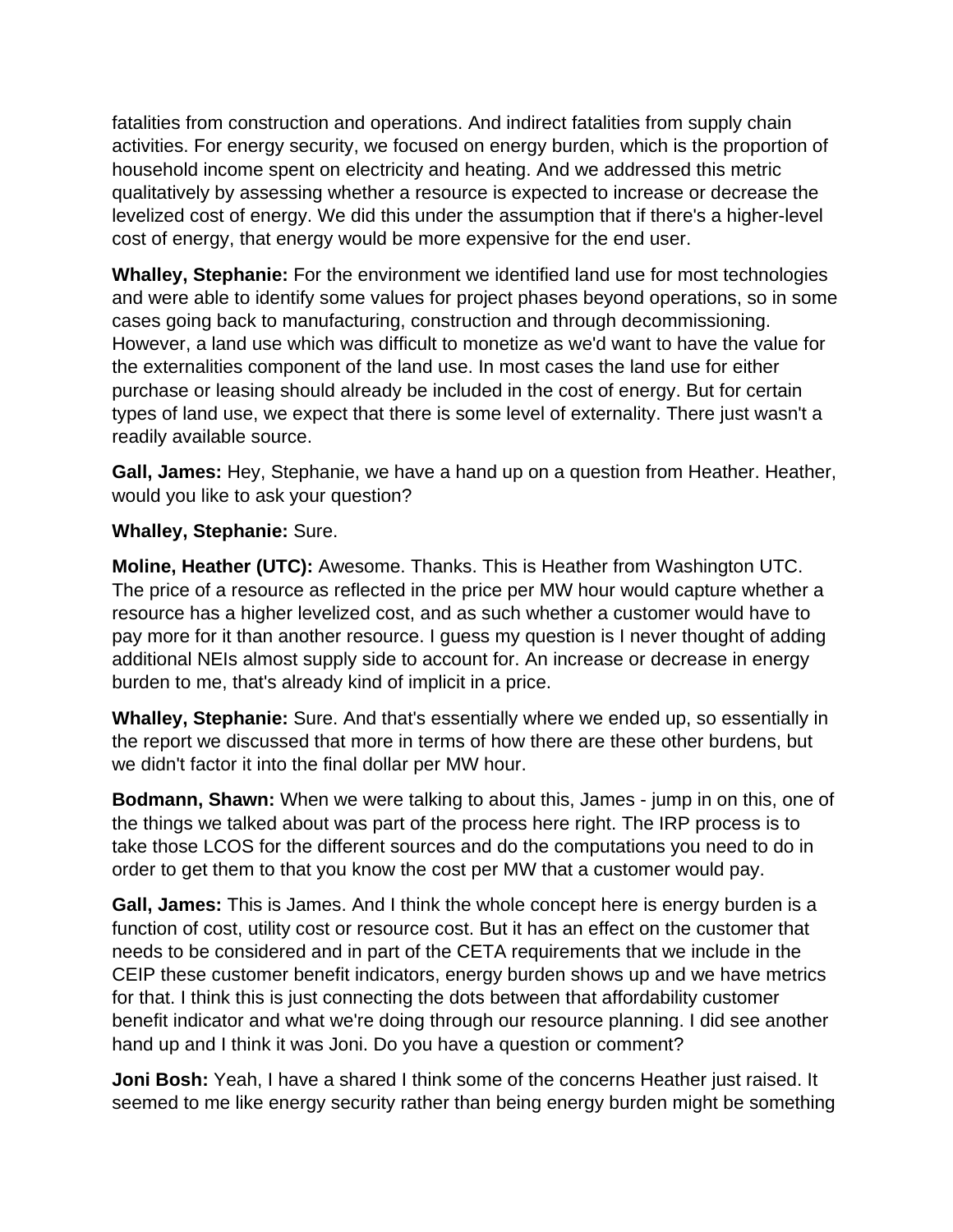like how can you depend on your power or how many outages do you have? That kind of stuff of is it a neighborhood more likely to lose their power than other neighborhoods. So, if you could talk about that a little bit because energy burden is just calculated on your income and what you're paying for your bill.

**Whalley, Stephanie:** Sure, we did explore looking at it in terms of outages and from that perspective, the challenge was we were trying to tie the NEI metrics to specific resources. Whereas a lot of the outage issues and whatnot would require a different level of analysis then we were focusing on here.

**Joni Bosh:** Sorry. Some of these values, and I have to admit I haven't read the report yet but heard some of these values going to be in some cases positive numbers for some resources and negative numbers for the exact same value for other resources.

**Whalley, Stephanie:** We were not looking at one resource displacing a different one. We were looking at the impact of each individual one, so economic impacts are generally positive. Whereas, safety, public health, those tend to be negative impacts for everything. Excuse me.

### **Joni Bosh:** OK.

**Bodmann, Shawn:** A bit more on energy security. This is Sean from DNV. We were looking at a definition of energy security as access to affordable energy and so those reliability statistics is the access part. As Stephanie was saying, that was outside of what we were able to assess when we're talking about a specific generation source. That left the affordability part. That's why we have energy burden here for energy security.

**Gall, James:** I want to add one more thing on security and a lot of it has to do with reliability. Some of this comes down to the resource choices, or really the transmission or distribution system. If I have a resource that doesn't matter necessarily where it's at, it could be a transmission or distribution issue that is there. The cause of the energy security issue rather than the specific resource, some resources that you may locate on the distribution system may or may not benefit energy security. I don't think it's necessarily a resource specific value. It may be a value of the security that we would apply to certain resources. That's why I went after the discussions with DNV. I think it's something we need to explore after the fact on a resource specific basis, but maybe a locational basis of the resource. Alright, I'll turn it back over to Stephanie.

**Gall, James:** I don't think there's any more questions yet.

**Whalley, Stephanie:** I think we stopped with land use, so water use. We identified water use for the operations phase for many technologies as well and we focused on water consumption. That's water that's lost during the process either, evaporation or from other reasons. Like land use, we found it was difficult to monetize this one as the cost for withdrawing the water or utility costs would be assumed to be part of the cost of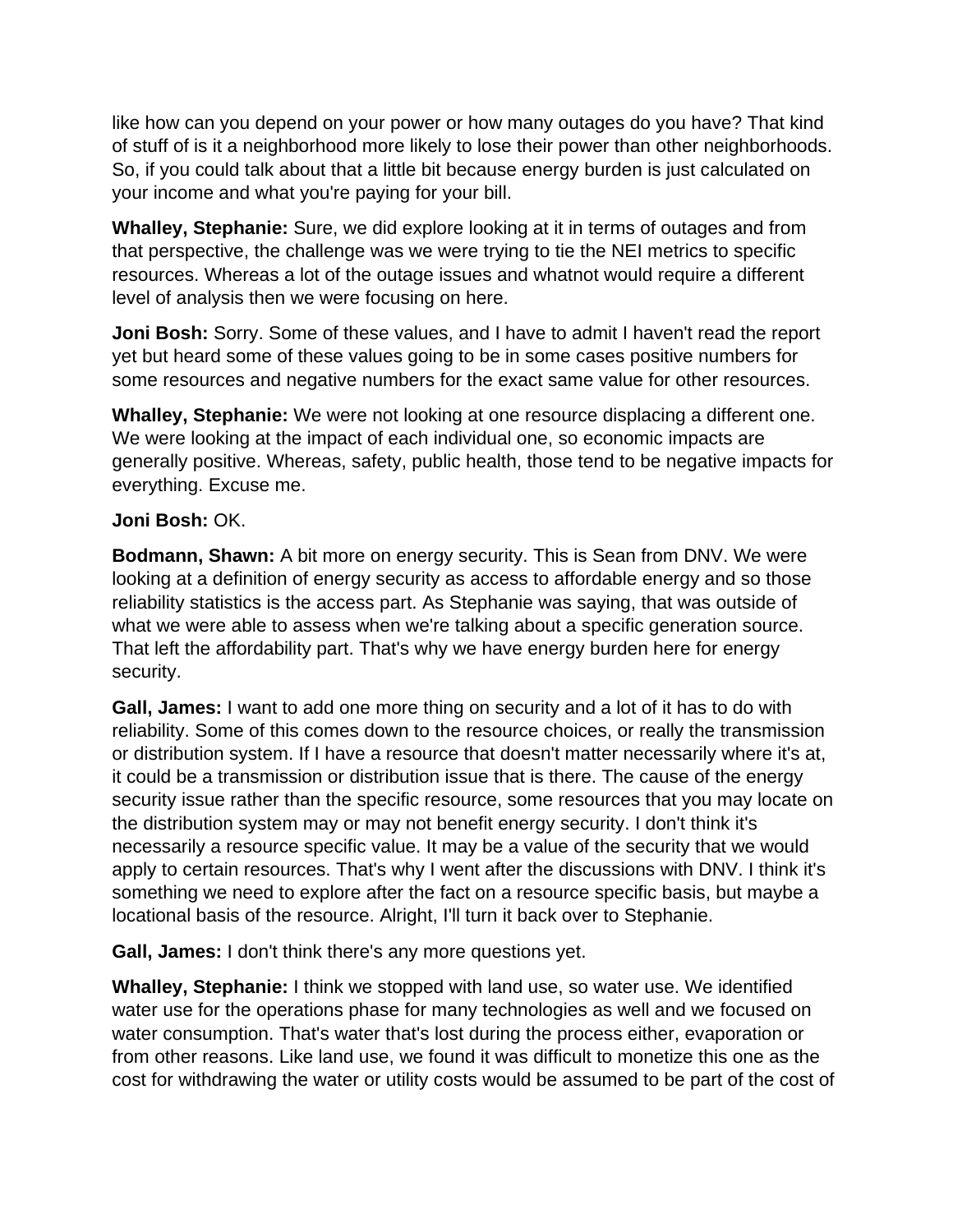energy, whereas the sort of externality costs there, so potential. Like tradeoffs for using water for electricity versus something else was more challenging to monetize.

**Gall, James:** We have a question from Joni on the chat, Stephanie, on water contamination. You have a thought on how that would be evaluated?

**Whalley, Stephanie:** Are you thinking water contamination where you have to keep the water in a holding pond or water treatment or environmental contamination?

**Joni Bosh:** Some process that ends up being unusable, let's say.

**Whalley, Stephanie:** Yes. So that would fall under water consumption because it can't be returned to the environment, that's the portion we focused on. But we didn't find.

**Joni Bosh:** I would say. I'm sorry. It's not a volume question to me, it's a contamination problem.

**Whalley, Stephanie:** OK, so in terms of keeping it out of the system? I'm trying to think.

**Joni Bosh:** Yeah, I mean, if it has to be treated before it can be safely released into a creek or something like that, or if it has to be contained for some reason, or if it goes through a process and ends up contaminated. I'm just curious why it's just water use rather than say, water degradation. Or both.

**Whalley, Stephanie:** I believe that was actually part of water consumption, because it can't be immediately returned to the environment. But we did not find a good way to monetize that. From what I'm remembering from the specific definition from the source as it was, it could be evaporation, which is what I mentioned, but also if it can't be returned to the system or the environment for contamination reasons.

**Gall, James:** This is at James I want to add one thing here and with quite a bit of discussion on water issues and if there is a clean-up process or a consumption of water, those are usually embedded into the cost of the resource. There is an impact, but it is one of those impacts that are embedded into the cost of the resource when we're trying to do here is estimate the impacts that are not included in the resource cost and if there is a contamination problem that extends outside the resource cost, that's one issue. We're trying to capture the values that are not already included in the resource cost.

**Whalley, Stephanie:** And for wildlife impacts, we identified bird fatalities for fossil fuels, nuclear and wind but we were not able to monetize those impacts. And for wildfire, we were unable to find a resource specific wildfire risk value, so we used greenhouse gas emissions as a proxy for climate change impacts. As climate change has increased, the severity can impact the timing of wildfires. We did see some research looking at length of transmission lines and those types of metrics that might be worth further pursuing, but there wasn't anything that was resource specific.

**Whalley, Stephanie:** OK. And then for economic impacts. Actually, induced jobs really does fall under this induced value add because they work together. But we were looking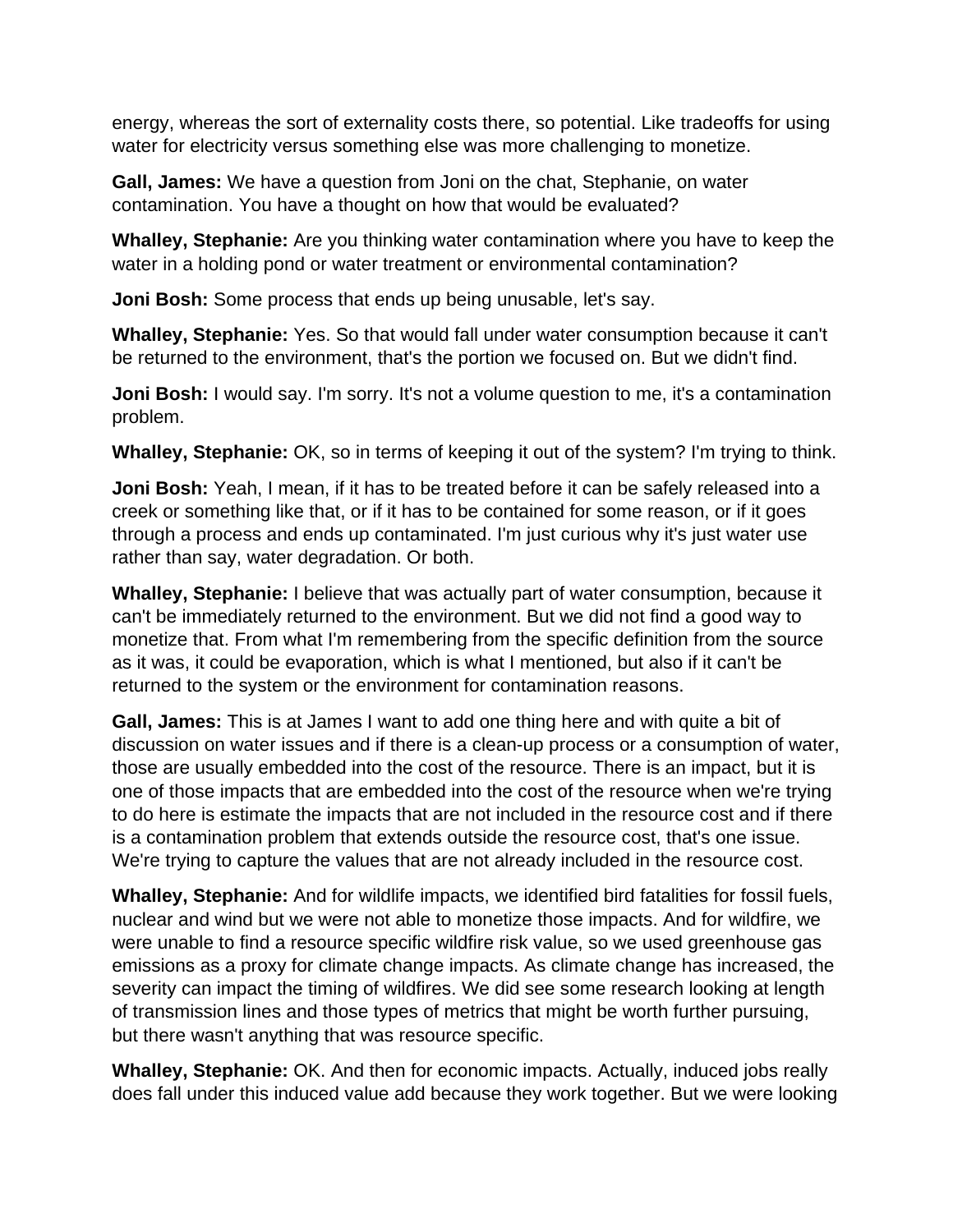at the jobs and value-added impact that were above and beyond the direct jobs created by constructing and operating a generator. We'll go into more detail on that and the public health and safety as we move into the results section in a couple slides.

**Gall, James:** Stephanie, there's another question from Jim Woodward. It's a good time. We can ask that question.

## **Whalley, Stephanie:** Perfect.

**Woodward, Jim (UTC):** Thanks, James. Hi, Stephanie. Thanks for this presentation so far. I raised my hand when you mentioned, I'm going to admittedly paraphrase you, but wildfire serving as a proxy for climate change. And that that did get me thinking that maybe I missed it, but I haven't seen too much in the way of in the way of looking at climate change, especially in GHG emissions, reflected here and maybe this is what I call a sandbox question because I know on a different set of metrics front customer benefit indicator metrics. This may be outside your specific purview, but at some point NEIs stop and CBIs begin and there may be some overlap but some complementarity as well. I just wondered if you could speak a little bit more to GHG emissions and is that a part of this or is that really outside this quantification focus right here?

**Whalley, Stephanie:** Sure. Under wildfire, we used greenhouse gas emissions as a more qualitative discussion of which resource types might be more likely to have a higher wildfire risk. It's admittedly a bit of a stretch, but there is some research showing the connection between climate change and wildfires. We didn't use greenhouse gas emissions in other aspects here because James I believe the social cost of carbon goes into another part of your analysis. That's outside of what we did.

**Gall, James:** That's correct. So, Jim, as you know, we have to include the social cost of carbon in our evaluation for the resource plan for the State of Washington. We didn't want to have DNV spent a lot of time on the carbon side of the non-energy impact since those are already included elsewhere. In the event of wildfire, if that if it looks like that any could potentially be at least proportionally accounted for in that side of things. If there's other non-carbon related wildfire risks such as transmission lines, that might be something that we need to look at in that gap analysis.

**Woodward, Jim (UTC):** Thanks. That's helpful. Again, just trying to delineate where the focus of one set of indicators stop, there wouldn't begin, so thanks.

**Bodmann, Shawn:** Speaking to Heather's comment in the chat, so you know that trend, I think the transmission is really the most direct risk for wildfires. If you have a high voltage line going through a wooded area. This study was just looking at the generation. We didn't have any sort of transmission data or scenarios that we could take into account. That piece of wildfire risk is just is just outside of what we were analyzing here.

**Whalley, Stephanie:** These tables summarized the data coverage by generator type of the NEI metrics that we looked at on the last slide. Most of these, you'll see a check if we have information for that particular resource and any for economic, there's a few that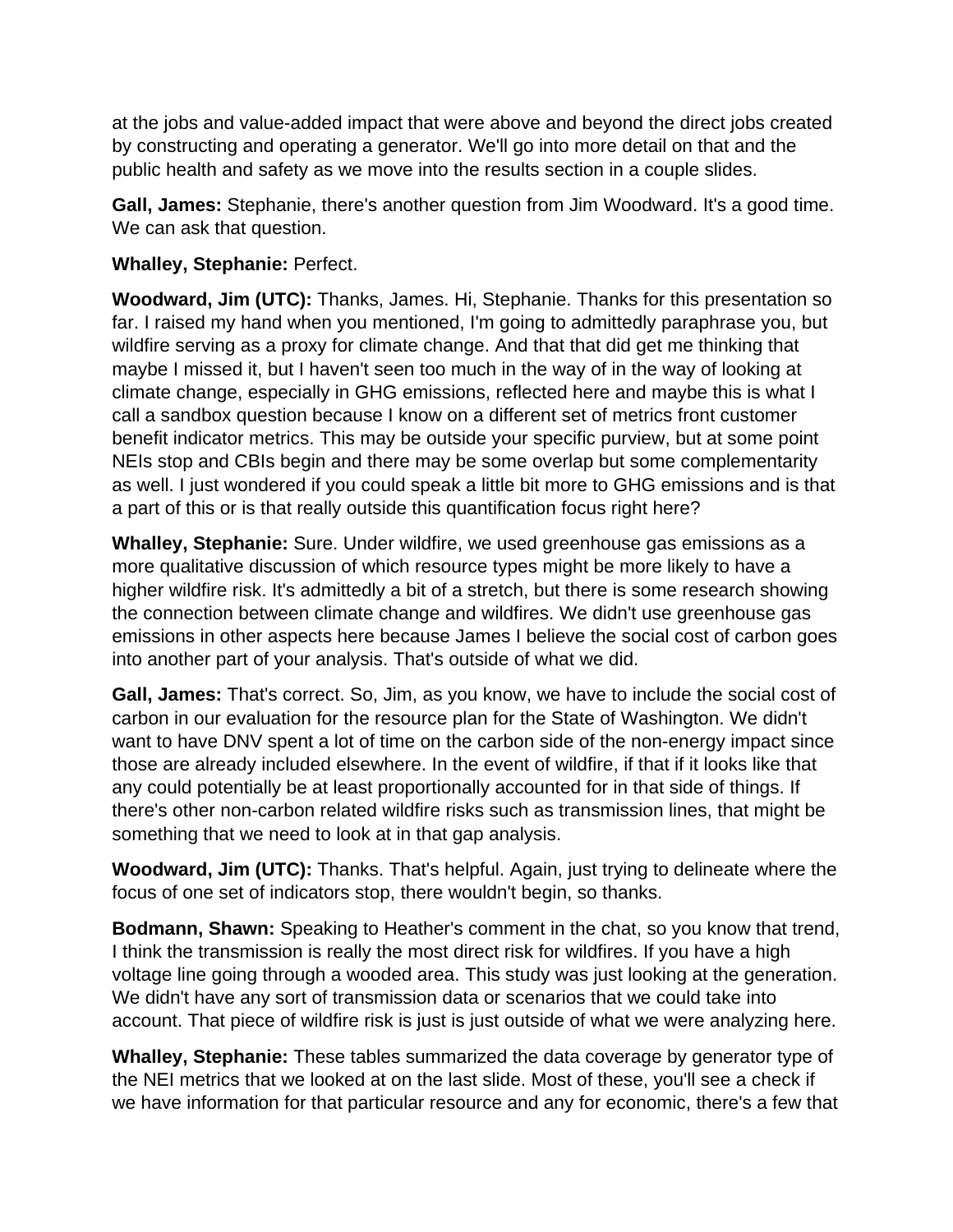have sort of the squiggly line here and that's because we used a different method to approximate impacts and we weren't able to fully quantify those in the same way, but we'll get into more details on that in the economics results discussion. One of the key things to note here is that the newer generator types such as hydrogen electrolyzers, batteries, non-natural gas generator types tend to have fewer identified values and this falls along the line of earlier discussions where it sometimes takes a while for the secondary resources to catch up with the technologies. Conversely, you can see that the more established technologies do have pretty good coverage for most metrics. So now natural gas. We had liquid air, renewable natural gas, trying to remember what the other ones are off the top my head, I think there's another hydrogen one.

**Gall, James:** Yeah, this is James here is, think about biofuels, hydrogen, liquid air, RNG. The idea here is using a gas turbine technology, but it's not burning natural gas to create power.

**Whalley, Stephanie:** All right. Are there any other questions on the approach before the next section? OK. So next I will walk through the results of focusing on the NEI values that we were able to monetize. Public health, safety and economic impacts, and then we'll look at an example of how we applied the database too. The scenarios we're looking at. Starting with public health, we looked at fine particulate matter, sulfur dioxide and nitrogen oxides. These were readily available values. I mean, these are all specifically for the operational impacts. The values we used here you can see are primarily from Avista and in some cases also from EGRID and for the cost component of the calculation, we used EPA's COBRA model to calculate the dollars per ton. The COBRA model produces cost estimates per unit of emissions for every county in the United States, so the model results are primarily dependent on the location of the facility and how those emissions would disperse throughout the United States. It's important to note, like emissions that go into Canada aren't accounted or into Mexico or not accounted for in the model there's some, dependent on population level. All these other different things that can go into the cost estimation. To the right of this slide, you can see an example of the summary output from COBRA. It provides the change and incidents like increase of various health impacts as well as the monetary impacts of those. And the costs associated with these emissions cover everything from increased mortality through more minor impacts such as increased numbers of restricted activity days. And they are focused on respiratory and cardiovascular impacts.

**Gall, James:** Stephanie, you have a question from Heather.

#### **Whalley, Stephanie:** Sure.

**Moline, Heather (UTC):** Thanks, Heather from UTC here. I want to make sure I'm understanding the scope of this. When natural gas is extracted from the ground, there may be some public health and emissions impacts there, but we're specifically talking about when electricity is generated from natural gas, so specific to the generation plant and not the very beginning of that process for example.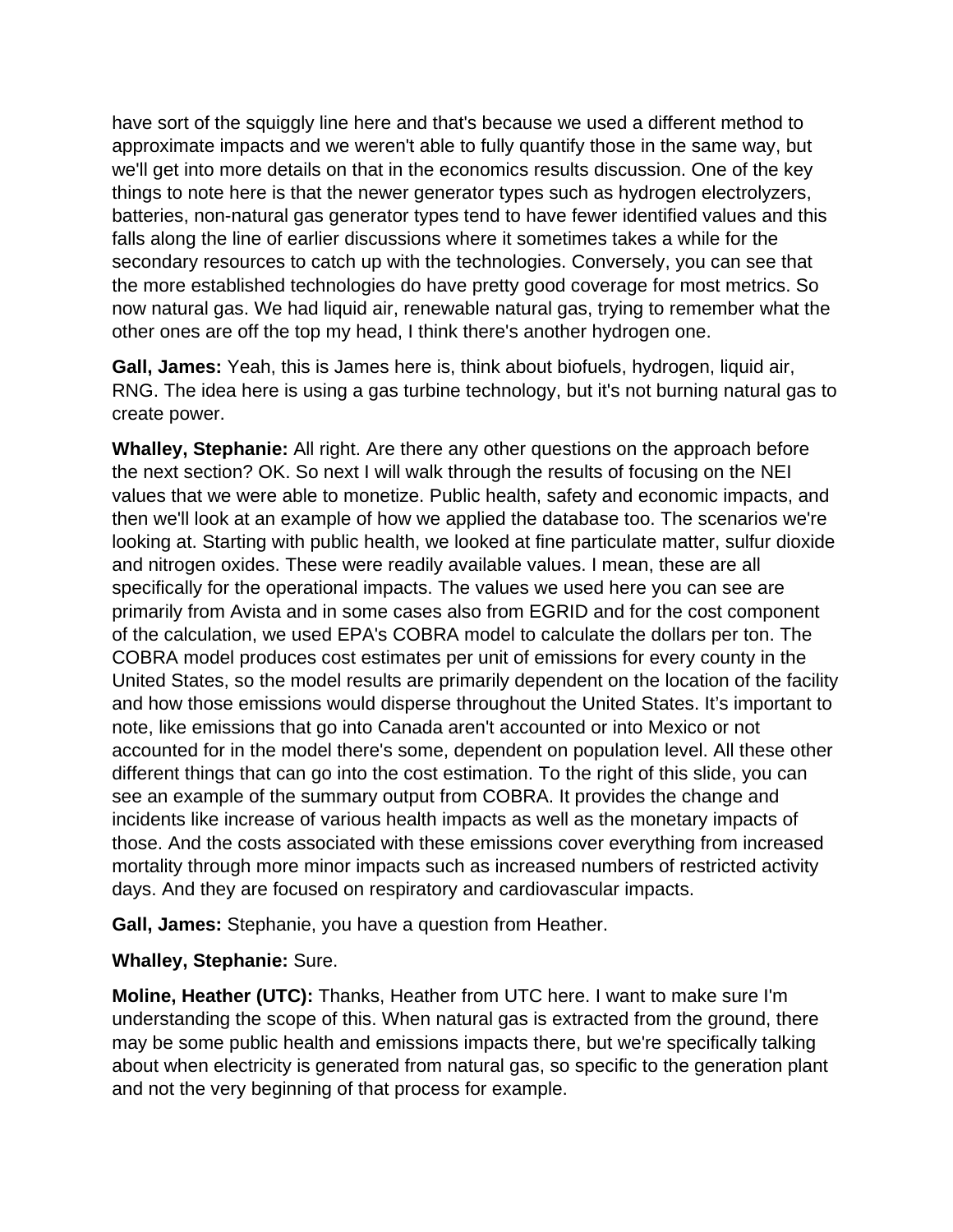**Whalley, Stephanie:** That's right. Yes. This is operations focus because that's where we were able to find the emissions values. Theoretically if, for instance, emissions estimates from a natural gas extraction facility, we could put that into COBRA and get an estimate. But we don't have those values at this point. OK. So, we took the tons per MW hour from the emissions values. And then the dollars per ton from the COBRA models to calculate the monetized health impacts in terms of dollars per MW hour. And you'll notice for some of the impacts, we focus on the dollar per MW hour and then some per MW. But since this is based on electricity generation, we've used MW hours here. This figure shows the monetized health impacts from fine particulate emissions for existing and proposed generator types. As I had mentioned in the prior slide, the COBRA model produces county level impacts for the entire United States. We've summarized those into three categories here. The dark blue bars show the impacts on the county where the resource would be located. He caught the site county here. The light blue summarizes the impacts on Avista's territory. And if the facility would be located within Avista's territory, you'd get the total impact on Avista's territory by summing the dark blue and the light blue bars. And then the green bars are the impact for the rest of the United States. And another note, for hydro, wind, solar, nuclear that don't have operational PM 2.5 emissions, we've collapsed those here into to single row.

**Whalley, Stephanie:** For existing resources, Colstrip and Kettle Falls have the largest impact on the United States as a whole. Another thing to note is Colstrip, which is in Montana, you can see here has very little. There's tiny little lines of four Avista in the site county so you can see how the location of the resource does impact these results here. Joni, I see you have a question.

**Joni Bosh:** What's the difference between the proposed and the existing?

**Whalley, Stephanie:** Thank you. The existing are Avista's current facilities and then the proposed are some of the other potential sites that they had asked us to look at, like Kettle falls, I think that would be a potential expansion of the current facility. Same for Colstrip. And then like some of these other ones, it says northern Idaho, so it's more of a general location and when that's the case, we typically used one of Avista's existing facilities as the location.

**Joni Bosh:** So, this is over a period of time between or measured at what 2030 or 2045 or what's the time?

**Whalley, Stephanie:** We used \$2021, but this is per MW hour. I mean that's like.

**Joni Bosh:** I'm not quite sure I'm following Colstrip, for example. So, if you could talk through Colstrip between existing and future Colstrip is out in 2025, out of bills.

**Gall, James:** This is James I just want to clarify this section. The bottom is if we had it as a resource option to choose between for alternatives to our preferred resource strategy. So, we're selecting resources, these are the values we would assign for a new generator for resource selection. So the Colstrip one on the bottom would represent, not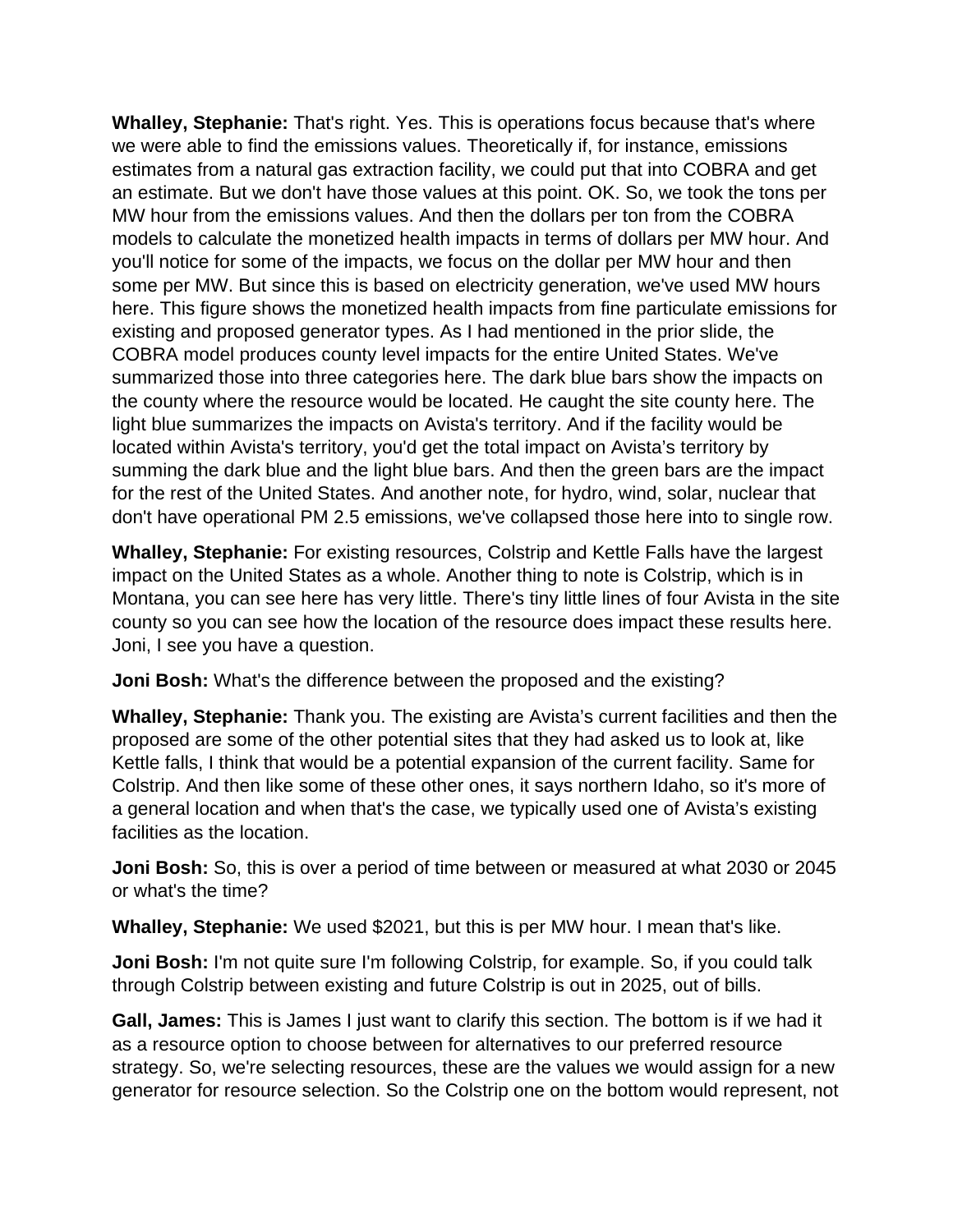that we're going to go out and build a coal plant, but if we had a coal plant as an option that was located in Colstrip, this would be the NEI for PM 2.5 for that resource.

**Joni Bosh:** Using current technologies rather than the existing Colstrip technologies?

**Gall, James:** Using the newer technology, which is why the emissions are lower.

**Joni Bosh:** OK.

**Gall, James:** Those are all resource options, so when we do our resource selection, we can include these values in addition to utility costs values to have a more comprehensive cost analysis.

# **Joni Bosh:** OK. Thanks.

**Gall, James:** I want to add one other thing on Kettle Falls and this one is a debatable issue that we probably still need to wrestle with. Kettle Falls, you can see there is high levels of PM 2.5 at least per MW hour. That resource uses waste products, so the question is, that waste product, would it be burned otherwise or be emitted into the atmosphere in another way. On a net basis while the plant is emitting this amount of PM 2.5 would it have already reached the atmosphere regardless of whether it was burned at our facility? This is one of the plants that we have questions whether or not there should be this value, obviously there is emissions, but would those emissions happen regardless of Avista combusting it in their generator. I see two hands went up, three hands now. I think it went Heather, Jim then Art. Will try to go in that order. So Heather, you want to go first.

**Moline, Heather (UTC):** OK, sure. Thanks, Heather from UTC. I'm going back to my question from before. I definitely know that there's data about pollution around coal mining facilities, but I don't think that's included here. Not because there isn't data on pollution around coal mining facilities, but because this is specific to where coal is to Colstrip, which is where coal becomes electricity, meaning we're talking specifically at a generation site or later than that on the supply chain. I guess again, just trying to understand the scope of this study, if you could help me there.

**Whalley, Stephanie:** Sure, we focus specifically on operations, but that's certainly an area that could be worth the additional research because there are studies looking at, as you mentioned, health impacts around mining. But that's not something we included here.

**Gall, James:** Jim do you want to go next?

**Woodward, Jim (UTC):** Thanks James. And my question was precipitated by your comment. I was almost going to raise a question around a supply chain. Because that's how I characterized. I guess you could say Avista is based on this study I think current accounting a Kettle Falls. At this point, are you saying that what we're seeing here and what we're seeing in maybe study results assumes that Avista would take ownership of those impacts, whether it's actually occurring at the endpoint or it would occur via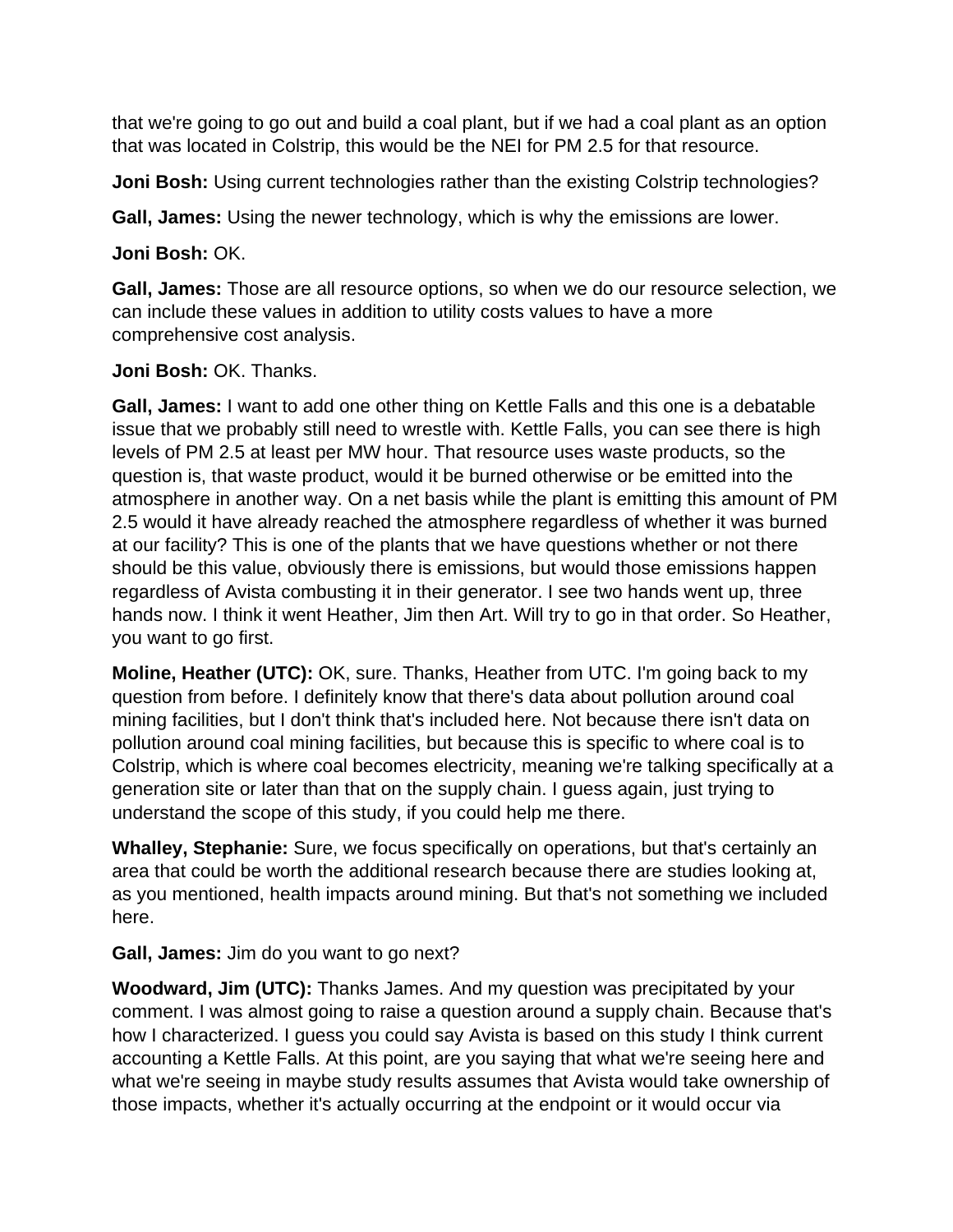alternative scenario versus have decisions based on what we're viewing here already been made to say, and I'm going to speak just as an example like 20% going into Kettle Falls. If let's say 20% of those impacts would have occurred regardless, that's not reflected here. If that makes sense. Is right now the current state sort of airing on the higher side of Avista accounting for everything versus have our carve outs already been made. If that makes sense.

**Gall, James:** Yeah, this is everything. There's no carve out yet at this time.

**Woodward, Jim (UTC):** OK, so if anything based on current thinking, these are high end estimates, they could potentially go down?

**Gall, James:** For the Kettle Falls one, yes.

**Woodward, Jim (UTC):** OK. Alright. Thanks.

**Gall, James:** Yeah, we still need to work through that and understand what happens to that fuel if we don't take it. Somebody else would take it. Would it just be the same result? Because this is a true wood waste facility. We're not out harvesting trees to burn.

**Woodward, Jim (UTC):** Right, just wondering what we're seeing here could be how that might change going forward? Thanks.

**Gall, James:** Yep. And Art, you're next.

**Art Swannack Whit Co Comm (Guest):** I just was thinking about your comment about would it be burned somewhere else, the wood waste at Kettle Falls. I don't know if it's that simple and I've got two thoughts. One, it could be incorporated into some recycling type thing where they use composting as part of the factor in that, which would then bring in what's it emitting at that point, which would be probably a different substance than burn particles. Or, you know, we're also having regulations now on methane emissions from landfills and saying so, I think it's going to be tough to say what the other end result of biomass would be other than we know they've said biomass is supposedly granted some status as a positive thing for energy generation, so I don't. I'm just commenting that to me it's going to be tough to do that analysis.

**Gall, James:** I agree. It's been a good discussion. Obviously, this generates a lot of thoughts and that's what we're here for. So, I'll let Stephanie keep going and keep asking questions. We have until 11:30, a little less than another hour, so continue.

**Whalley, Stephanie:** OK, sounds good. Next, this is the figure for sulfur dioxide in health costs per MW hour. Coal has the largest impact compared to the other resources here which is to be expected based on sulfur content and these impacts are nearly all outside of Avista's territory. Next, this figure shows the operational nitrogen oxide's health costs per MW hour, again for proposed and existing resources. For existing resources, Northeast natural gas has the highest health costs throughout the US and in the Avista territory. Colstrip had the next highest cost per MW hour throughout the US. I think one thing to note, like we are looking at dollars per MW hour, which I think gives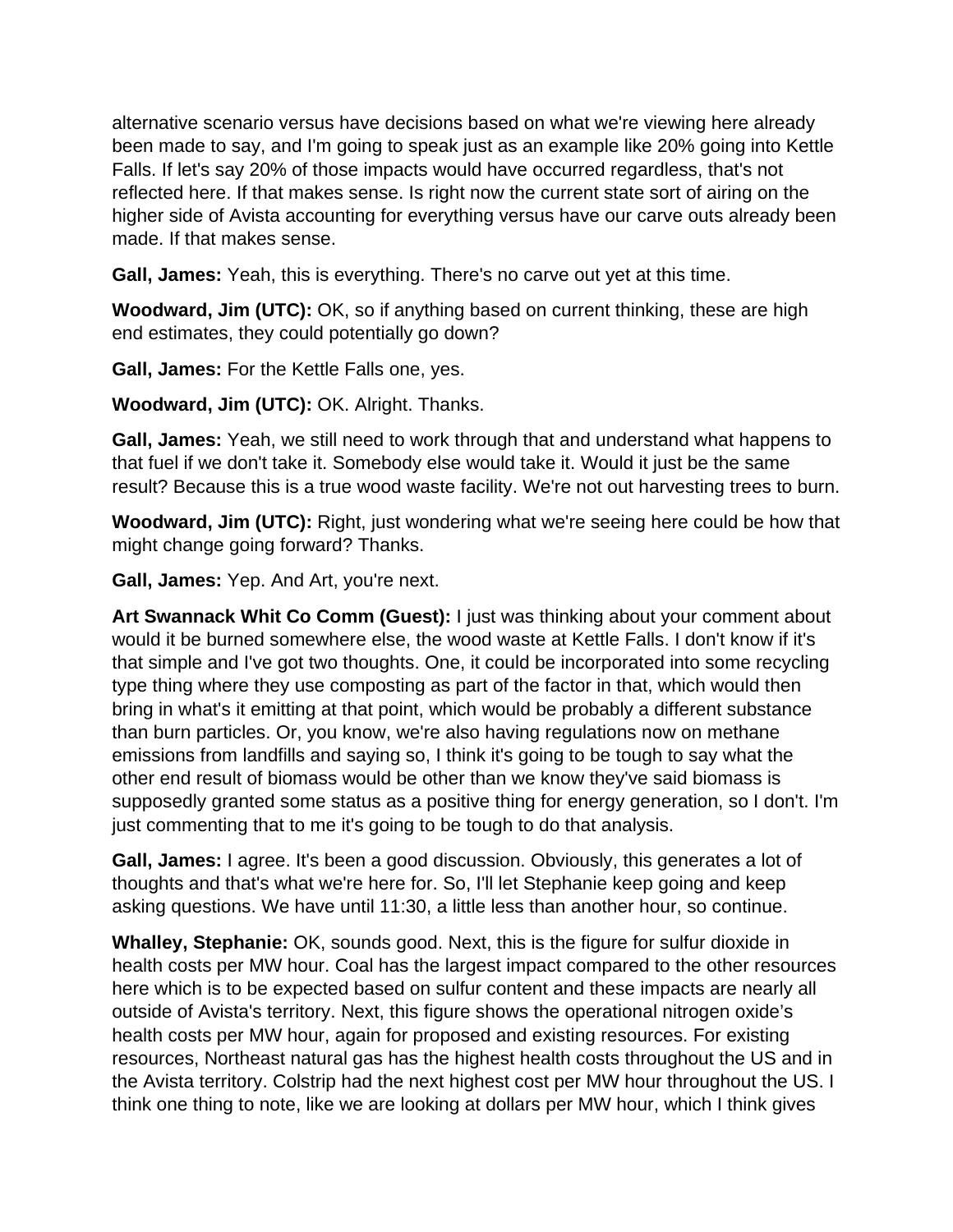us the cleanest comparison across technologies. But when there are large differences in the amount of electricity produced. That's another factor to think about here.

**Gall, James:** Art, I still see your hand up. Did you have another question or was this done before?

## **Art Swannack Whit Co Comm (Guest):** I don't see my hand up.

**Gall, James:** Must be frozen on my end. Sorry.

**Whalley, Stephanie:** OK. Any questions on public health before we move to safety? For safety, we looked at direct fatalities which occurred during construction and operations and could include things like workplace accidents, catastrophic failures, things like that. And indirect fatalities, which include accidents related to production and transportation of materials, including things like construction operations and decommissioning. Whereas for public health we were only able to really focus on operations for safety, we do include the larger life cycle.

**Whalley, Stephanie:** I think I just missed part of that comment. Let me look at it. Yes. We focused on deaths and not injuries in this case. That was primarily driven by data availability here as well. In terms of the costs, we used the EPA's value of a statistical life which is the same value embedded in the COBRA model used for public health.

**Whalley, Stephanie:** And then we looked at fatalities per MW hour. Then the value of a statistical life to monetize dollars per MW hour. This figure shows the monetized fatality impacts. The light blue bars are from a single paper that didn't distinguish between direct and indirect fatalities, but they are both included in those bars.

**Whalley, Stephanie:** And then for coal and natural gas, we were able to distinguish between the two. Wind had the highest dollar per MW hour impact here. And the source had discussed some potential reasons for that included lots of smaller accidents, like plane and helicopter crashes related to wind farms a blade transport crashes into. The authors had suggested there might be more reported fatalities because of increased scrutiny around certain wind projects. Coal had the next highest impacts and that was largely driven by mining risks. And then hydro's numbers were relatively high. This appeared to be driven by rare catastrophic events like dam failures.

**Whalley, Stephanie:** Before we move on, anything on safety?

**Joni Bosh:** I had a question. This is Joni from Northwest Energy Coalition again. I'm struggling here with the idea of only fatalities and some of these seem to be pretty much widespread. I mean, you were talking about potential airplane crashes or whatever and not including injuries and not including long term illness. I think that's something that needs to be discussed a little more because I'm not sure I need to go and look at what you actually measured here for various fatalities. For solar, I'm curious what were they?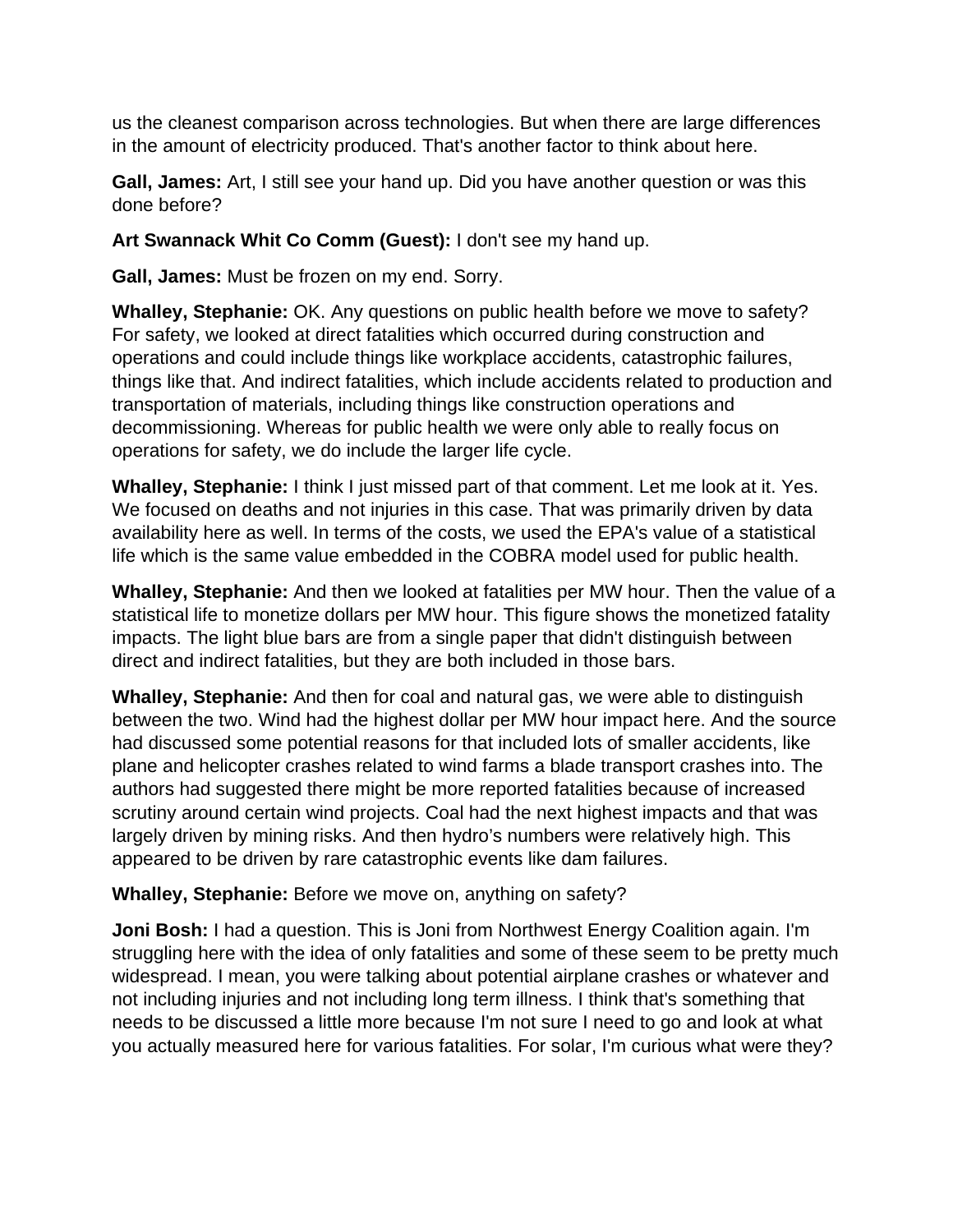**Whalley, Stephanie:** OK, so I don't remember that one off the top of my head, but I don't know if Sean, you might have the report open. We might be able to say something there now or maybe in a little bit.

**Bodmann, Shawn:** But I don't have it open. I'll go check it out.

**Joni Bosh:** OK. Thanks.

**Whalley, Stephanie:** And did you have another question on fatalities or we can maybe come back to that when we get to the discussion so that we have time to double check.

**Joni Bosh:** Yeah, continue.

**Whalley, Stephanie:** OK, great. Next, economic impacts. We used NREL's Jedi models for most economic impacts. They have six different models grouped by technology type. You specify the location, year of construction and then size for each simulated facility. We used Jedi default assumptions for other inputs such as share of local labor, financial parameters, decommissioning rates, and technology, like the specific technology components of the facilities. To the right here you can see an example of the Jedi output. Impacts broken up into construction and operational impacts. Additionally they're broken out into direct, indirect and induced impacts. Direct impacts include labor directly related to things like construction or operations focusing really on the onsite component of the labor and impacts. Indirect impacts are the more supporting industries, including things like construction material, gravel, fuel, those types of supporting industries. The third component is induced impacts. And these are the impacts related to reinvestment in spending driven by direct and indirect impacts. For instance, increased like people going out to restaurants more or things like that that are driven by the economic activity from construction and operations. The Jedi models give us the direct, indirect and induced jobs for construction and operations, and then they also monetize those impacts in three different ways. Earnings focuses on essentially wages paid in those cases, but we used valued added because we're trying to find which impacts made the most sense when looking from a non-energy impact. That line between what's already in the cost for energy and what's not. The value added is the difference between total gross output and the cost of those intermediate inputs. It's similar to GDP, gross domestic product. We focused for the NEI economic impacts on value added induced impacts.

**Whalley, Stephanie:** Before I move on, we also did have a few exceptions. Don't want to go into too many details because they were a number of things that we had to look at a little bit differently. For offshore wind, we had to make an adjustment to the induced impact based on the factor that was in the model. For coal with carbon capture, we adjusted the impact we had from the coal model. And then the biggest gap here that we will talk more about when we get into the gap analysis. There is no solar PV Jedi model. Or no up-to-date one. So, that was a limitation here.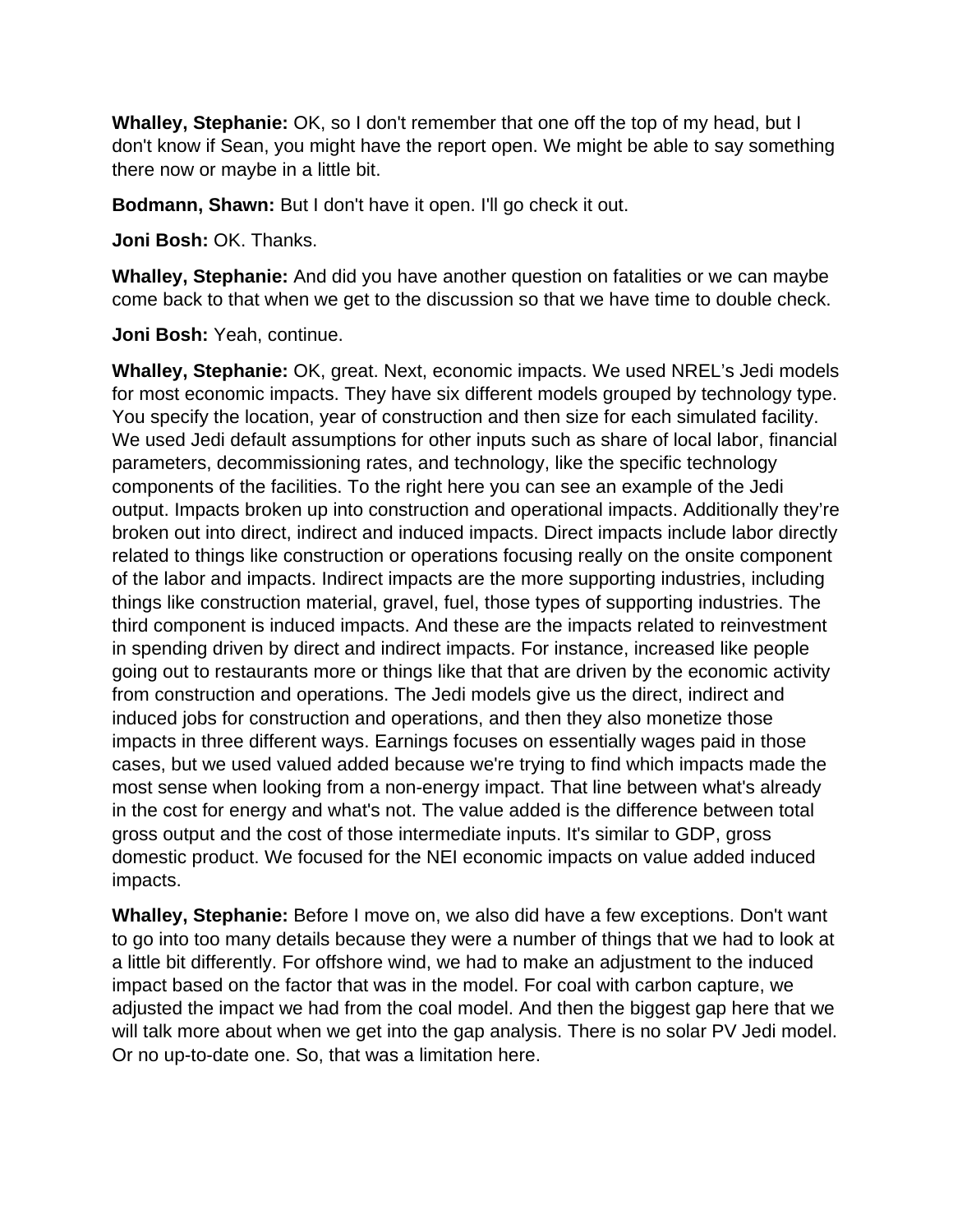**Whalley, Stephanie:** This figure shows the construction impacts for each proposed generation resource. We didn't include existing projects here because the impacts have already occurred. Other things to note, resources with longer construction periods and more infrastructure needed to support that generation tend to produce more induced impacts. And for construction, we used dollars per MW as it is more of a size dependent metric. This figure shows the operations impacts in terms of dollars per MW hour. The Jedi outputs showed the results in terms of dollars per megawatts, but we did convert to MW hours because the operations have a lot of a variable impacts, but that does in certain instances drive some of the variation you're seeing here particularly for hydro. Any questions on the economic impact here?

**Joni Bosh:** I do have a quick question. This is Joni again. Is this chart actually saying, let's say Kettle Falls first line in both has a more positive economic impact than Rocky Reach Hydro, is that with this chart is saying?

**Whalley, Stephanie:** Yes. In terms of non-energy impacts, the value add.

**Gall, James:** Per MW hour though.

**Whalley, Stephanie:** Right. Yes, that's another important distinction.

**Gall, James:** Yeah, because Kettle is 50 megawatts and Rocky Reach is 1,200.

**Joni Bosh:** Right. Well, that's what I was trying to figure out. It seems like. OK. Yeah.

**Bodmann, Shawn:** And it's just induced. Right. It's just the additional economic impacts from the direct and the indirect jobs that are being provided there.

**Gall, James:** Kettle has quite a bit of a trucking industry that supports that plant, which is why that one pops out.

#### **Joni Bosh:** OK.

**Whalley, Stephanie:** OK. So, one more question, go back.

**Woodward, Jim (UTC):** Thanks, Stephanie. I was actually waiting or deliberating whether I ask this question now or wait till the end of this session, but I'll go ahead and ask it now because I did look ahead in the slides. What I'm curious about is, I see these existing and proposed view graphs and I think I understand the meaning behind that. However, was there any analysis done to overlay these study results, especially from a price or cost standpoint? Based on the approach of Avista and my understanding, pretty much all three of the IOUs took in the 21 IRP, where they essentially used a proxy value across the board. Because if not, I would find that interesting to see how we're trending. Because my understanding is that's not conveyed in this existing and proposed parallel graph. That's basically looking at Avista's current fleet, if you will, or portfolio versus where the company plans to go as opposed to previous NEI treatments and NEI quantification the company did in 2021.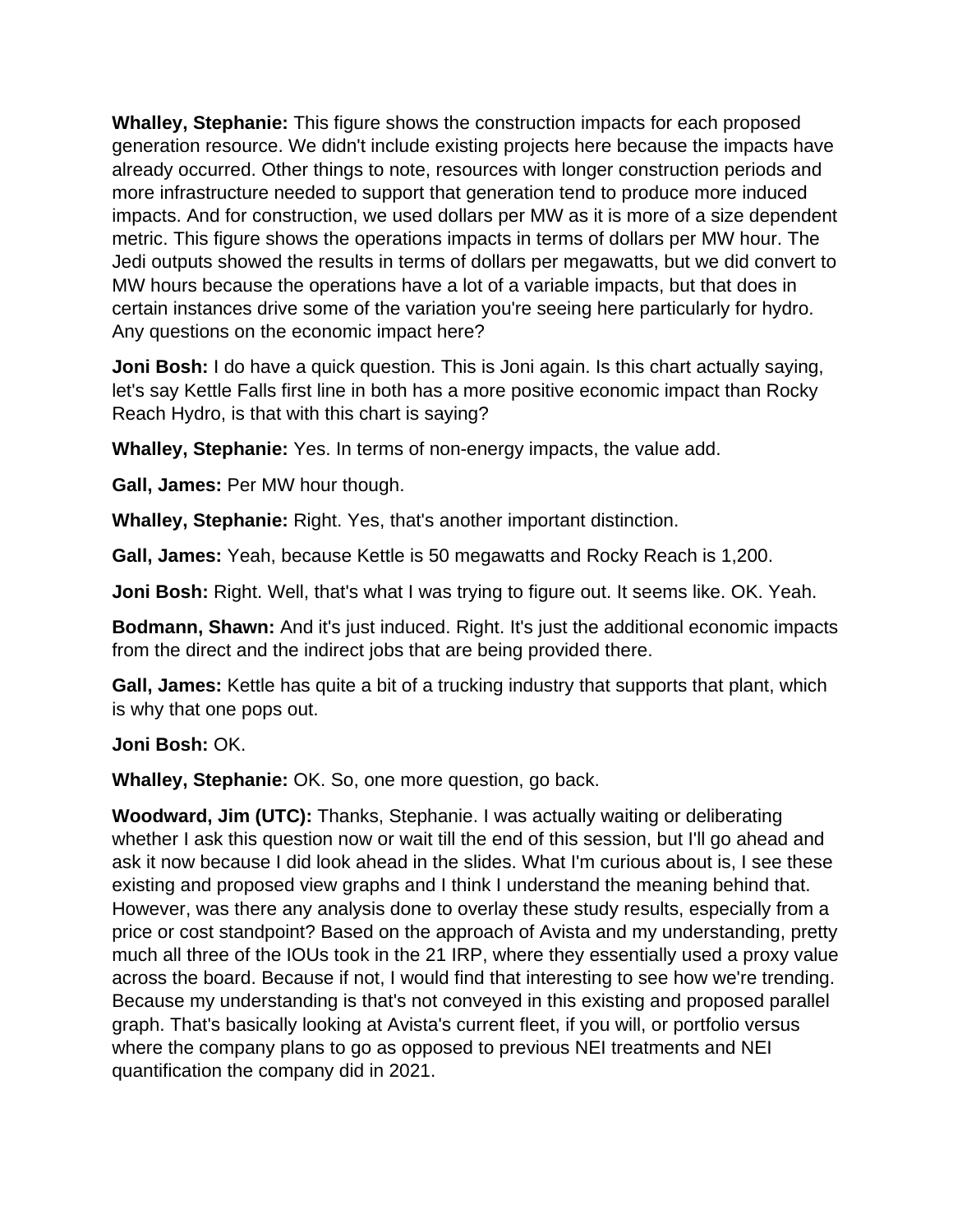**Gall, James:** Jim, we didn't do any NEI treatment for supply side resources ever before. We did it for energy efficiency. The energy efficiency study had a kind of a blanket covering. And since then we have started looking at and breaking it down by resource type for energy efficiency. But this is the first of its kind for supply side resources.

**Woodward, Jim (UTC):** So basically, this is compared to zero in 2021?

**Gall, James:** Correct.

**Woodward, Jim (UTC):** OK. I think I'm going to ask the question.

**Gall, James:** Actually, I think probably the first ones to start looking at this in an IRP as well. So, it might be zero for a lot of entities out there.

**Whalley, Stephanie:** Right. We didn't. We didn't find any other spots they were looking for the through the jurisdictional scan.

**Gall, James:** We got about 30 minutes left. I'm hoping we can get through the next couple because there's going to be a bit of discussion I would imagine towards the end. Go ahead Stephanie.

**Whalley, Stephanie:** This is an example of how we apply the database to the various proposed or existing resources. This is looking at specifically the monetized impacts for a proposed large wind farm in Eastern Washington. The graph on the left, this waterfall chart, shows how the NEIs interact with each other. You see that the economic operational impacts are positive, that first light blue bar. Then the safety or fatality impacts are negative in the green bar public health, because specifically operations is zero here and then you get the total dollars per MW impact in the dark blue bar here. On the right, this is the impacts per MW, which were only the construction impacts. So that's a single value here. It's important to keep in mind that as we've talked throughout this and at the beginning when we were looking at the different NEI metrics we were considering that there are other impacts that these do not particularly include. We face this challenge with trying to figure out how to monetize all of the different impacts that that we did identify. Are there any questions on application?

**Whalley, Stephanie:** We'll move on to the gap analysis. Throughout this process we did identify a number of data gaps. This slide summarizes what those gaps are as well as where we thought they best fit on the value in effort diagram. On the X-axis you can see the estimated level of research effort we think would be needed to address the gap with the greater the effort, the further to the right the categories are on this chart. The Yaxis shows estimated value of the additional research with the highest value at the top. One thing that might stick out to you is if you look at this, there's really nothing on the low effort side. The study we just completed was trying to pick up as many of those lower effort pieces as we could. Moving into the mid effort and especially high value economic impacts from solar PV. NREL doesn't have a current Jedi model for solar PV. For the other resources we looked at, economic impacts tended to be some of the larger ones. We also had an old model that could potentially be updated, which is why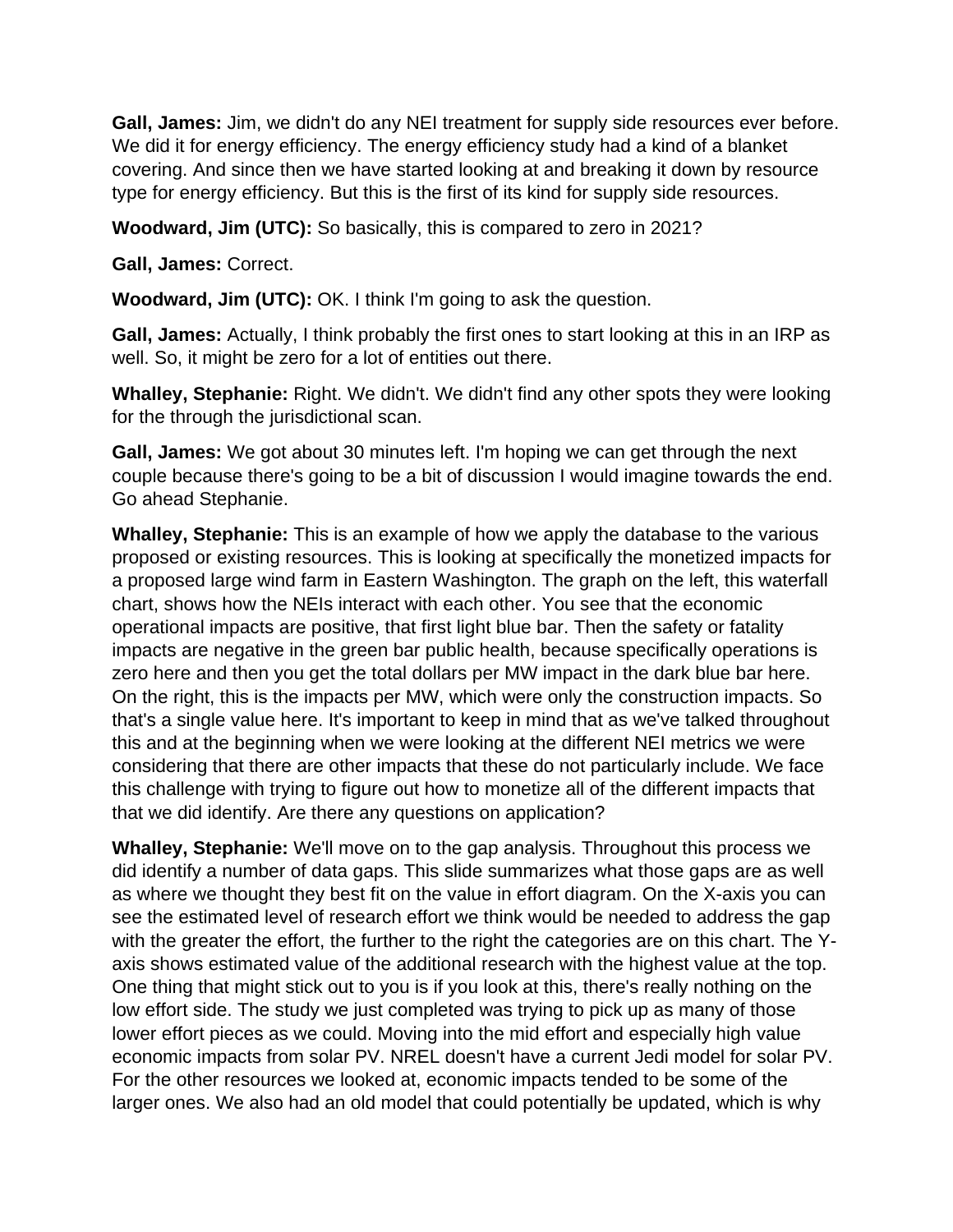it's more in the mid-level of effort. You can see there's also the higher effort. High value are wildfires and trying to figure out how to quantify those impacts. Economic impacts and public health impacts for batteries, we also identified as high value but also high effort. This is a summary of the gaps. We will also have discussion after this or we could start it now. This is our summary of the gaps from this study.

**Whalley, Stephanie:** So are there? Let's see. I'm just trying to look through the comments here. I haven't had a chance to read them. I think there might have been another question.

**Gall, James:** Let's go to Art's question on chat. He's asking about negative impacts to wildlife or changing weather downstream from wind turbines. Obviously, that's probably a gap that maybe we add to the list. But any thoughts on that one?

**Whalley, Stephanie:** Yes. We did not consider weather impacts from wind turbines. The wildlife impacts we did see some bird fatalities from wind turbines. We did not quantify, or we did not monetize those, and that was another one where it's challenging to monetize what that actually looks like in terms of dollar value.

## **Gall, James:** Go ahead, Art.

**Art Swannack Whit Co Comm (Guest):** These are couple things I've heard about regarding this issue and I would look at beyond birds. One of the big issues is bats also. We know we have problems nationally and locally with bat populations survival. I think that's a valid thing to try and look at. I don't know how easy it's going to be on wildlife biology major, but farming county commissioner so we've heard about some of this stuff early on. The weather is one that I've heard more in the last five years from people that are farming downstream from where the primary wind blows. And you're taking energy out of the air, so you do affect what they get for weather and how that affects what's going on in the climate downstream for a ways from these. And I think it's another fact that hasn't been talked about, but it would be interesting to see the data on that if there's any out there. I think it's relevant.

**Whalley, Stephanie:** Sure, and on the wildlife we did talk about that. We didn't find a good source that crossed resources, but that's certainly something that we should add to this. They also talked a little bit about offshore wind was one of the things we're considering marine wildlife impacts, there's fish impacts, lots of different wildlife impacts and one of the challenges we were facing is just trying to find something that was more generalized across resources. So many of those resources are very specific to a specific location, technology type and ecosystem.

**Bodmann, Shawn:** Many of the wind farm permitting studies I've seen, bat and bird mortality is one of the things they look at specific to the sighting of that development.

**Gall, James:** This is James I have a question to the TAC. You see this list of gap analysis and effort and value is their areas of preference. I'm curious if anybody has, when we look at this again, try to continue this work as there are areas that you think we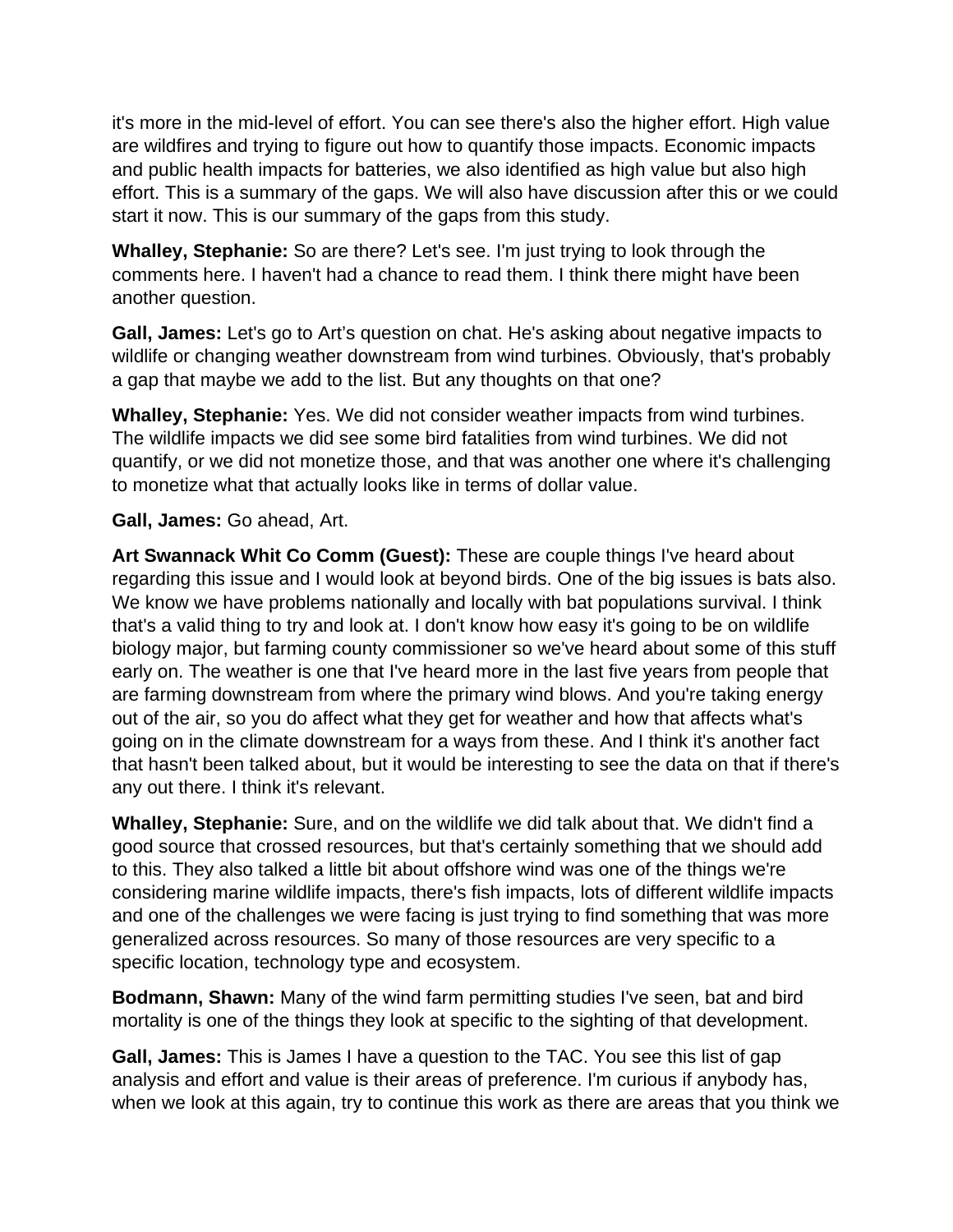should concentrate at. I'm writing down a lot of the comments that have been made so far but with this list is there any thoughts that you would like to see preference for? Jim, you have a comment.

**Woodward, Jim (UTC):** I do, James. I guess it's sort of a comment maybe a little bit of saving face from my previous question to be completely honest, but when we're talking about gap analysis here, I'm equating next steps and where do we go. What I'd be curious in is, again confirming that, NEIs have not been considered for supply chain options in any previous IRP cycle. I do wonder what's the result of this so far based on these numbers run by DNV. I wondered if your team had plans to let's say initially feed this cost information into the 2021 PRS to see how the results may change or if they would change. I'm just wondering if that data point would be helpful to let this group then see a chart of where we go from here. Had you planned or are any steps like that underway right now?

**Gall, James:** As far as implying that the last IRP we had not discussed that we were planning on included in the new IRP. Maybe I'm just looking at the dollars we're talking about here. Would it have an impact on the previous plan? I don't think it likely would have a major impact. The only one that I would say is probably at risk would be the Kettle Falls discussion we had on emissions, but some of the early discussions we had on that plant is if we did expand it, there would be an emissions reduction. So that would need to be flushed out a little bit more, but given the dollar quantities here, I don't think it would have had a significant impact on the previous plan. Will it have an impact on the new plant? It likely it could, but I think they are reasons why this is important is when we come up with these non-energy or customer benefit indicators for Washington, this is a way to prioritize the value of some of these non-energy impacts as far as how they relate to the customer benefit indicators, because what we're seeing is the customer benefit indicators we discussed in the last TAC meeting, some of them are counter to each other. We can't necessarily improve some metrics and improve and prove all of them that there's going to be weightings between each of those by putting this into a financial term, this creates the kind of the weighting through the economic value at least for the ones that we can quantify. So there there's value in keeping it, including it would have an impact in the last plan. It's hard to say if it would have, but looking at the resources that we picked, I had the feeling that it may not have had a radical change in resource selection.

**Woodward, Jim (UTC):** That's helpful James, getting your gut reaction there. I am also glad you raised the CBI. I'd almost forgot the NEI / CBI interface because while this study and this discussion has been focused on the non-energy impacts, the CBIs are there and there is, at least in my mind, maybe some sort of interaction overlap, whatever you want to say. OK, so at least in terms of further study, I'd be curious to see how this effort better relates to that, because I think ultimately the idea is to go towards where possible, where feasible, a quantification of not only NEIs but also CBIs where it makes sense. Obviously, some won't. I think other discussions have indicated some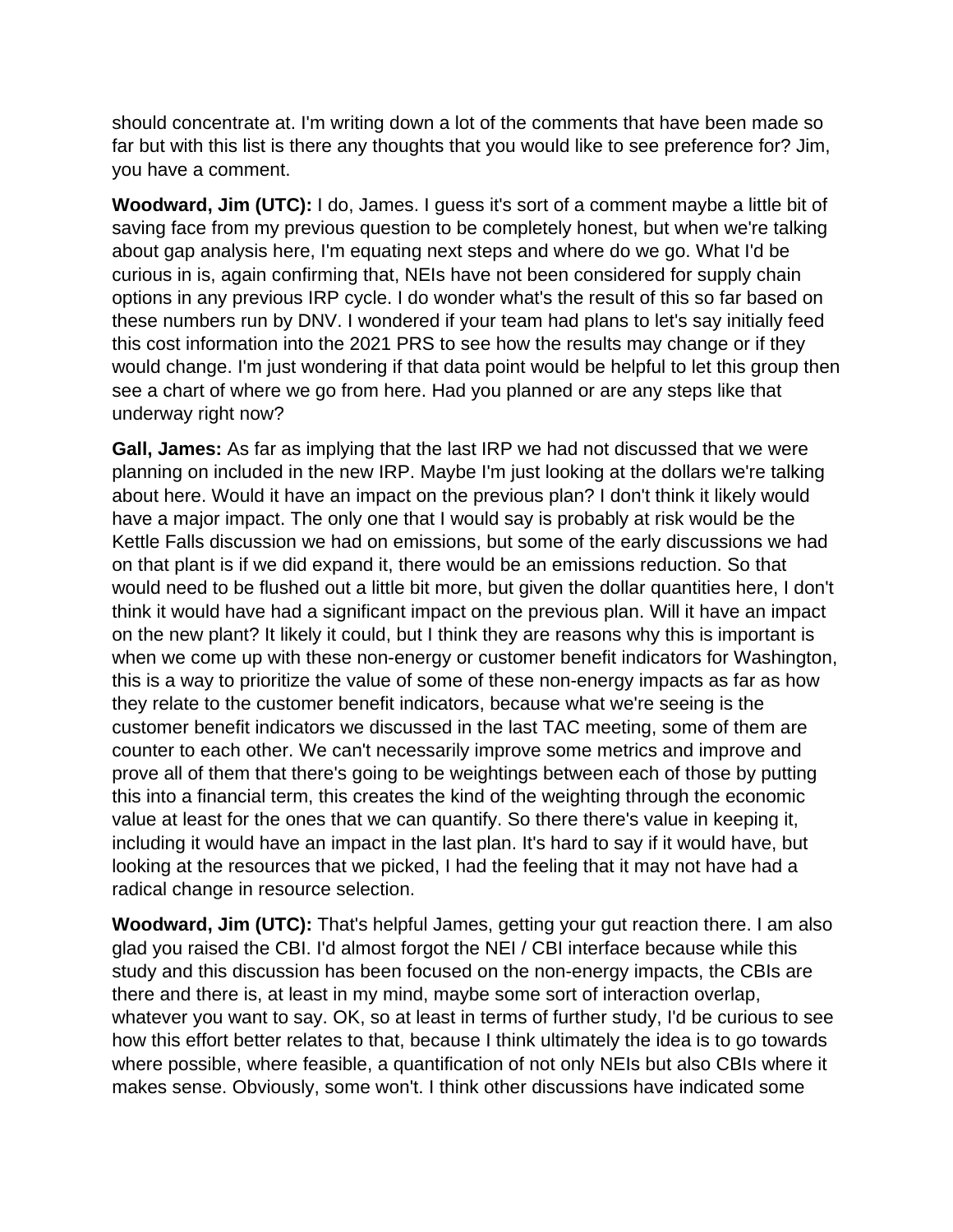won't allow for that, but others may. Maybe in terms of gap analysis, almost an interaction overlap analysis of how this effort is dovetailing with Avista's plan, future work on CBI and evolving those.

**Gall, James:** Yep, and that's going to be on our agenda if it fits the August or September meeting. That's the plan to discuss how this all connects and fits together.

**Woodward, Jim (UTC):** Great. Looking forward to it.

**Gall, James:** Yep. Any other thoughts, priorities, questions or ideas? I know there's more slides from Stephanie, but I just want to wrap this thought up on the slide and move on.

**Terri Carlock:** James, this is Terry Carlock. It's not so much from this slide. It's a follow up to your discussion with Jim and the overlap for August and September meetings that type of thing. Are you anticipating for those meetings some more results and evaluation with and without? Just so I have a better idea how this works.

**Gall, James:** I think we were going to talk about the process and how it would be used at that time. I don't anticipate we will have results yet about with and without these benefits and costs, that might come later. I think we want to talk about how the process would work, how it fits together before we share results, just in case there are ideas for changes that will need to be made. And then another question we have is this a requirement for Washington and what's Idaho's thoughts on including this or not including it.

## **Terri Carlock (IPUC):** Thank you.

**Gall, James:** Alright, there's another hand up, Gavin, do you have a comment?

**Gavin Tenold (Guest):** Yeah, is there a plan to separate? How would this visualization you're looking at change if you were to separate commercial rooftop and utility solar in terms of the gap analysis? Or are we lumping them all together there? Would wonder those categories move at all on the visualization?

**Gall, James:** I think it would be best to have a separate analysis for each one. Stephanie, you have any additional thoughts on that one.

**Whalley, Stephanie:** Yeah. Specifically, for the economic impact is that the question? I think that this top one here.

## **Gavin Tenold (Guest):** Yeah.

**Whalley, Stephanie:** I had NREL's model I think it was 7 years ago. I'd have to go back and look at it to remember if they had broken out rooftop from the other two. Lots of times their models have a variety of scenarios. They might have community and utility. They may not have rooftop, but they might have had all three. Shawn has talked to NREL and they do have a model and are considering updating it. If they update it and it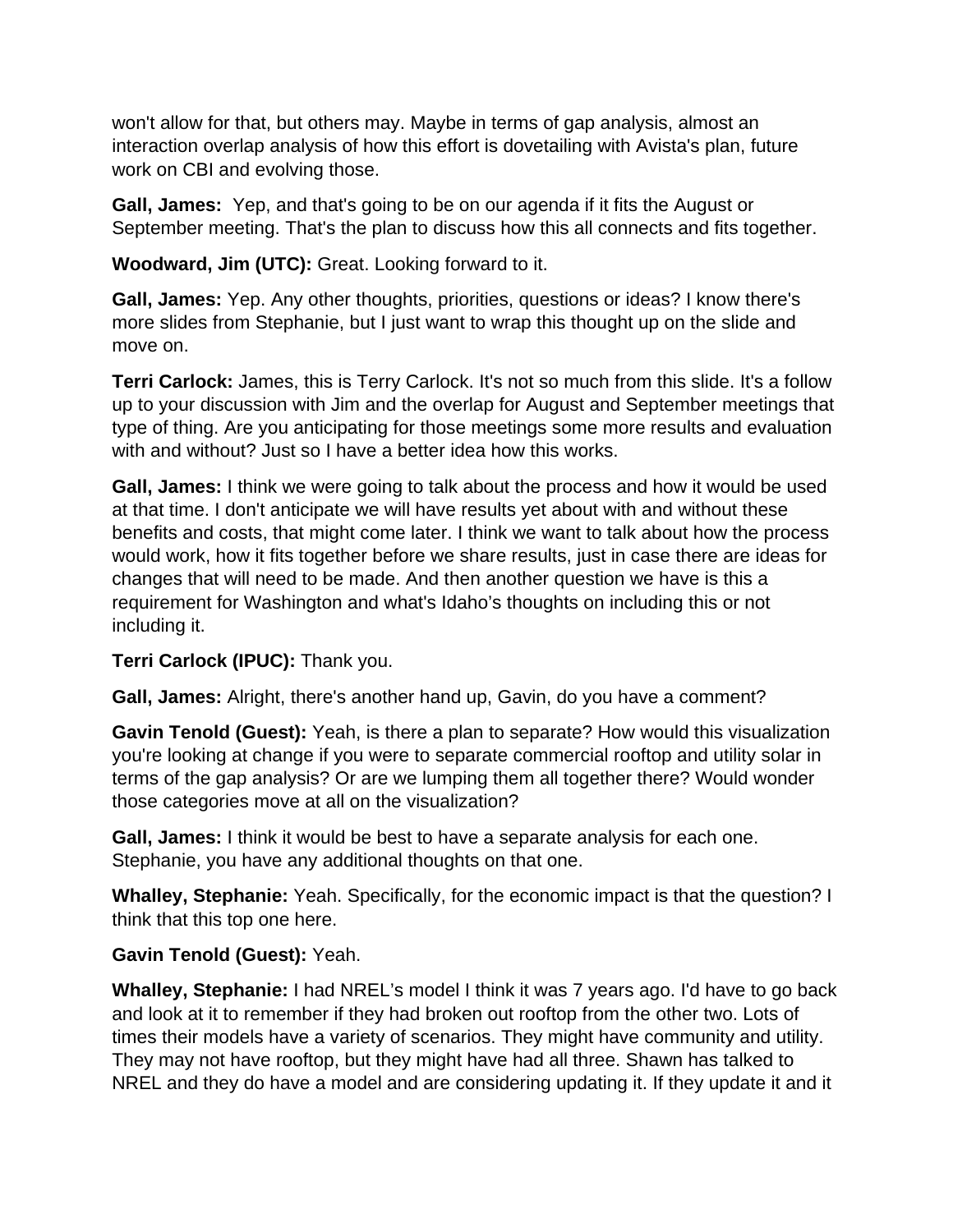has all three, then I'd put it at the same level. But if it was broken out, I just don't remember.

**Bodmann, Shawn:** Another thing to clarify here, value means the informational value of having that gap filled in, not necessarily the monetary value that would result from that particular NEI. Right. And so solar and battery are high in the informational value because that's likely to be a big part of future generation mixes. In knowing that information for those technologies specifically is going to be very helpful. They may or may not have high economic values in terms of jobs or induced dollars.

**Gavin Tenold (Guest):** I was just wondering if we're able to separate them to help guide the conversation. I think that would be valuable.

**Gall, James:** I agree. Alright, we got 10 minutes left before our break. Stephanie, want to finish up? I know we have some more conversation coming.

**Whalley, Stephanie:** Actually, the next slide is just to open the discussion. I think we're in good shape just to carry on with other discussion I think I had one last slide that I wasn't planning to present that has the abbreviation breakout for anyone who might be reviewing the slides at a later point, so I'll open it up for discussion.

**Gall, James:** I see a couple hands up. I think, Heather, you're first.

**Moline, Heather (UTC):** Thanks, Heather from UTC. I think we talked about some of the price impacts of water contamination being included in the resource cost, and then similarly, when we were talking about energy burden, I think my point was wouldn't the resource cost in and of itself reflect what the potential burden of paying for that resource is to a customer? I wondered if you could just tease out for me a little bit, and I think the explanation of energy burden you gave is the impacts to the levelized cost of energy of a resource? How is that not reflected in a resource cost?

**Whalley, Stephanie:** I think the cost impact should be the relative comparison in the cost comparison. I think the reason we talked about it in the report and brought it up here is that trying to draw the connection between the resource costs and how they vary and the impacts on the customer because while they're tied, there is a different impact on the customers based on how much their energy would cost. I think that's the way to draw the comparison and we used the levelized cost of energy for our discussion point, but we weren't suggesting using that as a separate number to add onto the monetization component of the non-energy impacts. Does that help?

**Moline, Heather (UTC):** Got it. OK. It's more a conversation point that different resources have different prices and as such have different impacts on the customer. It's not necessarily that you all are recommending adding or subtracting any amount to what that cost is in order to emphasize the effect on energy burden.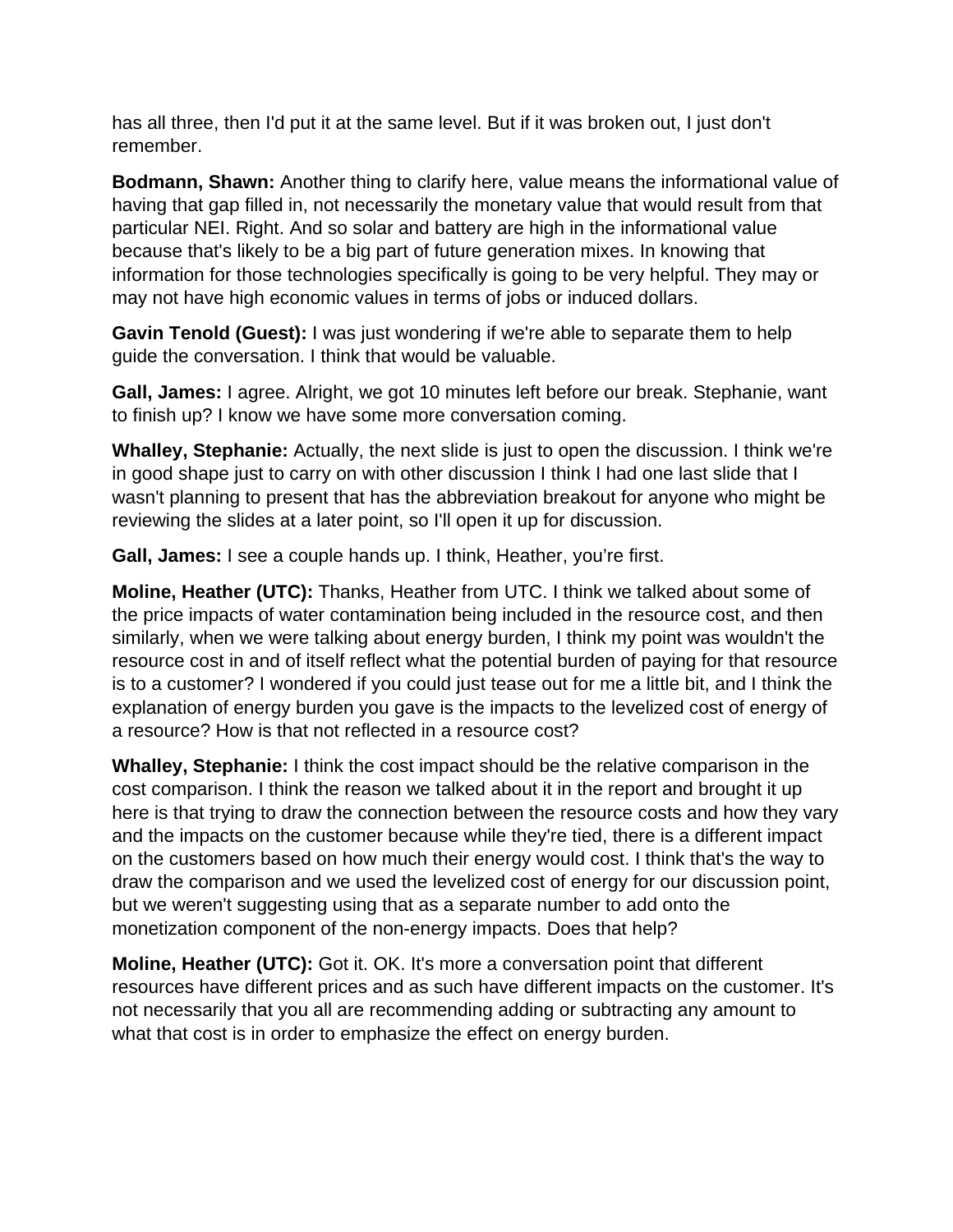**Whalley, Stephanie:** Right. I think that's a good summary of what we were trying to do, yes, more qualitative discussion. And then could you repeat your question on water contamination costs?

**Moline, Heather (UTC):** Oh no. I was just giving an example that some impacts are already included in the cost of a resource. Thank you.

**Whalley, Stephanie:** Oh, sure.

**Gall, James:** Joni, go ahead.

**Joni Bosh:** Thanks. This is just a clarification and thank you for Shawn for sending the abstract. I'll see if I can find a way to open it to the full study, but it says it's from 2016 and I'm curious is this worldwide or limited to the United States because, I can't find that in the abstract. First question.

**Bodmann, Shawn:** It's worldwide.

**Joni Bosh:** OK. And second, I'm having trouble with my computer so I can't pull up a separate presentation to look backwards, some of these measurements seem to be very broadly based and some are very narrowly based. Is there going to be a summary table that we can look at all these again because just trying to figure out what the sources are on this. The fatalities come from across the world, where I could imagine there might be fewer safety standards, say in China, when they're putting together a wind project as opposed to the NOx and SOx measurements. I'm just curious.

**Bodmann, Shawn:** I don't think that we have a table that compiles all that together in a single place. Case we did as part of the deliverables that we gave to Avista, we have a spreadsheet that has all these values in it, and we tried to annotate that spreadsheet with the specific source for each of the values. It's a very long table that spreadsheet has a lot of rows in it. For each row, where we have a value we tried to make sure that we annotated it so that someone could go back in and do that kind of identification that you asked about.

**Joni Bosh:** And that you've provided to the utility, right?

**Bodmann, Shawn:** Yeah, this to have that.

**Gall, James:** This is James, we are going to be providing this draft report in the next couple weeks to the TAC to provide any other comments and also I've been taking down notes as well from the comments. We will also be providing the tables as well. I don't know if it'll be the full spreadsheet, but will be providing the tables that are in the spreadsheet form from the study as well at that time.

**Joni Bosh:** I would be curious, this is just a very small thing, but looking at the safety fatality injuries that are historically in the United States versus worldwide. I'm just curious why is it? Was it just lack of data or you couldn't extract it from that study?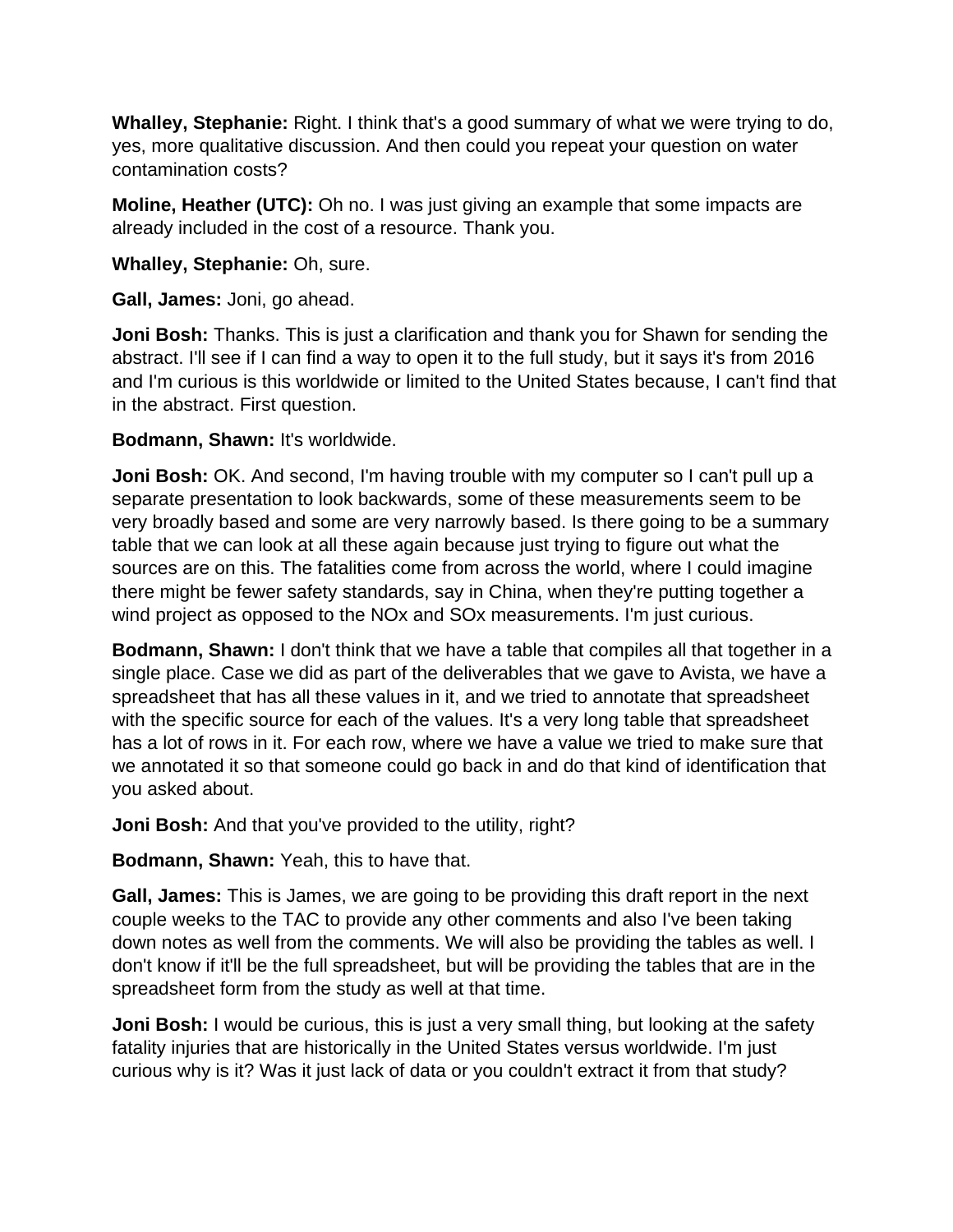**Bodmann, Shawn:** That study doesn't go into a lot of detail about where in the supply chain the fatalities come from.

**Whalley, Stephanie:** I think the ideal approach for that specific metric would have been to use global numbers for the supply chain and then use US numbers for the more direct impacts, but that source didn't split them out. For instance, a lot of solar panels aren't manufactured in the USA, but we weren't able to disaggregate.

**Joni Bosh:** OK, I guess I'm trying to remember back on which slide where I think Heather was asking about mining. Mining is to me a part of the supply chain save coal, but I you did or didn't include that for the pollution impacts.

**Whalley, Stephanie:** For pollution, like the public health impacts, that was only operations or safety, including fatalities that did include mining and upstream fife cycle.

**Bodmann, Shawn:** The mining pollution, except where that would have resulted in a fatality, that's not included in what we have. The pollution effects that we have are from the generation part of the energy production.

**Joni Bosh:** So only at the point of generation, not what it took to generate.

**Bodmann, Shawn:** That's right.

**Joni Bosh:** I'll think about that one.

**Gall, James:** We're at 11:30. I know we want to get to our lunch break. Any last comments? Thoughts? I see a comment from Patrick. I don't know if that's a comment or question. If it's a question, maybe you want to go ahead and take yourself off mute and ask, but if it's just a comment we can move on to lunch unless there's something else that's pressing.

**Whalley, Stephanie:** James Patrick is from the DNV team and actually did the calculations for coal and natural gas externalities.

**Gall, James:** Got it. Excellent. Alright. With that, I think we will take a break. We'll be back at 12:30 Pacific Time and I just want to thank DNV for presenting. This is great work. Looks like there's a lot more work that needs to be done and we're going to have to figure out how to do that going forward, but we will be sharing a draft of this presentation and of the other report very shortly with for your comment and suggestions. So again, thank you DNV team and I will see you all at 12:30.

**Whalley, Stephanie:** Thank you.

# **Natural Gas Price Forecast, Tom Pardee**

Pardee, Tom: James, let me know when you're ready to start.

**Gall, James:** John's going to kick us off and we'll get going.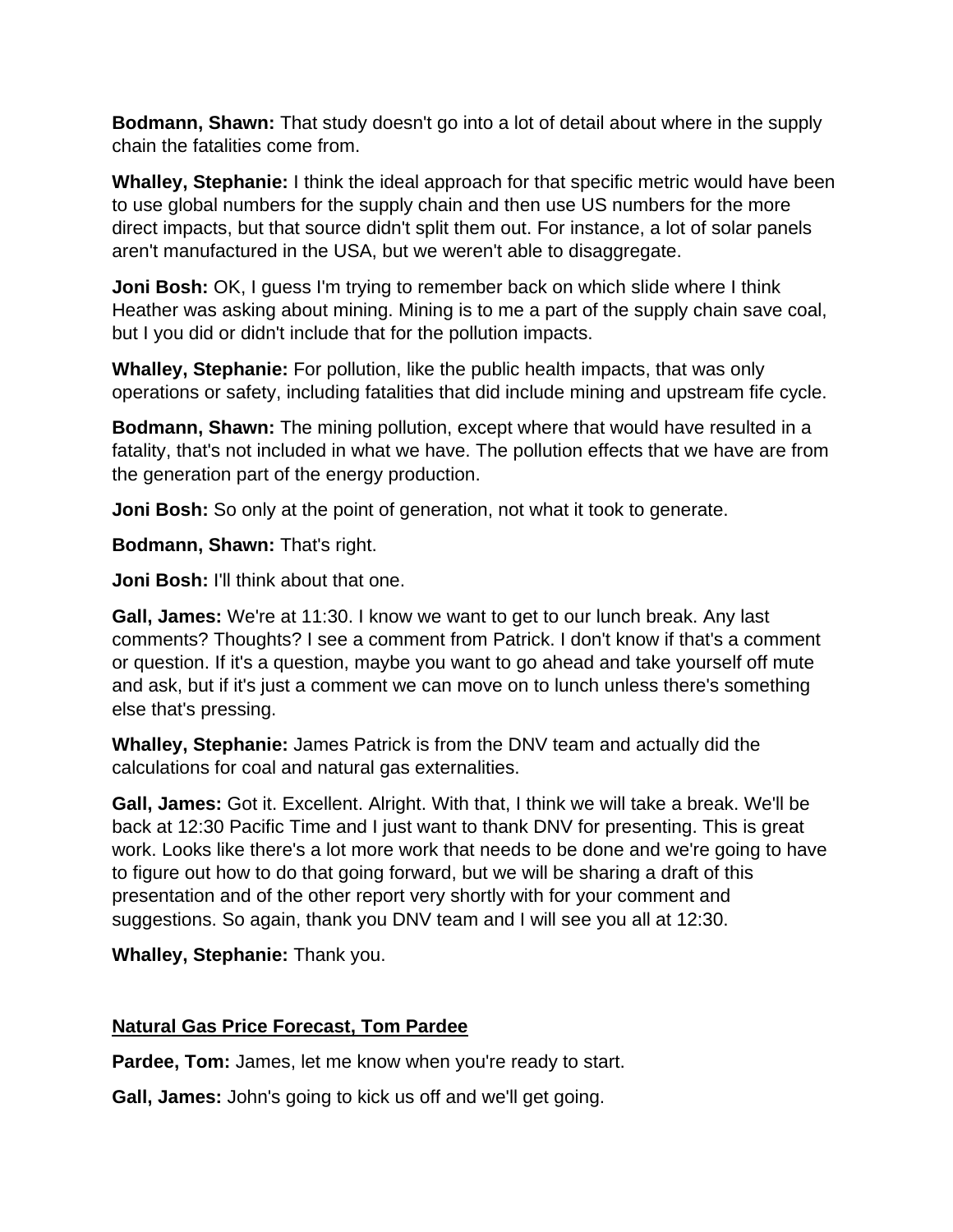**Lyons, John:** I think we're all set. Looks like we've got quite a few people back online here in time. I can see your natural gas price forecast up online.

**Pardee, Tom:** Perfect. Thanks for confirming that.

**Lyons, John:** If you want to get started up then.

**Pardee, Tom:** Hopefully everybody had a good break up to catch up on some emails and maybe take a walk outside. I'm Tom Pardee, the natural gas IRP manager. This is named Natural Gas Price Forecasts, but there's some market dynamics involved in it. Before I start flipping through the slides, this is last year's Annual Energy Outlook from the EIA. I am aware that they just released one in March, but for the price forecasts it simply wasn't quite enough time for us to do the prices and the stochastics prior to this meeting. I believe that we're intending on updating the price prior to the final IRP, but for the RFP that's going out, this will be the price forecasts used. Interrupt me at any time for any questions. I like that type of dialogue better.

**Pardee, Tom:** OK, the Annual Energy Outlook. On the chart on the left, you have your reference case in the black and this is in trillion cubic feet. Going back to 2000, there is only about 20 trillion cubic feet being produced and this is dry production. The difference between dry production and what they call wet gas is wet gases liquids. Think of that as propane, butane or even oil. This is only the dry gas and I'll cover the associated gas from the oil in future slides and so you can see they have a number of different scenarios on here and it looks like the colors didn't transfer over, but they're all in the same order. The high oil and gas production is going to lead to the lower prices here. When you're looking at what they're expecting to produce from a dry production side here by 2050, there it looks like we're going to be around 42 TCF of production over that year. Let me explain the difference between the chart on the left and right. The chart on the right is just US consumption. If you're looking at why it's less than what is being produced, that would be explained by the exports, so you wouldn't have Mexico exports on here, we export to Canada in the east. And then there's also the LNG exports. With the production you have some inferred prices on here, like any supply and demand, what you're going to have is the more production you have, the lower the price. The chart on the left, you'll see the high oil and gas supply to that 52 TCF figure is going to equate to lower overall gas price on the chart on the right. To note, these are in 2020 or real dollars, so it won't have that rising effect that the nominal or inflated dollars would normally have. But essentially think of it as what the expected price would be is roughly less than \$4 throughout the timeframe here and the overall production is expected to be somewhere around 42 TCF by 2050.

**Pardee, Tom:** So, where do we obtain this production from? This is the primary areas that we get this production from. The southwest, if you've heard of the Permian Basin, that's what's in the southwest. It's mostly oil, but there's some other dry spots in there that they do drill for. And then the east, most probably heard of Marcellus and then the Utica. It's a pretty prolific shale resource that comes out of the east there. Gulf Coast is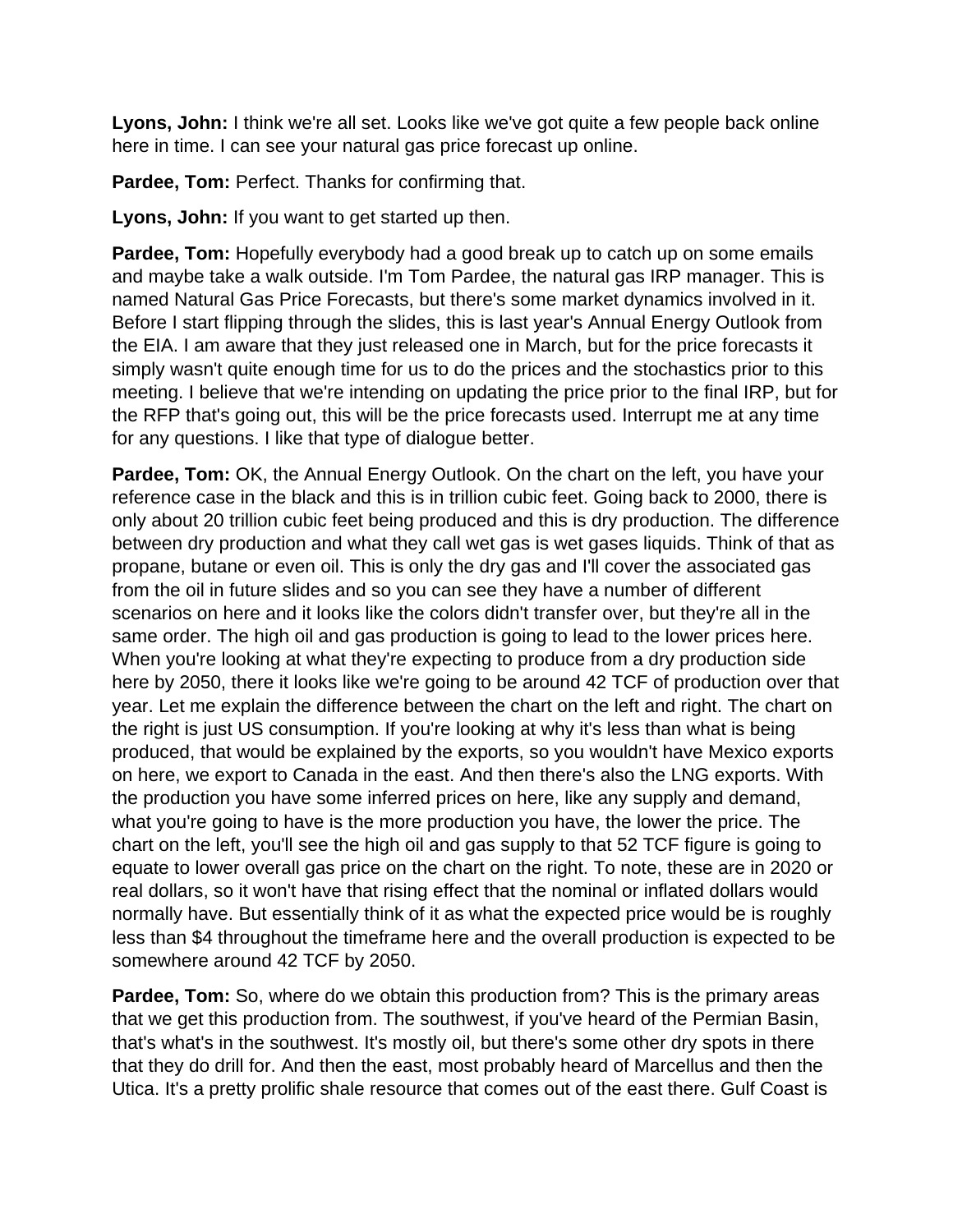Haynesville and some other areas and then the rest of the United States. What do we get here in our service territories? Do we get a lot of our gas or some of our gas from the Rockies? The Rockies regions. But primarily from Canada. So, with this production is the oil, so the other was the dry gas, this is the oil. Any oil extraction has associated gas. Think of this as people or companies are primarily drilling for that WTI oil. The Permian, again that's in the southwest, you'll see the blue there, that's the largest drilling region for oil at this time. And then another thing of note that is falling off a little bit was in North Dakota in the Bakken. You can see there's some still in the Gulf Coast for oil.

**Pardee, Tom:** Everybody is likely heard of the Ukraine scenario in Russia. What is being discussed is banning Russian oil and gas imports and what that could do. Even Elon Musk has stated that the US needs to start producing oil as quickly as possible to counter dependence on Russian oil and natural gas and what that could do. If it does start to ramp up, it could push these projections up in the short term. Maybe they would stay the same because of the way that shale production comes off. It's very high in the front end and then it really goes down to the smaller percentage later in its life. But you would potentially see a vast increase and associated gas from these new drilling rigs that may be coming online due to that scenario in Ukraine.

**Pardee, Tom:** The natural gas consumption by sector, you can see there's electric power on the very top. Commercial residential transportation, we have trucks, we have the waste management runs on compressed natural gas. Think of that as the large vehicles that use that to power their rigs, industrial and then liquefaction, so LNG. You can see they're expecting natural gas consumption by sector through 2050 to be right around 96 BCF a day. Most of these do not decline. There could be some discussion on that as to whether or not residential might decline based on some policy, whether electric might decline. But anything I've seen to date, they're not expecting a huge delta in the amount of power or the amount of gas that the power sector uses or any of these other major classes of customers. To give you an idea of that, what this represents here on the left is the natural gas disposition by sector and net exports. What you're what you're looking at here is the 10-year basis.

**Pardee, Tom:** And if I were to exit this presentation and put numbers on there, you would see electric power actually is an increase. I think at the very end it's around 12 BCF a day by 2050. Now I mean this is just the projection. It's likely going to be wrong, but again a lot of these that have come out, even with all the renewables in the news and more renewables being taken, there's still the need for backup and for when the wind isn't blowing in, the sun has been shining for that power to be there and. But having said that in their reference case, they are assuming that some gas plants or some delta is coming off probably based on some may be more inefficient plants.

**Gall, James:** Tom, you have a question from Fred.

**Pardee, Tom:** Go ahead, Fred.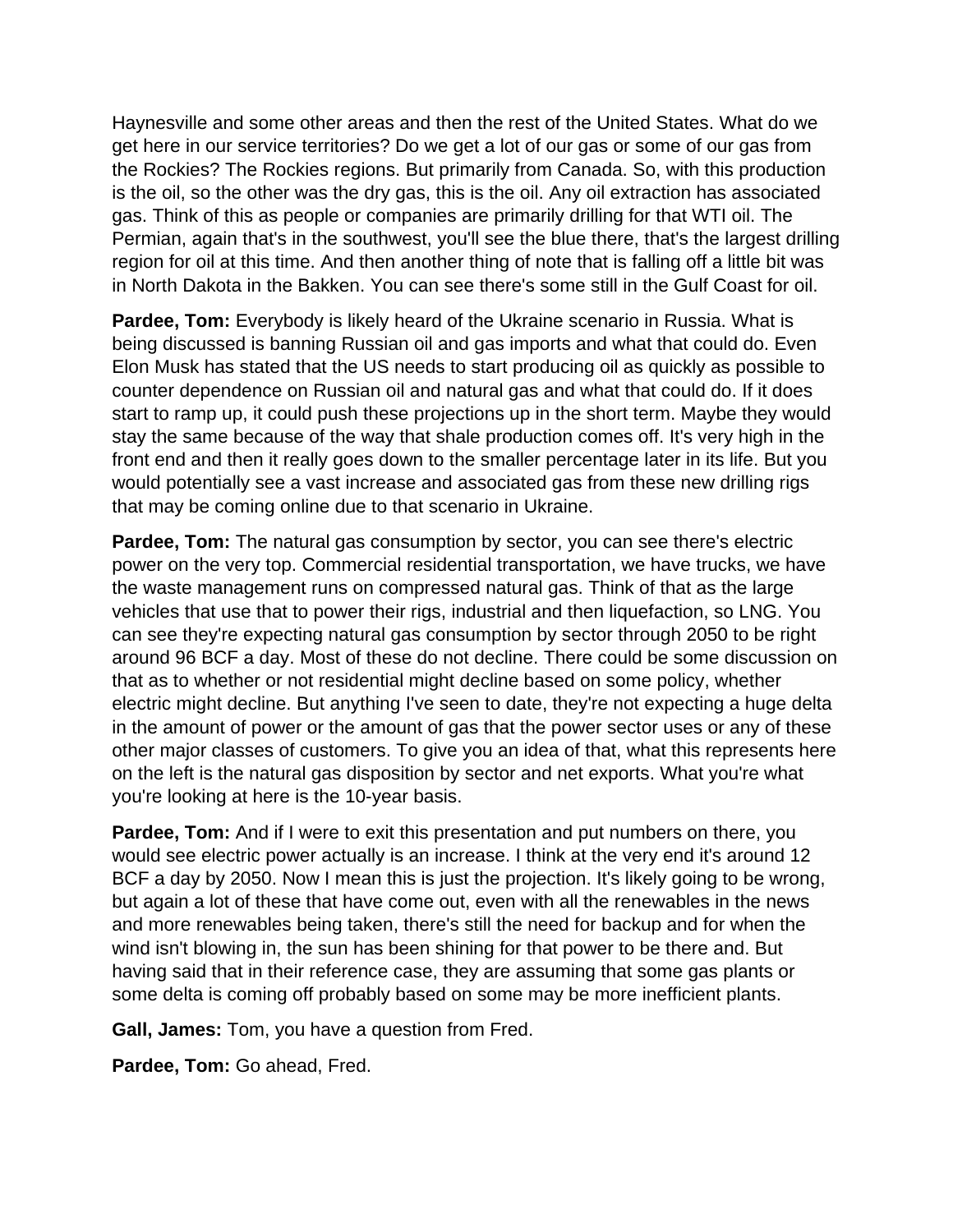**Fred Heutte (NWEC) (Guest):** Hi everybody Fred here from Northwest Energy Coalition. I'm just trying to interpret this slide a little bit. Net exports, that's the lowest bar there on the graph on the left, the gray part. It makes me wonder, lots of things about the AEO making me wonder, current exports out of the US are over 10 billion cubic feet a day. And this chart does not represent that. It's not a hard number to figure out the amount of LNG export capacity, there's a dozen now, roughly speaking LNG export terminals, most of them are in the Gulf Coast, they're really big. It's not hard to track what they're doing it. And I just have to say that a lot of the assumptions about gas, and this is one, have to be revised going forward and it's no longer just a notional thing. What's been happening the last six months of course with Ukraine and what's happening with global gas markets and ultimately with the overall production of shale gas in the country, where most of the shale plays are now in decline. I mean the really big ones are still growing like Marcellus. But I just have to say it's reaching the point now where I've been grumbling about the AEO and the other national forecasts for quite awhile now. I think we actually have to confront the issue. Are they really assessing the situation as it actually is going to be going forward? The export quantities here really suggest to me that they are not.

**Pardee, Tom:** I don't disagree with you. I'm not sure these projections are right. In fact, I'll say they're wrong. But you know, I've looked at their new one, the new Annual Energy Outlook the 2022 one, and it doesn't differ vastly now on the net export piece here I would say what that is that we would be exporting to Canada as well but we also import from Canada.

**Fred Heutte (NWEC) (Guest):** Yeah, exactly. I'm not sure.

**Pardee, Tom:** So that's likely where that delta is.

**Fred Heutte (NWEC) (Guest):** Alright, fair enough. That's a complicated story. The amount of exports from Canada has been limited, has been reduced by the vast expansion of shale development in the US, which also has led to a vast expansion of exports. A fair point, I have to go back and look at the numbers, but I just think that we are seeing a pretty dramatic and this is not just because of what's happening with Russia and Ukraine, all that's very much a gas story. In addition to the war part of it and the disruption that's already causing any gas markets globally is going to affect us because we're now exposed to those events by the very fact that we're exporting gas and that the demand for exports as long as the global prices are a fair bit higher than the domestic price, that producers are going to export.

# **Pardee, Tom:** Yep.

**Fred Heutte (NWEC) (Guest):** Because I can make more money doing that which is going to raise, and this is really my underlying point, which is going to raise our prices going forward. Not to jump too far ahead, but that's the real conclusion I've reached, which is we have to look seriously now at a higher gas price deck then we have been the \$3 to \$4 range per million BTU that also underlies market prices. It could go back to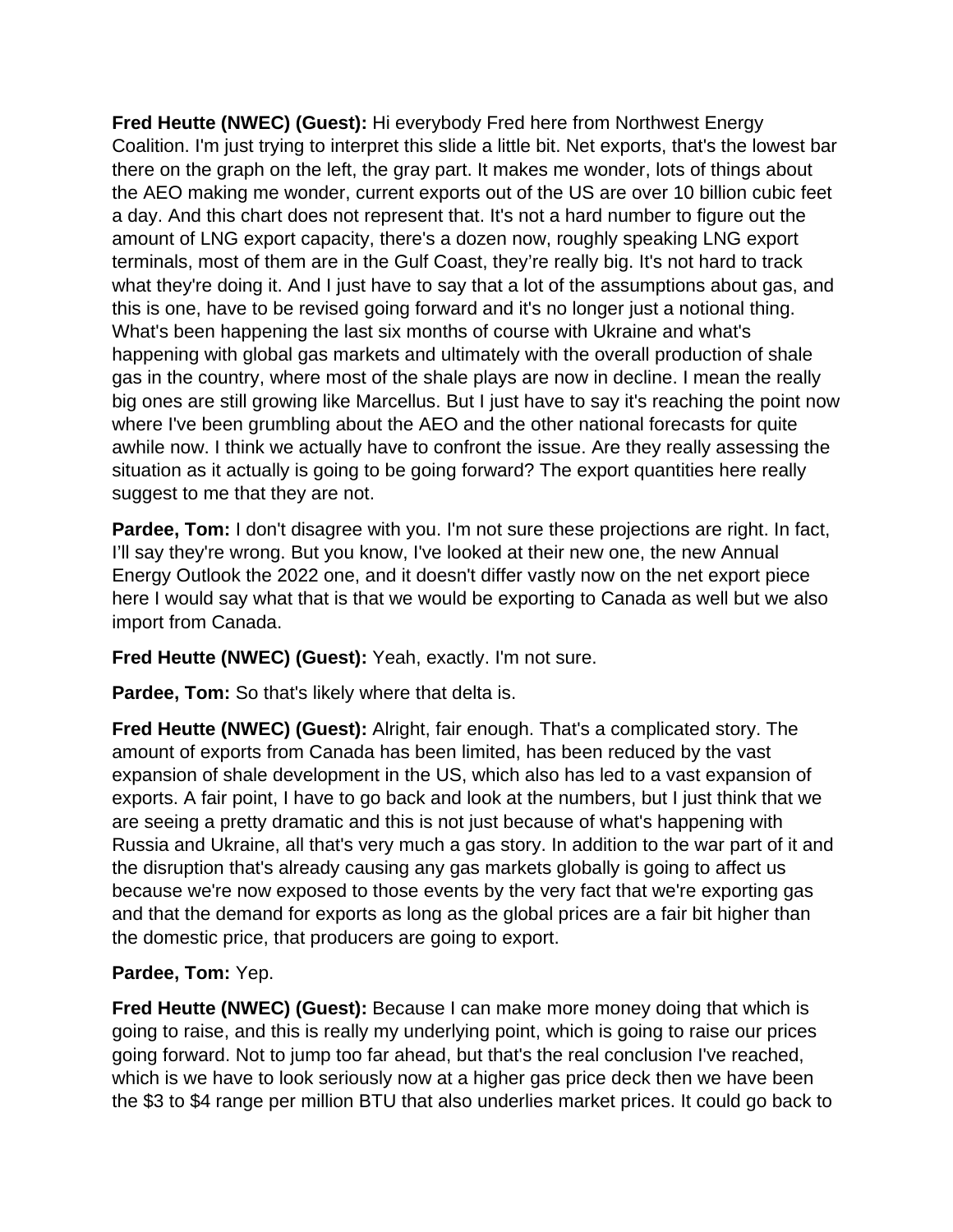that I suppose, but we have to think seriously now about what? Through the next part of this decade, the remainder of the decade, what are the gas prices likely to be? Exports is just one factor in that. Sorry to jump in and make a lot of comments, but that's the way I'm seeing it.

**Pardee, Tom:** Yeah, you're good. Thanks for those comments Fred. On the LNG, you can see where some of these exports are basically going to I mentioned Mexico that's in the lighter blue. Then you have the LNG that's in the dark blue. you'll see the net imports from Canada. We also have LNG imports, that's mostly on the East Coast and they're in small quantities, but they're the net effect. It's about seven or eight TCF overall. One thing about why I was a little hesitant on including this chart, I have to be honest. That's why it's important to understand is because LNG, and I think Fred alluded to this, LNG is really up, it has a higher demand or uptake based on the price of oil. Think of oil, not just what we would use for gasoline, but for heating oil or bunker fuel. Those types of things start to come into view when you're looking to how you can most efficiently or cheaply heat your home. That's really where it's been tied to that and historically that's where the LNG price has been tied to is the price of oil. I know there's some different ways of pricing LNG now, but overall think of LNG as having a price tied to oil because you can switch it out. You can switch out LNG potentially at a cheaper price. It of course depends but it's based on oil price. If say oil is \$140 a barrel now, LNG is in the money as far as switch over. I wanted to include this rig count, it's important. Really stopped being a one to one. Let me explain this a little bit. When you're looking in the historics prior to shale, so take 2008 and go back, that's really conventional drilling. When you just basically think of it as strong going into the ground. It's really more of a known production quantity, you put it in the ground because there's a high likelihood that the oil is going to be prolific there or enough to offset.

**Pardee, Tom:** What they do now, and I know most of us on the phone, have heard of this, but essentially what they can do now is they can do horizontal drilling or vertical or, all kinds of even essentially make whichever you want the drilling rig and then they set charges at the end of the line and you can go 6 miles out. They set charges in the line. Why that's important is because now one line it might cost \$15 million, but it might be more cost effective than say drilling a mile line. The cost might be more but it's going to be a higher production and so why I wanted to show this is that even though the oil and gas rigs are lower than what they have been in the US, and this is US, by the way, this is an international, but so gas has that associated production that comes from the oil. The oil does matter as well, but you can see there's been an uptick and that's due to the price of oil going up. Now there's been some corrections and some bankruptcies since COVID, but I think for the most part that's all been all the takeovers and mergers have occurred. Fred, did you have another question?

**Fred Heutte (NWEC) (Guest):** No, I think I need to figure out how to get my hand to go down.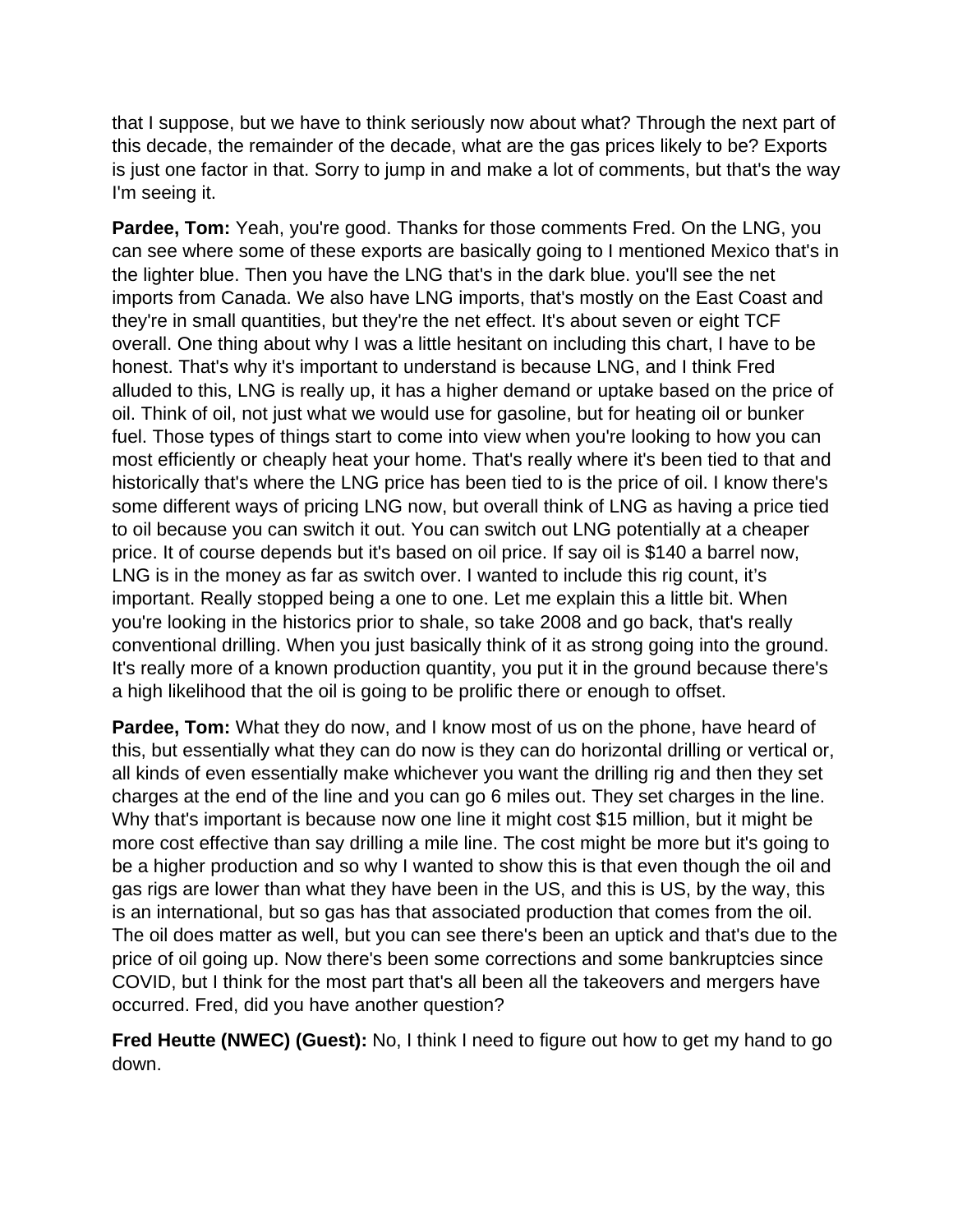**Pardee, Tom:** Oh no, that's good. I also wanted to include this. This is something we get from NBC Energy. And. Not as in BC Energy and National Bank of Canada is NBC and S&P Global, so they come out with the morning commentary. What we saw in the prior slide was just forecast so they're going to take their economic indicators into play. But what's interesting is and the chart on the left is going to show you that over the past say 4 winters production has mostly increased year over year and I'll explain what those dips are 2020 to 2021 or that red line that was six BCF that came off. There was some cold weather in the southern United States for a lot of this production is and so with production in warmer states, they don't have protective equipment, so I think I've heard windmills, has protective equipment as well, but if you remember the energy event that happened in in Texas in 2020 or the winter of 2021 that occurred in February and that's where they were having to buy energy at exorbitant amounts and there is a decent amount of press about that and the reliability of electric and gas was not there. That's the story of those two big blips. But just overall of note that you know from just 2018, the winter of 2018, we've risen almost 10 BCF. Now if that's sustainable, I don't know.

**Pardee, Tom:** Also, of note, if you look at the LNG export, this is something my friend was alluding to. We've had a number of new facilities come in and there's one Canada LNG that's just north of Vancouver or quite a bit north of Vancouver, but on the West Coast of Canada that's been approved and is in construction and has the ability to export as much as three BCF a day, maybe a little bit over three BCF today. You can see the amount of additional demand LNG is pulling and with that, if production doesn't come on, it will raise prices because it's that same supply and demand conundrum that affects everything. Are there any questions before I get into the expected prices and I'll explain how these were put together? Any market questions? Perfect. OK.

**Pardee, Tom:** We have two energy forecasting consultants doing fundamental forecasts and we use the NYMEX, or the forward prices forward price curve, and we also used the Annual Energy Outlook of 2021. You can see the vast differences mostly where the price differences are going to come from is expected uptake of demand and of course the cost or the uptake, or production of supply. I think more studies provides a better idea of what a better average might be. Rather than taking a single study and saying that's good, we've included a number of studies. We have the actual market right on this day and that was done on February 16<sup>th</sup>. We took the market price on February 16th of this year and then we had a recent study from our consultant and another study.

**Pardee, Tom:** We'll be updating along with the Annual Energy Outlook for the next round of prices, but you can see that expected price starts a little warm, a little higher in 2023. That's the seasonality that seems the forwards are doing to us these days and the near term is always priced a little higher or it has been priced a little higher due to supply fears and potentially weather-related fears and storage. But what you'll see is this forecast expects by 2045 we'd end up somewhere between \$5.50 and \$6. Let me show you what this looks like on the levelized basis. These are our local basins, we have a code that's up in Canada. It comes in at the Idaho border at Kingsgate, but think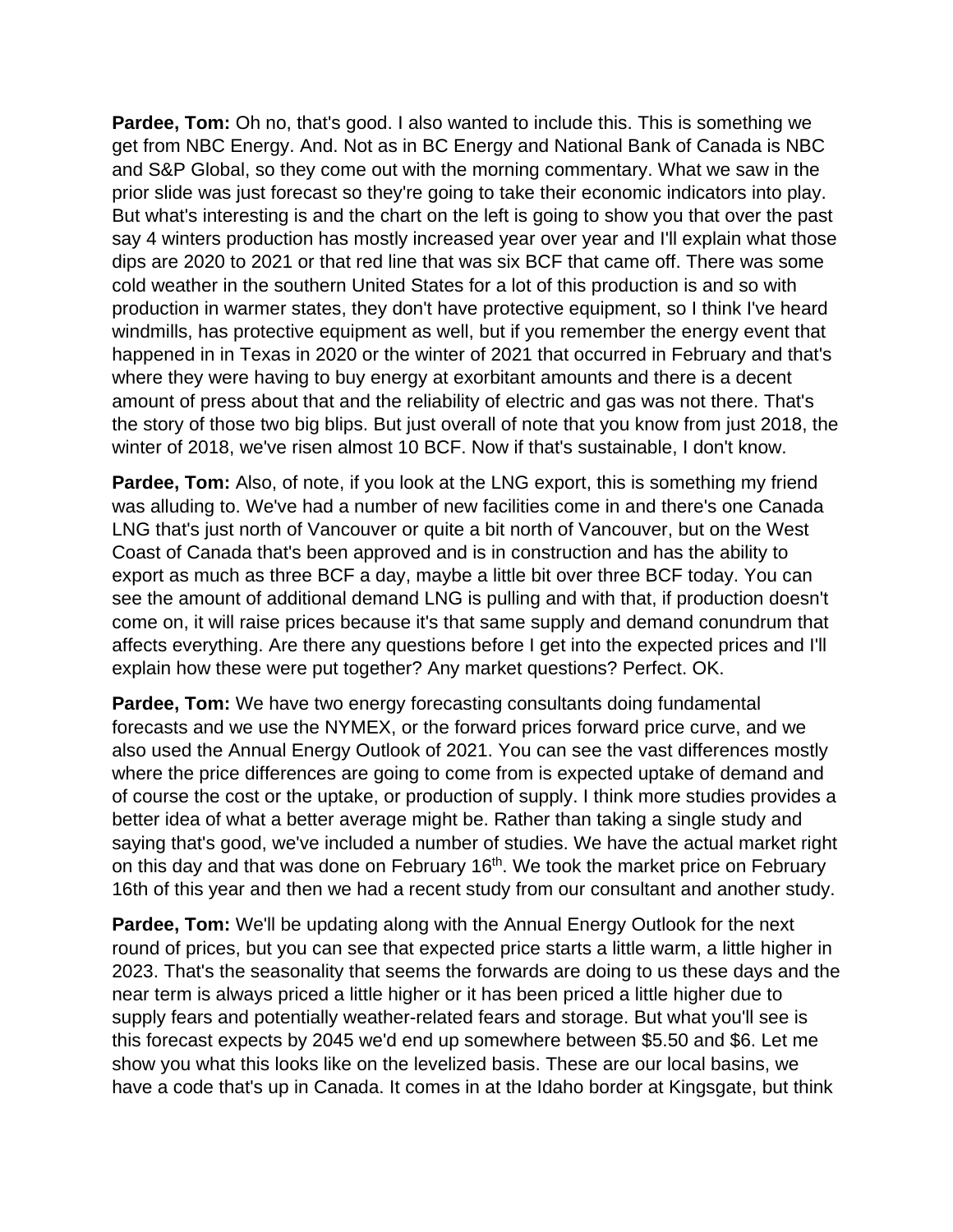of where AECO is right around Calgary, Rockies, Sumas. The Rockies is down and say California and Wyoming, Sumas over on the west side of Washington state. It's at the Huntington, it's the other side of Huntington and Canada. It's at the border, the transfer point. Moline is in Southern Oregon. And Stanfield is kind of where the two pipes meet. The two pipelines being Northwest Pipeline and GTN. And that's an important factor because that's close to where our Coyote Springs plant is. What you'll notice here, and I guess a benefit for us, is that Henry Hub is the highest price on here. Saying that differently, although Sumas can go higher during certain points of the season, overall, it's a lower price than the Henry Hub. AECO is where we primarily transact for our thermal plants. Avista you'll note here is the lowest price on here. Taking it on a levelized basis from 2023 through 2045, we're starting between \$3 and \$4 for all of these basins including Henry Hub, and that's really where it starts to differ by basin. At the end you have \$6, between a little over \$4 for AECO and about \$6 for Henry Hub. Let me show you what this looks like on a levelized cost. Taking those costs from the prior chart, what this shows is essentially an average price. We use some other financial terms in here like our capital rate, but essentially it's the price throughout this time series on a levelized basis. AECO is just a little over \$3 and Henry Hub is hitting around \$4.10 over this time frame and the others are roughly in between.

**Gall, James:** So, for that question.

**Pardee, Tom:** What is it like? Yeah.

**Fred Heutte (NWEC) (Guest):** Hi, this is Fred again. I have two points I want to make. First is the Henry Hub or the NYMEX prices are an enormous market in the short run. They always like to brag they've got the third largest commodity market in the world with a trillion dollar plus turnover. I mean real money. For about two years you have a real market with lots of buyers and sellers, a lot of in-depth insight into what the prospects are for gas supply and demand, all of that. And then after that it just falls off the cliff, which to me is not surprising in a commodity market. But it really says is the people who actually do have skin in the game don't want to make bets out beyond about two years, the market interest, number of contracts available to buy or sell. All you know is around 200,000 right now for each month drops down to maybe 15 or 20,000 a year or two from now and then goes off to virtually nothing going forward, so I don't hold those future prices in very much regard at all. You can look at fundamental analysis, how much gas is out there, how much demand do you expect and come up with some estimates, but I really don't think of them as being market set prices, futures in any real fashion. That's the first point. The second point is about the differentials. And this is a complicated issue. I'm certainly no expert on it. I know a lot of attention is paid to for example, the differential between Kingsgate and Henry Hub, or AECO, any of them. It's a pretty important thing because a lot of contracts are written in a way that regarding those spreads and there are a lot of factors that go into why those prices stay very similar or converging. You're showing it, a bit of convergence, a bit of dissimilarity here, actually that's the AECO price is 25% less than the Henry Hub price here. And I also wonder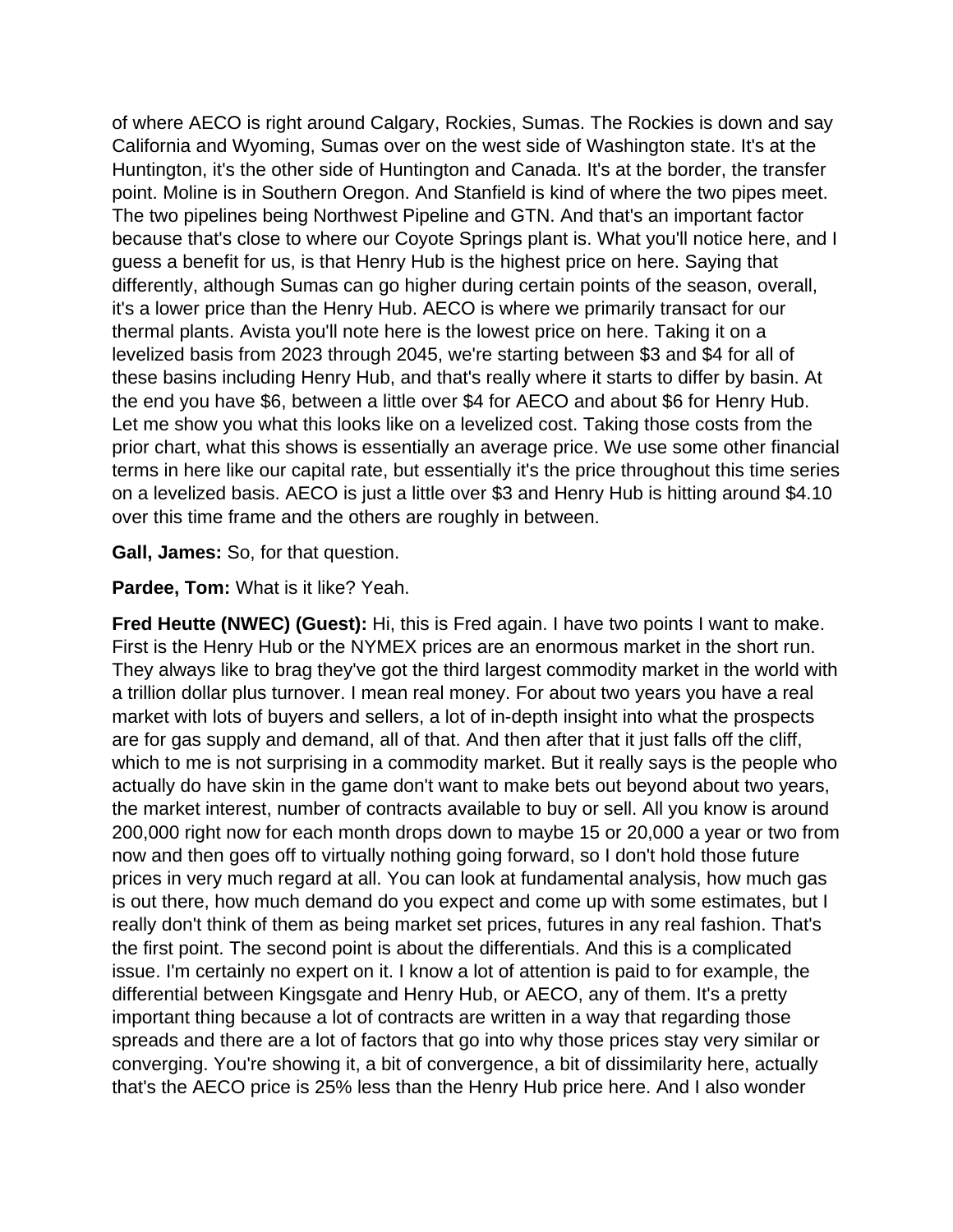about that in particular because of the LNG export issue you mentioned with at least one maybe there are only ever be one, but we now know there will be one LNG export terminal way up north in BC that's going to pull from the same supply region that most of our supply, the Northwest comes from and we get some Rockies gas, but most of it is from BC and Alberta and that's up to three BCF a day. I'm trying to remember off the top of my head, I think BC and Alberta now are around 10 or 11 BCF a day production. You could correct me if I'm not right and it's higher. It's gone higher and it could go a little higher potentially, but they're already drilling in the best.

### **Pardee, Tom:** It's about 15 or 16.

**Fred Heutte (NWEC) (Guest):** Rocks they've got and that costs or that amount can only continue if the price goes up. I really wonder about the differentials here going forward and whether the national services that you're subscribing to really, I'm not asking for any proprietary information, but really how much in-depth analysis do they do or are they basically just doing trend projections. That's my concern here because I think we've had two or three decades where we haven't had to worry too much about gas price in the northwest, we're a small part of the market for what BC and Alberta produce after all. And for the most part those prices have been pretty close to Henry or even below as you're pointing out. But is that really going to continue in the future? I think there's a very good question.

**Pardee, Tom:** No, I agree with you. And actually, how we how will weight these, we can mostly find liquidity on the market for three years. That's roughly what it is now. I agree with you. Sometimes it's harder to get out in that third year for sure, but on ICE where our traders are, buyers transact roughly about three years. In this forecast there's a specific weighting that we do to this and I didn't include it and I can in the final pitch. It it's really how we will blend these because that's important as well. As you're mentioning Fred, for the first two years we take the forward market. In this price, in other words, what the forward say for that day is what we consider the best estimate. But after that we don't consider it a very good indicator, and we really reduce it fairly quickly after the that third year. Good points, fair points.

**Pardee, Tom:** I do know, I mean, I can't tell you that. IHS is one of our consultants and I'd say they're probably the best in the industry. I could, we could probably get them. I can ask some of their analysts to see if they're looking at just trending. I doubt it. So what they generally will do is they put it into their overall global model. That will affect prices, so they have people that will look in and say we think that LNG is going to go on here and it's in this specific location and what is that going to do to the price of supply. In other words, how that global model interacts is what they will mostly do their reporting on. So fair point. Spread on a basis to Henry Hub this is just a levelized, and it was what Fred was just mentioning, is throughout the timeframe here what you're looking at is comparing Henry Hub is zero here, how much further down below is that right. AECO is a dollar, over a dollar basis on levelized cost basis lower than Henry Hub. Now there is some seasonality to this. So just keep in mind the levelized is just, think of it as an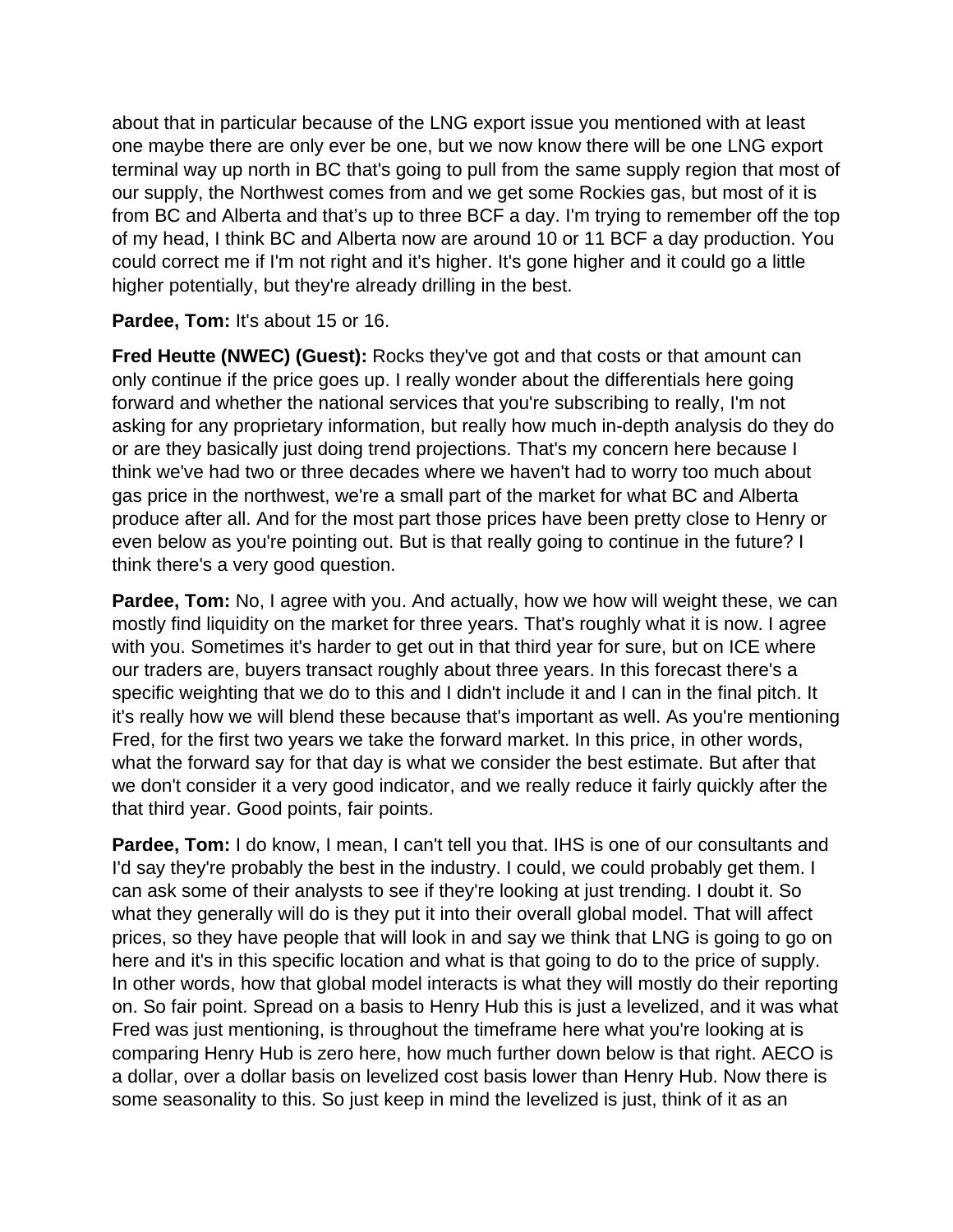average of what the basis is to Henry Hub. It doesn't mean it's always going to be a dollar, of course, like Sumas will be higher in December than Henry Hub or potentially in January, but say maybe in June, it's not as high or it's much lower. But this is roughly what the spread is we're looking at between the hubs. Rockies has the least amount and then you'll go down from there.

**Pardee, Tom:** Running into the stochastics here, so stochastic forecast input, that's the expected price that we put in there from the past couple slides that I've gone over. The pyramids are what the 95th percentile of this forecast is, and then you have the 50th percentile, so that's just below the average on some of these. You'll have the average in the bar, the light yellow bar or orange. I shouldn't say colors because I'm mostly color blind. Then you have the 25th percentile in that green sideways square. These are in nominal dollars. We're running between just south of \$4 in 2023 and then by 2045 we're expecting it to be somewhere around \$6.

**Pardee, Tom:** And my final slide is this histogram of where those prices lie. The frequency of \$4.20 looks like it has the highest frequency. In other words, the amount of draws had the most in that bin for between \$4.11 and \$4.20 or \$4.21 and \$4.30. But it's a fairly good distribution. And you can see the higher price on, and I think that's probably toward the end, is around that \$5.96 range. Is there any questions? That's it for me.

**Fred Heutte (NWEC) (Guest):** Not really a question, but just a suggestion which is not asking you to shift this kind of analysis. But I wonder if it would be possible to run as a scenario another stochastic approach where the price at the center of the distribution is a fair bit higher. I mean not crazy high, but you know 6 bucks instead of 4 bucks to reflect a potential for a different pricing environment going forward.

## **Pardee, Tom:** Yes.

**Fred Heutte (NWEC) (Guest):** Number of reasons for that, just to say for over the last year ago compared to now gas price today is about \$4.50 at Henry Hub. It was about half that or maybe a little bit more than half that a year ago. It has been going up for the last six months and now we have the disruption with the war in Ukraine and European situation, they're very dependent on gas there, a lot of supply is going to flow to them to replace the Russian gas. It's a short-term thing, perhaps, but really the question I have is over the long run. If we're in a higher gas price environment, it's not just that the company is buying gas for customers directly, but also the effect in the power market. I really want to encourage an alternative gas price analysis this time that doesn't just include the higher prices like the stochastic approach here does, but in fact has a higher base or central priced ends so we could see what that looks like and consider what the potential resource, a good resource portfolio will look like if that happens.

**Gall, James:** Hey, Fred, this is James Gall. We will do that scenario just to let you know and all previous IRP's we've done a high and a low gas price forecast. If you're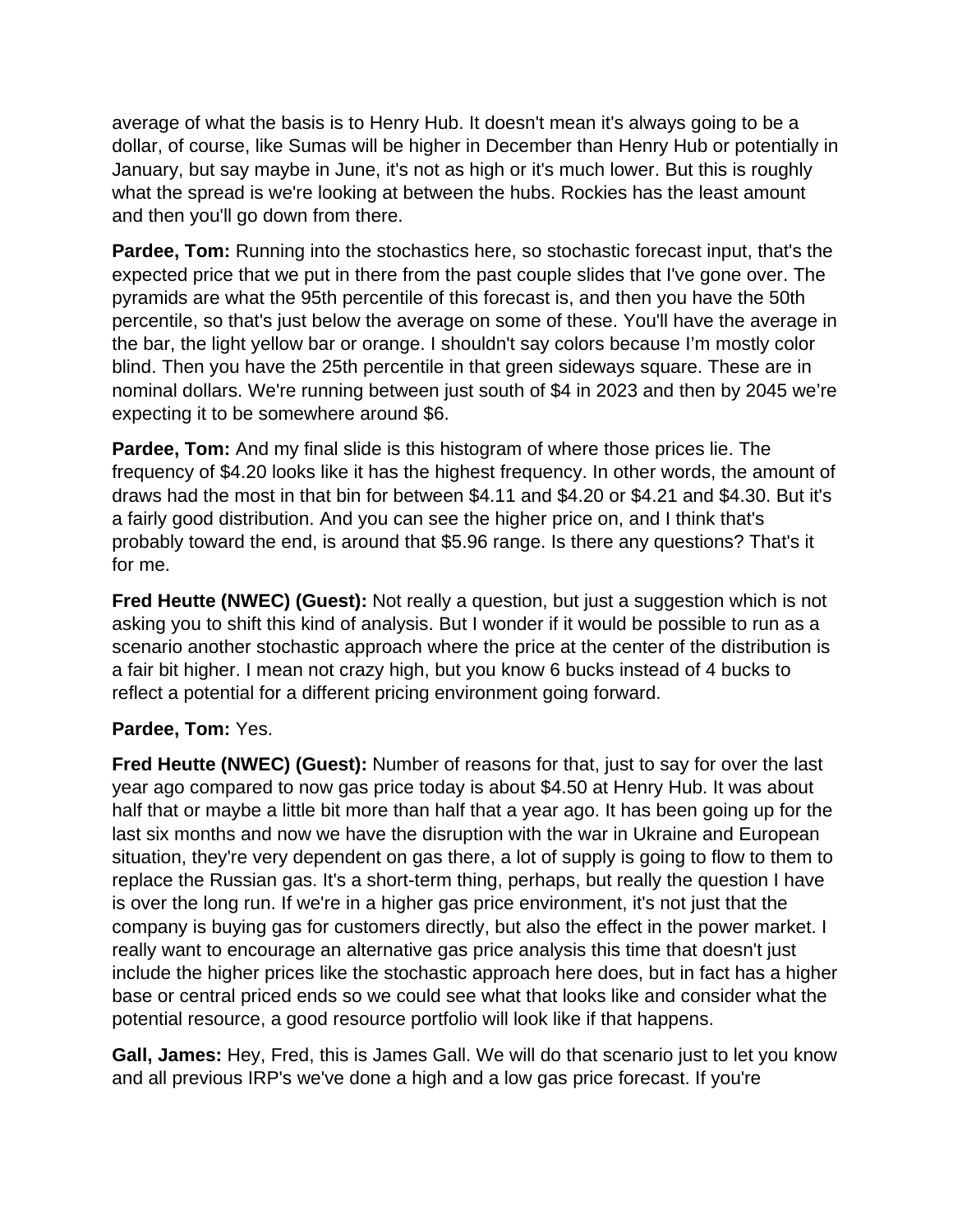interested in seeing how our portfolio changed in that scenario last time that's available in our IRP.

**Fred Heutte (NWEC) (Guest):** Yeah, I can go back and pick it up. But you know, there's a whole lot of material to look at. But thanks for the reminder.

**Gall, James:** Yeah. I don't know if we'll do a full stochastic study on high, but we will do a high case. I'm glad you're on board with us to keep looking at this rather than let it go.

# **Fred Heutte (NWEC) (Guest):** Yeah. Thanks.

**Pardee, Tom:** Yep. Any other questions? I will say one last thing. I have seen one of the recent studies that we need to update from our consultant and to your point Fred, it is a higher overall price by probably at least \$0.40, so you'll see that reflected in in the prices that we use in the IRP's.

# **Electric Price Forecast, Lori Hermanson**

**Gall, James:** I guess it's a good time to transition to the next forecast which makes all this important on the gas side. Why we talked about it is like Fred mentioned, the impact to the electric price forecast, which we're going to transition to now. Lori is going to go through our price forecast. We have about an hour, so we have a little bit more time than expected. I'm going to turn over to Lori. She was gracious enough to take on the price forecasts this time around. I've been doing it since 2004. This will be her first shot at it, and I'll turn it over to you, Lori.

**Hermanson, Lori:** OK. Can you see that? And can you hear me OK?

**Pardee, Tom:** Yeah, we can see it in here Lori.

**Hermanson, Lori:** OK, perfect. Thanks. I'm Lori Hermanson, senior resource analyst. A little bit newer to the group, not as new as Mike, but as James said this is my first time through this. Just to give you an overview before I get started, this is a preliminary price forecast analysis. We're going to use it for comparing the RFP responses that we expect to come in the end of this month if I have my dates right or early April. Later this summer we'll be updating this for new gas prices and other assumptions such as new IHS forecast and things like that, possibly FERC form 714's if those are in by then. Any of that data we're going to be incorporating the most recent assumptions and that will go into this IRP. And then finally we haven't completed our stochastics yet on the electric price forecast. After we've done that, we will be sharing the results with the TAC.

**Hermanson, Lori:** Just to back up and talk about why we do this. Price forecasts are basically trying to estimate the value of resources within the Western interconnect and of course this feeds our IRP and is just to establish the dispatch of the dispatchable resources and all of these resulting prices that we get from it helps inform our avoided cost. Finally, it could change our resource selection based on the resources in other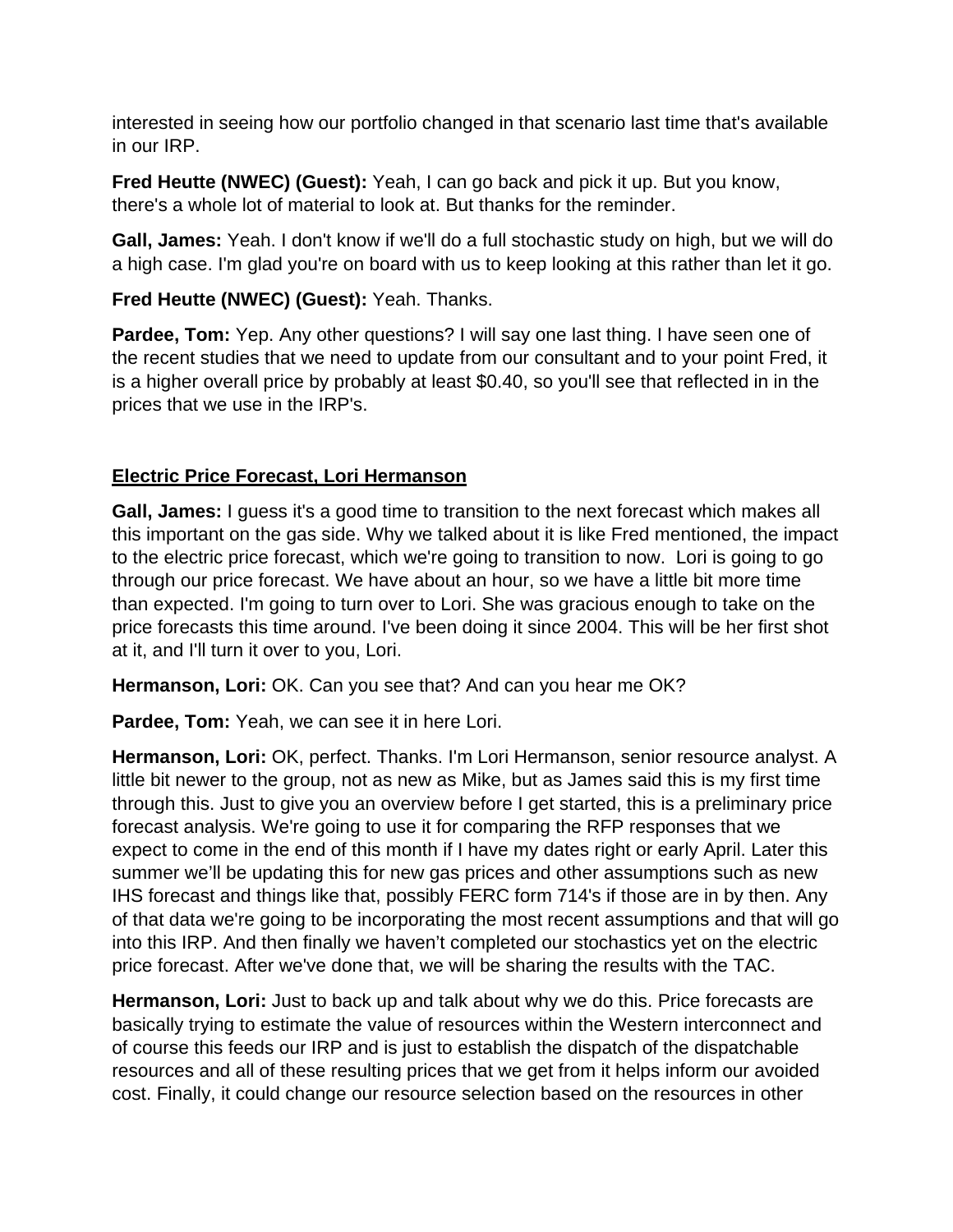areas of the Western Interconnect. For example, if there's a lot of solar in California and Arizona, maybe there wouldn't be as much solar selected up here. So that's not determined, but it's a possibility that it could change as a resource selection.

**Hermanson, Lori:** Our methodology, we use Energy Exemplar's Aurora. It's a thirdparty production cost model that incorporates electric price fundamentals market and it simulates the dispatch of generation and the regional load, and the outputs we get are the market prices that include both electric, just a base electric and then also an emissions price, our regional mix, our transmission usage, our greenhouse gas emissions, power plant margins, generation levels, fuel costs and then of course our variable power supply costs.

**Hermanson, Lori:** This is a historical look at the Mid-C electric prices and as you can see in the late 1990s, we had cheap natural gas and good hydro, so the prices were fairly low. We had the 2001 energy crisis and prices skyrocketed. The natural gas market tightened during the early to mid-2000s, we had higher prices until shale development increased supply and brought prices down. Finally, in 2021 we had some higher prices, a combination of a handful of things like the Heat Dome, low hydro year and maybe a little fear in the market. But higher prices there, and you see the forecast as of the end of February forwards going out for a few years.

**Hermanson, Lori:** This is a look at the historical generation mix for the Western Interconnect. I don't think any of this is surprising. Some of the big changes are increases in renewables such as solar and wind. There is an increase in natural gas, but that's mostly to offset coal plants being retired and that's everything I had to say on that slide.

**Hermanson, Lori:** This is basically the same look at the generation mix for the Northwest, which includes Idaho, Montana, Oregon, Washington and hydro at the bottom. You can see the variability in our hydro over the last 20 years and the significant changes you'll see as the natural gas, or I'm sorry, it's the coal plants are being retired that's being offset by natural gas and then there's increases in renewables such as solar and wind.

**Gall, James:** And Lori, have a hand up from Mike Louis.

**Hermanson, Lori:** OK.

**Mike Louis (IPUC):** Hi, Lori. I would like to go back to the methodology that's going to be used in this IRP. My understanding and could you tell me? The first question is the methodology that you plan to use this year the same as the methodology that was used in the previous IRP?

**Hermanson, Lori:** Yeah.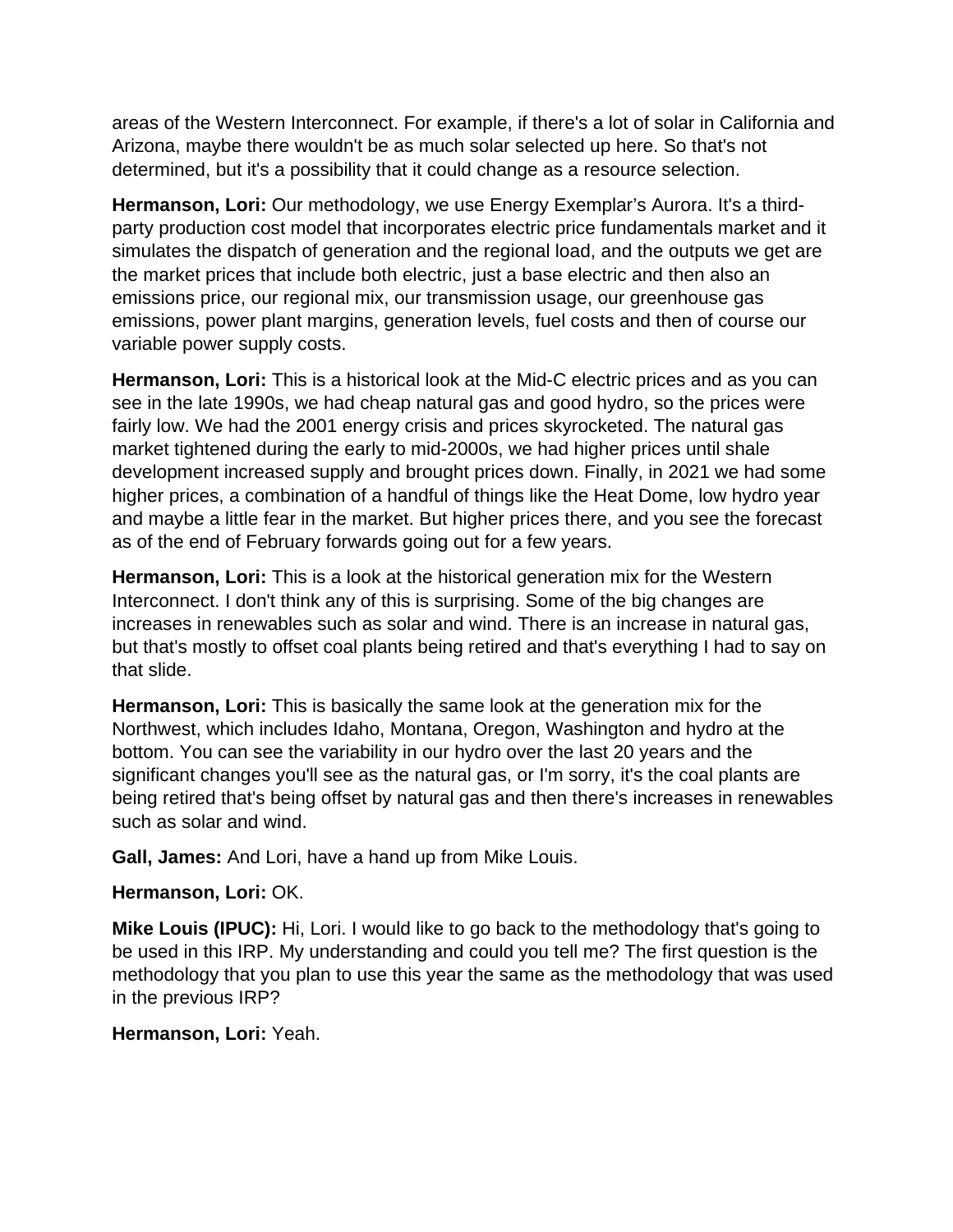**Mike Louis (IPUC):** My understanding is that you used some market prices to make some adjustments for specific hubs in the Aurora generated price. My understanding is that it wasn't just a purely Aurora generated electricity price. Could you confirm that?

**Hermanson, Lori:** OK. I might need James to weigh in on that. I know that we do have one difference in this, and I'll talk about it more in a later slide. But since some of the legislation is up in the air and Washington and Oregon, we know there's going to be an emission price component, but we don't know what that is. In the mean time we have a placeholder of California's emission price. But in regards to the rest of your question, James, do you want to comment on that?

**Gall, James:** I'll try it. Mike, I'm a little confused. I'm not sure what you're referring to as far as adjustments. We did not adjust any prices from our last IRPs or runs, so maybe that's not the right question. Maybe I'm confusing something.

**Mike Louis (IPUC):** I may have got that wrong, James, but I seem to remember there were some changes made in the last IRP that basically didn't produce a pure Aurora generated electricity price. I'll dig something up and see if I can adjust my question. How's that?

**Gall, James:** Yeah. I can see maybe you're thinking about our RFP when we evaluated our last round of bids. We combined an Aurora forecast in a forward market.

**Mike Louis IPUC):** It could be.

**Gall, James:** Yeah, but in the IRP, we typically forecast out far enough where we don't make any near-term market adjustments.

**Mike Louis (IPUC):** OK, let me see if I can dig this up so I could ask a more precise question.

**Gall, James:** Alright, no problem.

**Mike Louis (IPUC):** Yep, thank you.

**Hermanson, Lori:** This slide is a closer view of the 2020 fuel mix, both for the Northwest and for the Western Interconnect. You can see for the Northwest where 59% hydro compared to 24% in the WECC, about half of nuclear compared to the WECC at 4%. Wind is on par with what you're seeing in the WECC. Solar we're a little bit lower at 1%. Coal we're about half of what you're seeing in the Western interconnect. And then also natural gas we're about half of what you're seeing in the Western interconnect, so the Northwest has greenhouse gas emission where it was 75% greenhouse gas emissions free and 2020, whereas for the Western Interconnect they are 49%.

**Hermanson, Lori:** Here's the collection of charts that is basically indicators of what's happening in the market and what we're seeing is the markets tightening. This first chart is a comparison between the natural gas and on peak electric prices. In the past, there's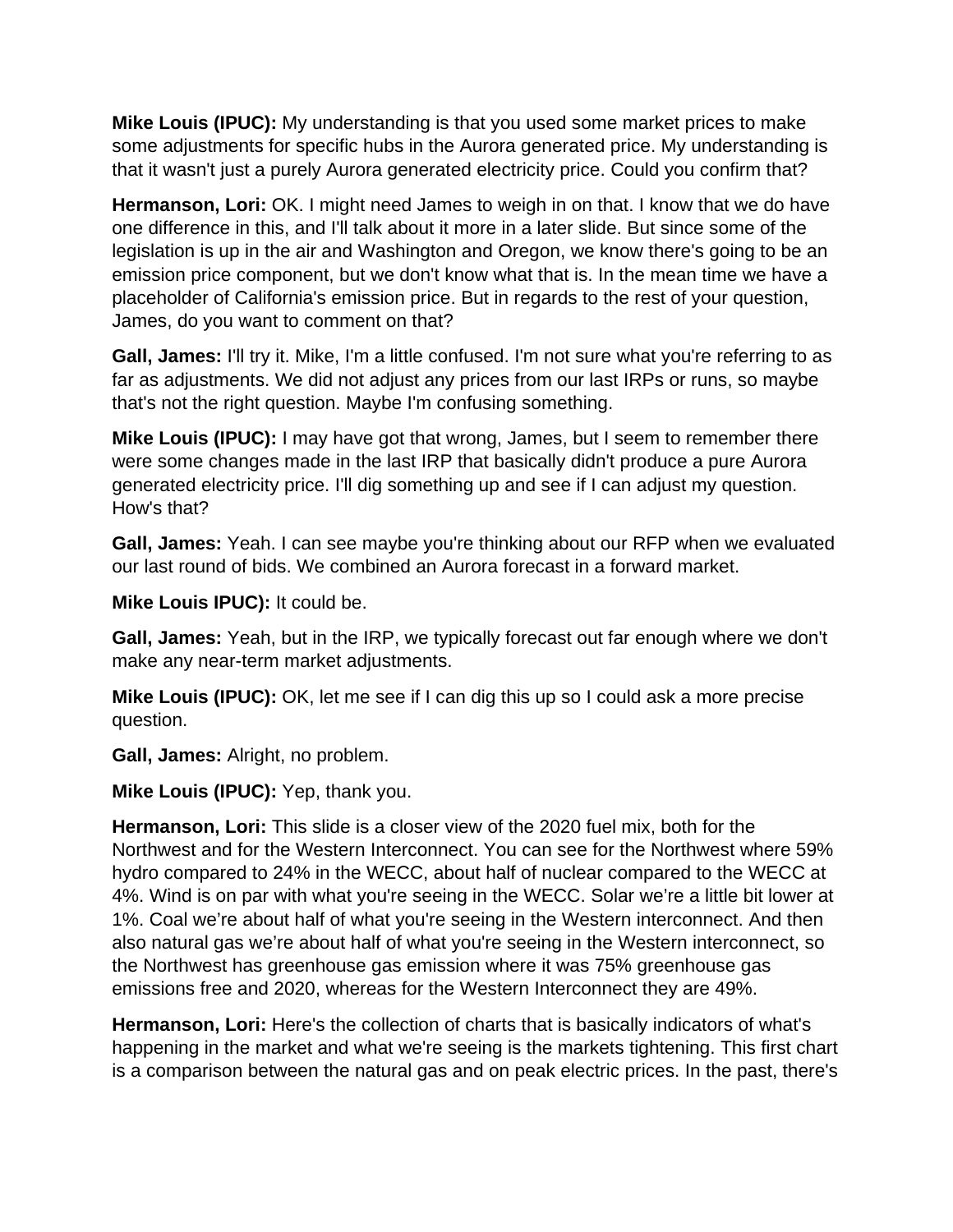been a very tight correlation between natural gas and electric prices and each years IRP was pretty close to that relationship.

**Hermanson, Lori:** A natural gas and on peak electric was pretty close to that line in the last two IRPs, and the 2020 and 2021 IRP just starting to see a little bit of splintering or divergence from that from that tight line. And then in the 2023 IRP with these preliminary price forecasts, you're seeing a huge divergence and so basically that splintering is indicating that maybe there's more impacting the prices than just the cost of natural gas. The spark spreads are an indication of the profitability of the gas turbines historically used. See that it has been around 7700 and these last few years, with the exception of 2020, we're seeing a lot more disparity there and higher margins, higher profitability. In the future, as we see carbon emissions as a component of the price, you should see some decreases in the spark spread going forward regarding the implied market heat rate in the past.

**Hermanson, Lori:** The efficiencies of the units that are being run, around 8 thousand and in the future or I'm sorry, whoops, and the more recent years of 2018 through 2021, you're seeing a more in the 12,000 level and so that's indicating there's this more inefficient mix of units being run in the Northwest, and those are the units that are setting marginal price. Finally, standard deviation of the Mid-C prices, while there was some volatility in the early years, it really spikes in these later years and you're seeing not only more volatility but more differential between on-peak and off-peak prices.

**Hermanson, Lori:** This slide is a closer look at that implied market heat rate, the efficiencies of the units being operated in the Northwest and it's basically the last five years on a monthly basis. Again, you're seeing higher levels of that implied market heat rate, which is indicating more inefficient units being operated.

**Hermanson, Lori:** In regards to greenhouse gas emissions, these are numbers for the entire Western Interconnect in millions of metric tons. The trend is that it's coming down. Up and to the left, you can see the percent change either plus or minus. Some of the states leading the pack are Wyoming, New Mexico and California. Wyoming, I think, in 2019 they converted a coal plant to natural gas. I think that's causing that big drop between 2019 and 2020 because that conversion was in 2019. New Mexico and California having some larger decreases. So same look, basically the greenhouse gas emissions, but only for the Northwest and same thing, you're seeing this downward trend. Maybe in 2020 there is, if I'm remembering right, it was retirement of units one and two at Colstrip.

**Gall, James:** Lori, Mike, his hand up still, I don't know. Mike, did you have another question or comment, or was it left up from last time?

**Mike Louis (IPUC):** Sorry about that. I need to figure out how to turn it off.

**Gall, James:** No problem.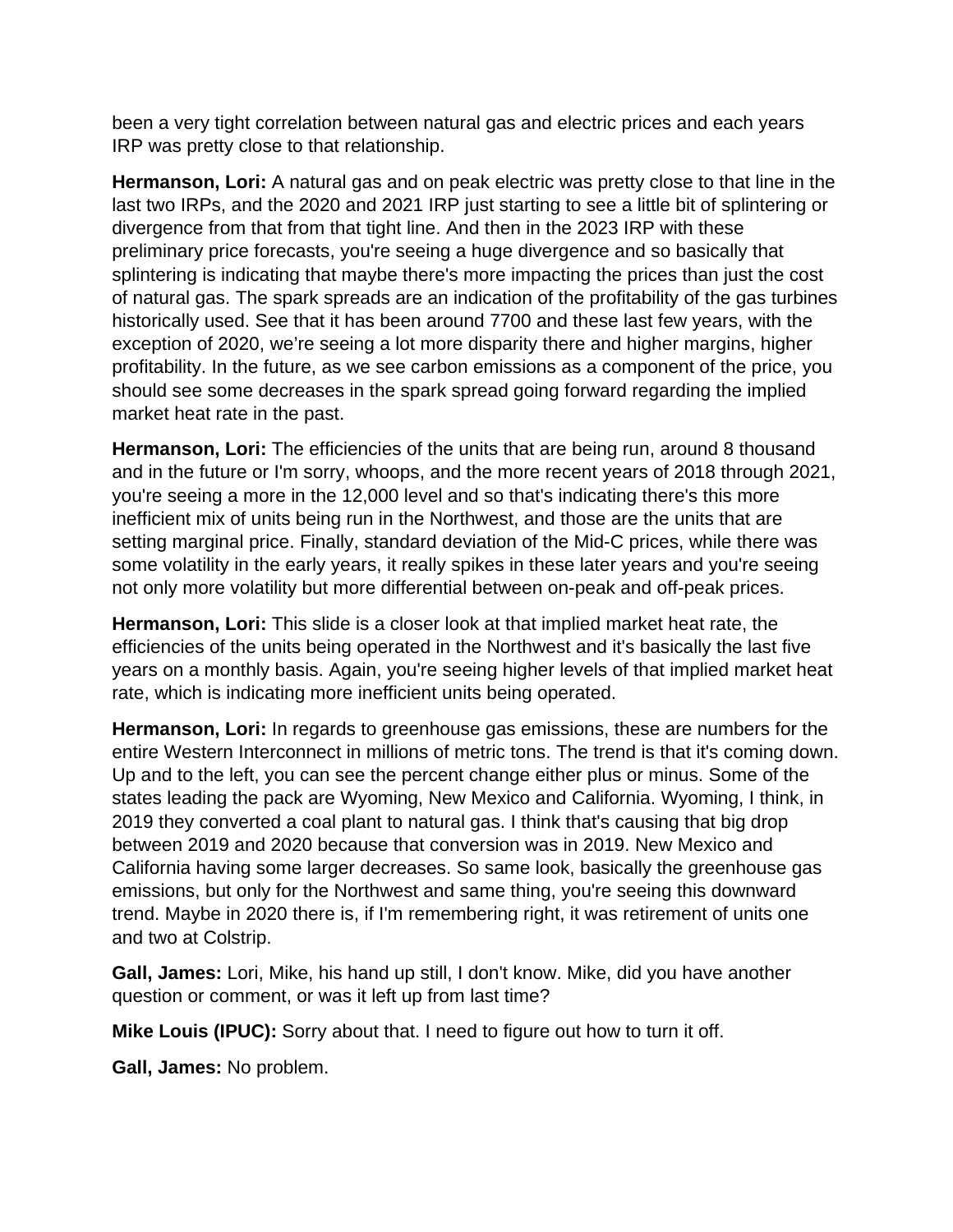**Hermanson, Lori:** An overall look at our modeling process. We start with Energy Exemplar's 2020 database and from what I understand they get that database or they update that database from various sources such as NERC and EIA. And then the FERC Form 714 and Statistics Canada. We started with that database. That database is an update from the one that we used in the last IRP. To that we add other inputs such as our 80-year hydro and natural gas prices, both deterministic and stochastic. We add in regional loads, our loads and resources and other operational details. After that we run a capacity expansion module and that tells us how many new resources to add, and then we also include retirements or conversions such as the one I mentioned earlier like a coal plant being converted to natural gas. We may tweak that by adding additional new resources to meet planning targets.

**Hermanson, Lori:** After that, we run stochastics on our electric prices to test for resource adequacy. Then we'd rerun a capacity expansion module, maybe adjust again for meeting those targets and by either increasing or decreasing those new resource adds. Then we'd run another full stochastics and deterministic forecast, and then finally we'd run our scenarios that James was talking about earlier with high gas prices, low gas prices and others that we've collectively decided to do. So, where we are in the process, we're just starting our stochastic. We're about halfway through this process and later this summer, after all this is finalized, will meet again and update on where this all shakes out.

**Hermanson, Lori:** This is the load forecast, we get the regional load forecast from IHS and their forecast includes energy efficiency. We add to that net metering and electric vehicles including the hourly shape and then all this goes into Aurora to determine what the load shape is and how it differs over the 22-year planning horizon.

**Gall, James:** Question from Jim, Lori.

## **Hermanson, Lori:** OK.

**Woodward, Jim (UTC):** I appreciate the discussion so far. I had a quick question regarding the confidentiality, if any, of the data. Given you know this is run out of Aurora, that Energy Exemplar maintains, is there any again confidentiality or sensitivity around those database prices for public purposes of discussion or review.

**Gall, James:** I'll try to answer that Lor. The input database is a proprietary input database. Some of the information we're getting from IHS is as well. The output prices on the other hand, we will provide on an hourly level to the TAC. It'll be on our website.

#### **Hermanson, Lori:** OK.

**Gall, James:** Including, if you're interested in the last IRP, all of our prices are included on the website. We're trying to keep the output as much as possible available. The inputs that are not proprietary, we try to provide those when possible as well, such as the natural gas price forecasts we use will be available.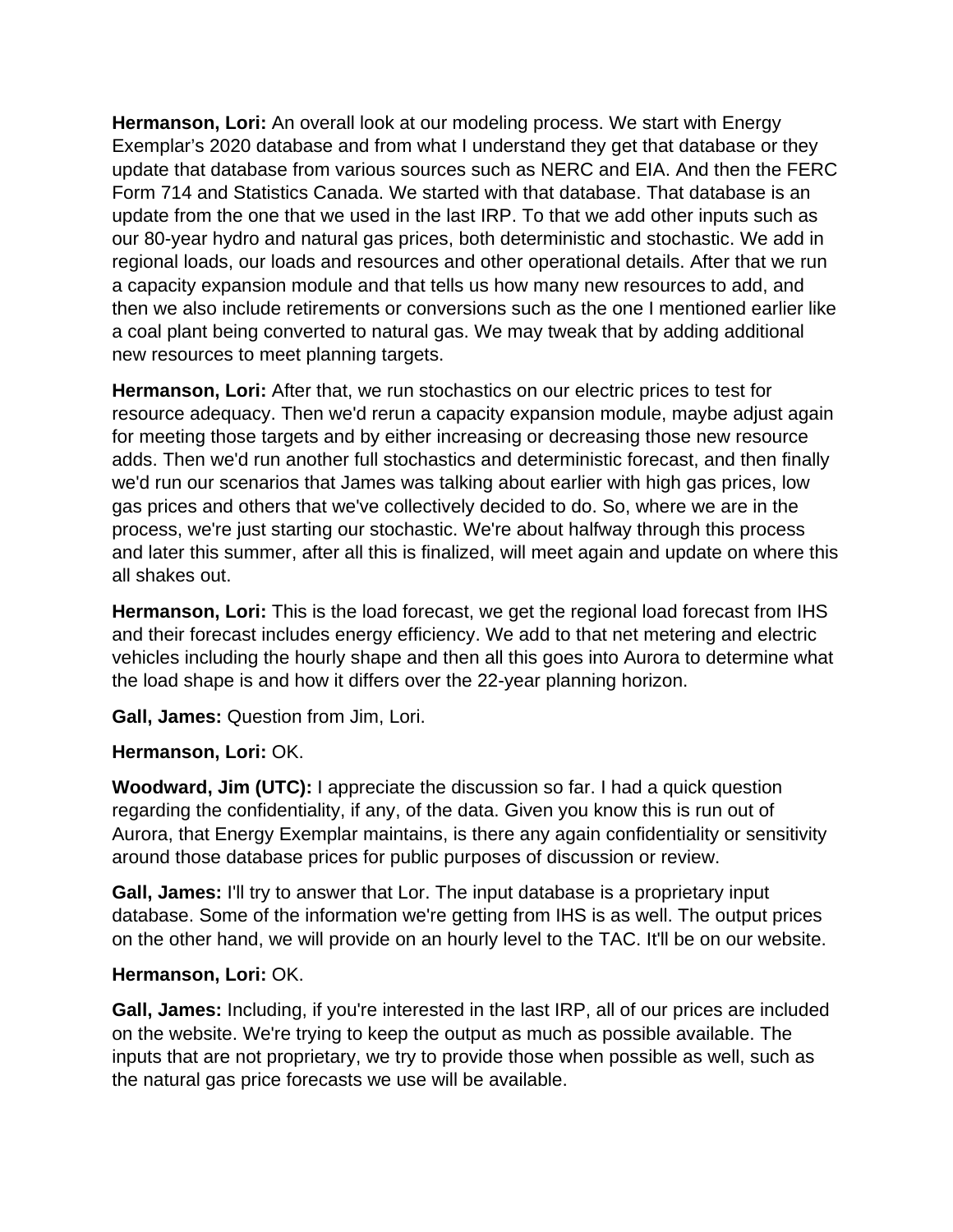**Woodward, Jim (UTC):** That helps, James I guess, just trying to wonder if we do have questions forthcoming on the outputs we may I guess start to hit up on you or your team. Let us know if we start to hit up on confidentiality concerns as far as drivers for those prices. Is that fair to say?

**Gall, James:** Yep, I think that is appropriate.

**Woodward, Jim (UTC):** OK. Thanks.

**Hermanson, Lori:** And I have a slide about the outputs at the end. Usually what comes out of this process. We'll talk more about that in detail as we get towards the end too.

**Hermanson, Lori:** This is a closer look at our rooftop solar as well as our electric vehicles forecasts for the 22 years and rooftop solar. We start with EIA estimates for historical and then we use IHS's regional growth rates for electric vehicles. This is a snapshot in time, these penetration rates, but for 2040 were using 15 to 65% penetration for light duty, 12 to 15% for medium duty and 5% for heavy-duty vehicles.

**Hermanson, Lori:** I touched on this earlier. There's a lot of new legislation in the Northwest. For Washington, it's the Climate Commitment Act. For Oregon, the Climate Protection Program. And until those are more finalized and we know what the emission prices are going to be, in this preliminary forecast, we included a carbon price forecast based on California's emissions prices. The source for that was the 2019 EPRI carbon price projections. On a levelized basis, it was about \$41.47. In addition, we also included an adder to the transmission cost for regions exporting into the northwest. This is our new resource forecasts that came out of our capacity expansion module we ran. This is comparable to what the Northwest Power Planning and Conservation Council has come up with some nuances. I think they may have more wind and we have more solar, but they're in the ballpark. And you can see, not surprisingly, renewables are increasing, coal is declining, natural gas as increasing somewhat to offset the coal, and there's increases in storage is the general trend here. As far as the resource, both historical and forecast by resource type, this is a look at the entire Western Interconnect, the major changes similar to what you've seen earlier increases in renewables. The change for 2023 to 2045 are about 42.7 average gigawatts for renewables. You see gas, or I'm sorry, coal units being retired and being replaced and actually natural gas coming off. And then there's a few other smaller resource types in there. As far as the northwest, the hydro now it's flat after the stochastics, there will be some variability in that hydro. You can see renewables are increasing for 2023 to 2045, natural gas and coal are coming off and there's a few changes in the smaller categories.

**Hermanson, Lori:** Greenhouse gas forecasts for the entire Western Interconnect for historical and forecast going forward. Basically, you're seeing that same trend. Emissions are coming down and this is broken out by state. When you see a huge decline in in Arizona and California, those bigger drivers that are dropping off, but everybody is trending off. And same thing greenhouse gases, both historical and forecast for the Northwest. Again, trending downwards, you see some retirements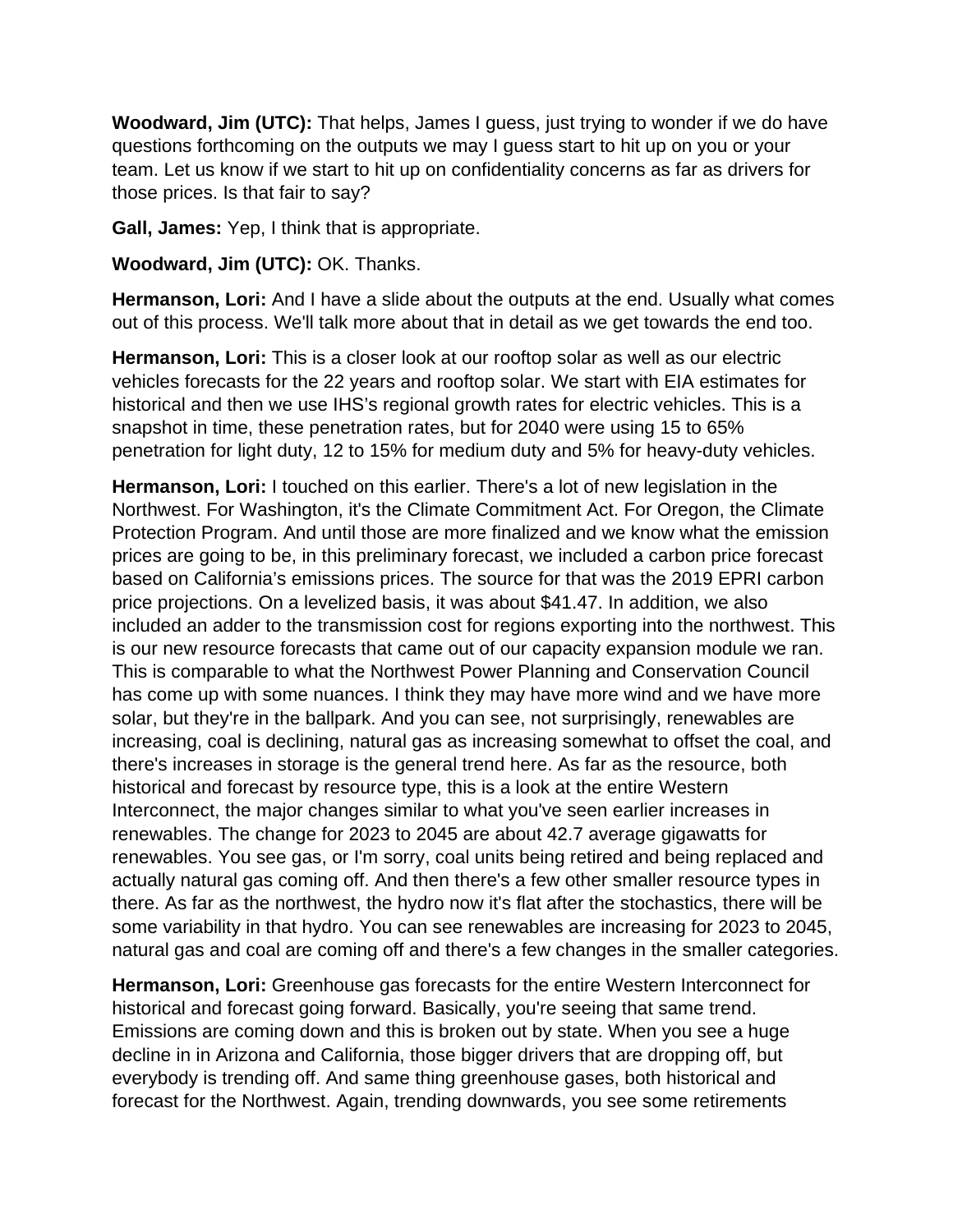around 2025. One of those is Colstrip and I think there's a Centralia plant retirement there in that time frame. The general trend is reductions overall.

**Hermanson, Lori:** This is our electric price forecasts for the expected forecast. Both on an average off-peak, on-peak and super evening peak. you're seeing something similar to the last IRP where there's that differential between on-peak and off-peak, but it's a more pronounced margin between those, so they start out on par in 2023 and by 2025 you start to see this fracturing with the off-peak prices being pretty high, similar to that super peak evening price on a levelized basis these costs are \$41.76 per MW hour.

**Gall, James:** Lori, I want to make a point here. In the last IRP, we were in the high 20s for prices, so we're seeing a significant increase in our price forecasts right now. So, it's going to have some effects on the resource choices in the next plan.

**Hermanson, Lori:** This is a similar look at the Mid-C, but on a seasonal basis for a handful of years. You're seeing the same sort of trend each season. However, in winter, summer and fall you're seeing more pronounced evening peak prices where the middle of the day is suppressed due to solar and possibly EV charging causing this upward spike in the evenings. This is our Mid-C price forecast compared to our IRP. All of our price forecasts from our past IRP is comparing them with how actuals are coming online in the actuals are this thick gray line and for this 2023 IRP, we're looking at the dotted black line. You can see the last IRP was 2021, this red line, so you can see how much it's increased. This black dotted line does include that carbon price, but without carbon, it would probably be in between the two. We plan to run a no carbon case so we can quantify that differential. You're seeing higher prices, those James just mentioned.

**Hermanson, Lori:** Next steps as I mentioned, we're starting to do our stochastic modeling, starting to build those cases in Aurora. We'll be running stochastics to verify our resource adequacy later this summer. We plan to update the price forecast and other assumptions such as changes from the WRAP program, IHS forecast and any more information on Washington and Oregon carbon pricing as well.

**Hermanson, Lori:** Finally, these are the outputs from this whole process of the deterministic electric price forecasts. Typically, if this were final, we would be posting all this on our website, but since its preliminary, maybe we post it after it's finalized. If anybody has any interest in the meantime reach out to us and we can provide these outputs now. That's everything I had unless anybody had any questions?

**Gall, James:** Not hearing any questions. This is the last presentation. It looks like we are going to end a little early, which is not a necessarily a bad thing, but I want to leave the line open if there's any additional thoughts. While you're thinking, next steps where we're going to take a break from TAC meetings for a little while we start evaluating the RFP results. I think our next meeting, John, you presented that earlier is in August.

**Lyons, John:** Yes, next TAC in August.